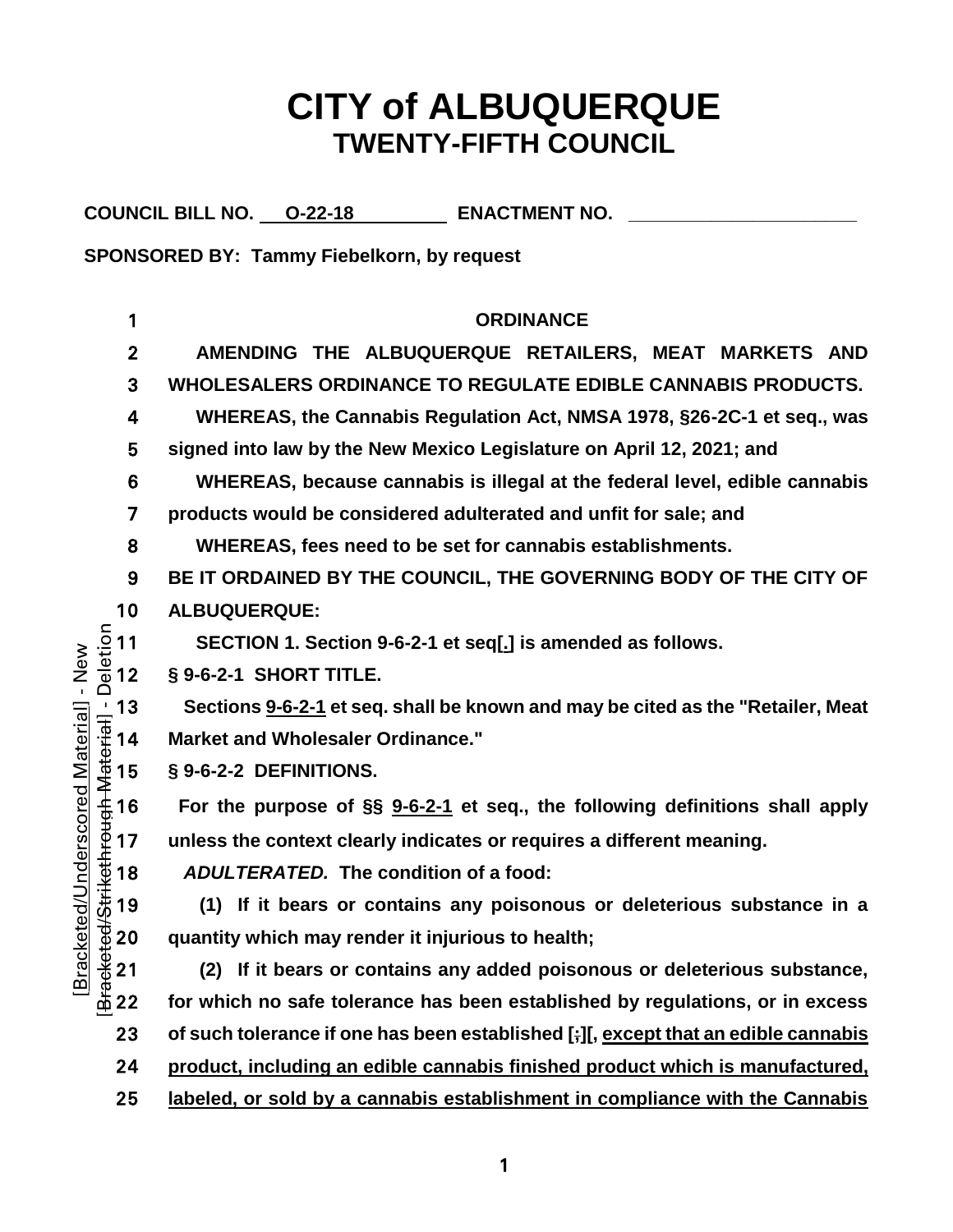**Regulation Act, Chapter 26, Article 2C NMSA 1978 shall not be considered adulterated solely on the basis of its cannabis content;]**

**(3) If it consists in whole or in part of any filthy, putrid, or decomposed substance, or if it is otherwise unfit for human consumption;**

**(4) If it has been produced, processed, prepared, packed or held under insanitary conditions, whereby it may have become contaminated with filth, or whereby it may have been rendered diseased, unwholesome, or injurious to health;**

**(5) If it is in whole or in part the product of a diseased animal, or an animal which has died otherwise than by slaughter;**

**(6) If its container is composed in whole or in part of any poisonous or deleterious substance which may render the contents injurious to health.**

*APPROVED.* **Acceptable to the enforcement authority based on its determination as to conformance with appropriate standards and good public health practice.**

*BULK FOOD.* **[P][p]rocessed or unprocessed food in aggregate containers** 

17 from which quantities desired by the consumer are withdrawn.<br>  $\frac{5}{10}$  18 *CORROSION-RESISTANT MATERIALS.* Those materials<br>  $\frac{1}{10}$  19 sanitary surface characteristics under prolonged influence of *CORROSION-RESISTANT MATERIALS.* **Those materials that maintain**  sanitary surface characteristics under prolonged influence of the food to be and other conditions of the use environment.

20 contacted, the normal use of cleaning compounds and bactericidal solutions,<br>  $\frac{1}{3}$  21 and other conditions of the use environment.<br>
22 *EASILY CLEANABLE*. That surfaces are readily accessible and made of such<br>  $\frac{$ *EASILY CLEANABLE.* **That surfaces are readily accessible and made of such**  material and finish and so fabricated that residue may be effectively removed by normal cleaning methods.

<del>EDIBLE CANNABIS FINISHED PRODUCT.</del> Any edible cannabis product that<br>
⇒≚ 26 is packaged and labeled for retail sale permitted under the Cannabis Regulation<br>
⇒ 27 Act, Chapter 26, Article 2C NMSA.]<br>
⇒ 28 *[EDIBLE CANNABIS* **is packaged and labeled for retail sale permitted under the Cannabis Regulation**  Act, Chapter 26, Article 2C NMSA.]

*[EDIBLE CANNABIS PRODUCT.* **Any food containing cannabis permitted** 

**under Cannabis Regulation Act, Chapter 26, Article 2C NMSA 1978.]**

*ENFORCEMENT AUTHORITY.* **The Mayor or his designated agent(s).**

*EMPLOYEE.* **An individual permit holder, individuals having supervisory or** 

**management duties and any person working in a food establishment.**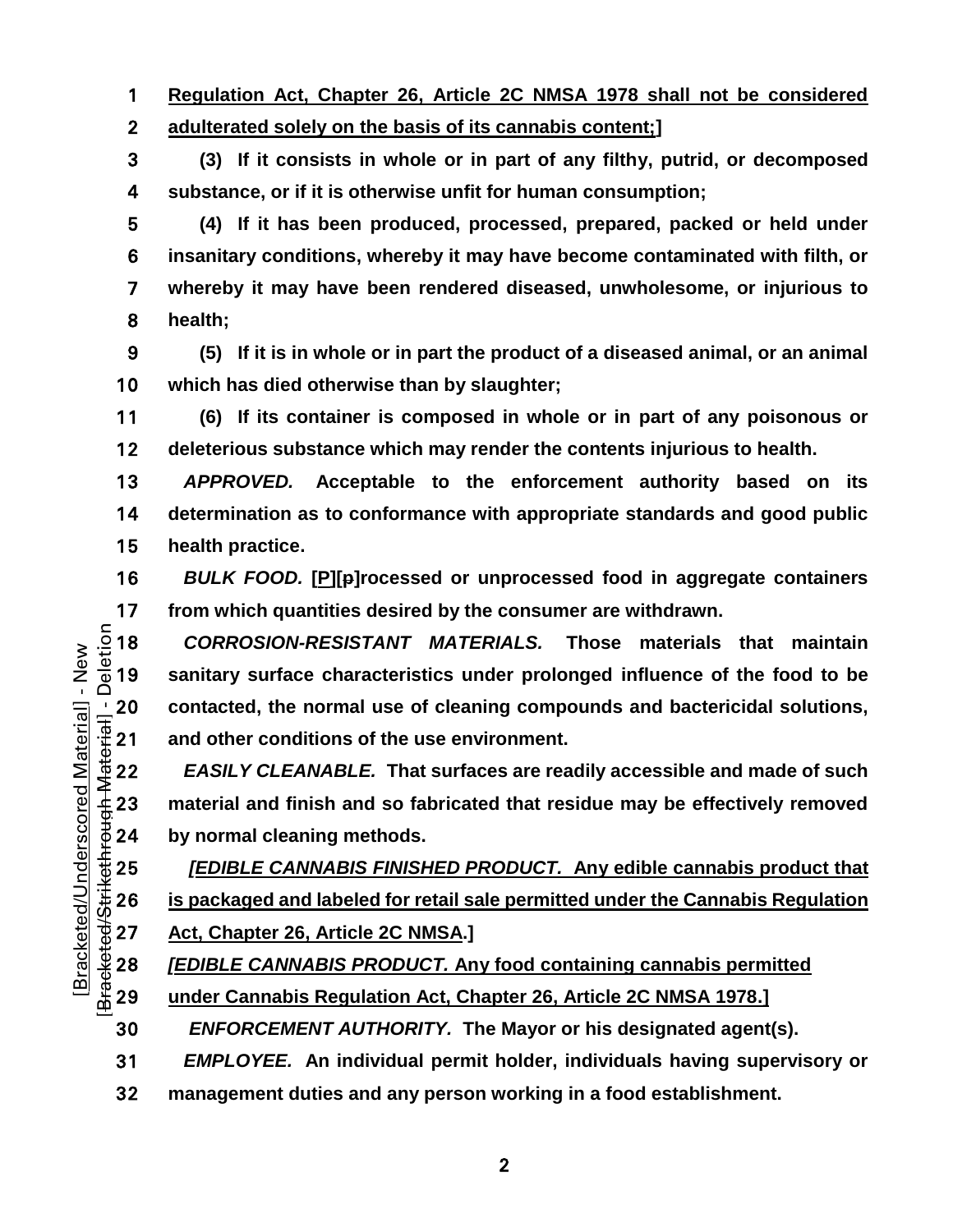*EQUIPMENT.* **All stoves, ovens, hoods, meat saws, slicers, mixers, meatblocks, processing counters or tables, refrigerators, freezers, sinks, warewashing machines, ice makers, and similar items, other than utensils, used in the operation of a food establishment.**

*EXTENSIVELY REMODELED.* **Any remodeling involving structural alteration of walls, replacement or modification of plumbing, or major equipment replacement exclusive of normal maintenance and repairs.**

*FOOD.* **Any raw, cooked, or processed edible substance, beverage or ingredient used or intended for use or for sale in whole or in part for human consumption to include ice, water, gum, confectionery and condiments.**

*FOOD-CONTACT SURFACES.* **Those surfaces of equipment and utensils with which unpackaged foods other than fresh fruits and vegetables normally come in contact, and those surfaces from which food may drain, drip, or splash back onto surfaces normally in contact with food.**

*FOOD ESTABLISHMENT.* **Any [commercial] establishment where food and food products are processed, prepared, packaged, stored, offered for sale, donated, or distributed for off-the-premise consumption, to include, but not limited to retail food stores, meat markets and warehouses.** 

*[FOOD ESTABLISHMENT—CANNABIS.* **A specific and limited type of food**  establishment, which is also a cannabis establishment licensed under the<br>  $\frac{1}{2}$  21 Cannabis Regulation Act, Chapter 26, Article 2C NMSA 1978, where edible<br>
cannabis finished products are offered for sale, donated, or d **Cannabis Regulation Act, Chapter 26, Article 2C NMSA 1978, where edible cannabis finished products are offered for sale, donated, or distributed for off-the-premise consumption, or where edible cannabis products or edible cannabis finished products are stored, including warehouses.]** 

EXTRIBLISHMENT—CANNABIS PLUS. A specific and limited type of<br>  $\frac{4}{30}$  26 **food establishment, which is also a cannabis establishment with a cannabis**<br>
26 **consumption area, both licensed under the Cannabis Regulation Ac food establishment, which is also a cannabis establishment with a cannabis consumption area, both licensed under the Cannabis Regulation Act, Chapter 26, Article 2C NMSA 1978, where edible cannabis finished products are offered for sale, donated, or distributed for either off-the-premise consumption or in a cannabis consumption area. The term also includes the place where edible cannabis finished products are stored, including warehouses.]**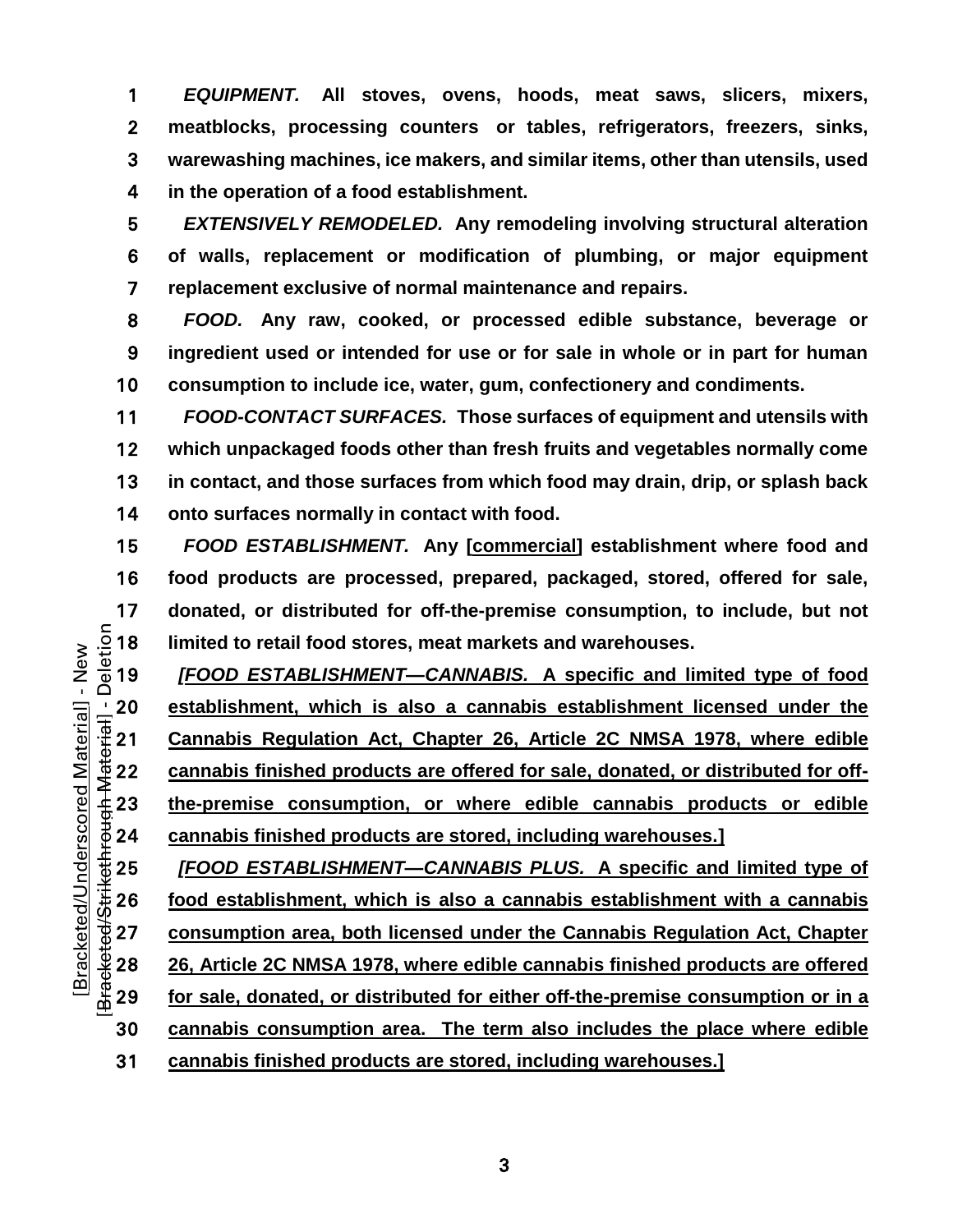*GROSS SALES.* **The total amount of money or the value of other consideration received from selling food on a calendar year basis by each establishment as defined in §§ [9-6-2-1](https://codelibrary.amlegal.com/codes/albuquerque/latest/albuquerque_nm/0-0-0-11948#JD_9-6-2-1) et seq.**

*HAMBURGER.* **Chopped fresh beef.**

*HERMETICALLY SEALED CONTAINER.* **A container which is designed and intended to be secure against the entry of microorganisms and to maintain the commercial sterility of its contents after processing.**

*INFLATION FACTOR.* **An index by which established fees are either increased or decreased relative to inflation.**

*KITCHENWARE.* **All multi-use utensils.**

*LAW.* **Federal, state, and local statutes, ordinances and regulations.**

*MISLABELED.* **The presence or absence of any written, printed, or graphic matter upon or accompanying food or containers of food which is false, misleading, or which violates any applicable labeling laws.**

*PACKAGED.* **Bottled, canned, cartoned, or securely wrapped.**

*PERISHABLE FOOD.* **Any food of such type or in such condition as may spoil.**

*PERSON.* **An individual, partnership, corporation, association, or any other legal entity. This term means either the singular or the plural as the case may**   $\frac{1}{2}$  18 lega<br> $\frac{1}{2}$  19 be.

**PERSON IN CHARGE.** The individual present in a food establishment who is<br>  $\frac{1}{3}$  and the apparent supervisor of the establishment at the time of inspection. If no<br>  $\frac{1}{3}$  and individual is the apparent supervisor, **the apparent supervisor of the establishment at the time of inspection. If no individual is the apparent supervisor, then any employee present is the person**  in charge.

*POTENTIALLY HAZARDOUS FOOD.* **Any food or food ingredient, natural or** 

 $\begin{array}{ll}\n\text{\#} 25 & \text{synthetic, in a form capable of supporting:}\n\text{\#} 26 & \text{(1) The rapid and progressive gr-} \n\text{\#} 27 & \text{microorganisms; or}\n\text{\#} 28 & \text{(2) The slower growth of } C. \text{ *botulinum.*\n\end{array}$ **(1) The rapid and progressive growth of infectious or toxigenic microorganisms; or**

**(2) The slower growth of** *C. botulinum.*

**Exceptions to the above definition include: eggs with shell intact; foods with a water activity value (Aw) of .85 or less; foods with a pH value of 4.6 or less; or foods for which laboratory evidence acceptable to the regulatory authority demonstrates that rapid and progressive growth of infectious or toxigenic microorganisms cannot occur.**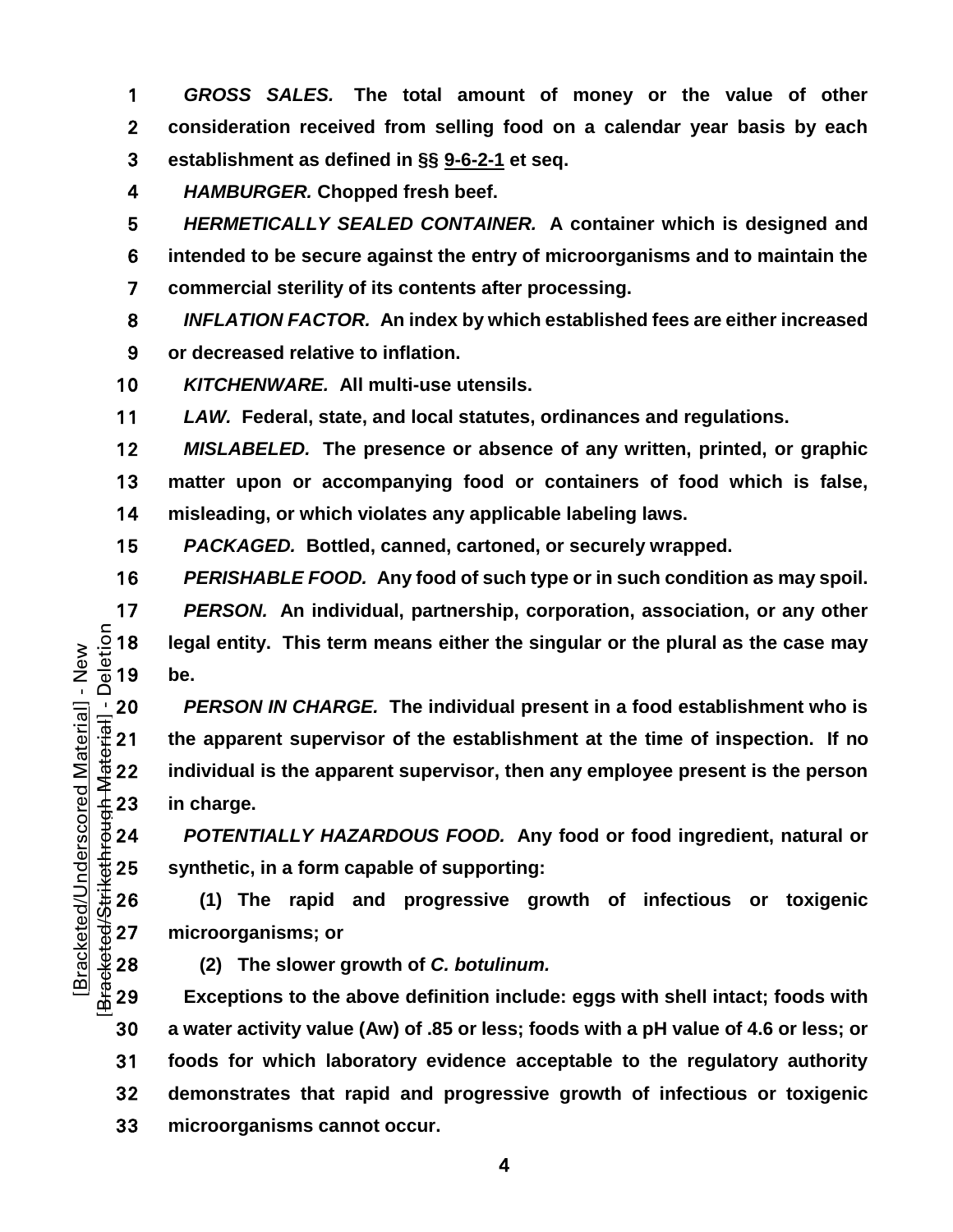*SAFE MATERIALS.* **Articles manufactured from or composed of materials that may not reasonably be expected to result, directly or indirectly, in their becoming a component or otherwise affecting the characteristics of any food. If materials used are food additives or color additives as defined in Section 201(s) or (t) of the Federal Food, Drug, and Cosmetic Act, they are "safe" only if they are used in conformity with regulations established pursuant to Section 409 or Section 706 of the Act. Other materials are "safe" only if, as used, they are not food additives or color additives as defined in Section 201(s) or (t) of the Federal Food, Drug, and Cosmetic Act and are used in conformity with all applicable regulations of the Food and Drug Administration.**

*SAFE TEMPERATURES.* **As applied to potentially hazardous food means temperatures of 45° F. (7° C.) or below and 140° F. (60° C.) or above.**

*SANITIZATION.* **Effective bactericidal treatment of clean surfaces of equipment and utensils by a process that provides enough accumulative heat or concentration of chemicals for enough time to reduce the bacterial count to a safe level.**

**SEALED.** Free of cracks or other openings that permit the entry or passage of<br>  $\frac{5}{8}$  18 moisture.<br> **SINGLE-SERVICE ARTICLES.** Cups, containers, lids or closures, and moisture.

*SINGLE-SERVICE ARTICLES.* **Cups, containers, lids or closures, and**  packaging materials, including bags and all similar articles designed for one-<br>  $\frac{1}{2}$  21 time, one-person use and then discarded. The term does not include *SINGLE*<br>  $\frac{1}{2}$  22 USE articles such as number 10 cans, a **time, one-person use and then discarded. The term does not include** *SINGLE USE* **articles such as number 10 cans, aluminum pie pans, bread wrappers and similar articles into which food has been packaged by the manufacturer.**

*SULFITING AGENTS.* **Sulfur dioxide or any chemical which produces sulfur**  Unity 25 dioxide when used to treat foods, including the following: sodium sulfite;<br>
26 sodium bisulfite; potassium bisulfite; sodium metabisulfite; and potassium<br>
27 metabisulfite.<br>
28 TEMPORARY FOOD ESTABLISHMENT. A mob **sodium bisulfite; potassium bisulfite; sodium metabisulfite; and potassium metabisulfite.**

*TEMPORARY FOOD ESTABLISHMENT.* **A mobile food establishment vending prepackaged frozen food which operates at a fixed location for a period of time not to exceed seven days.**

*UTENSIL.* **Any approved implement used in the preparation, storage, transportation, or service of food.**

 $\sim$  5  $\sim$  5  $\sim$  5  $\sim$  5  $\sim$  5  $\sim$  5  $\sim$  5  $\sim$  5  $\sim$  5  $\sim$  5  $\sim$  5  $\sim$  5  $\sim$  5  $\sim$  5  $\sim$  5  $\sim$  5  $\sim$  5  $\sim$  5  $\sim$  5  $\sim$  5  $\sim$  5  $\sim$  5  $\sim$  5  $\sim$  5  $\sim$  5  $\sim$  5  $\sim$  5  $\sim$  5  $\sim$  5  $\sim$  5  $\sim$  5  $\sim$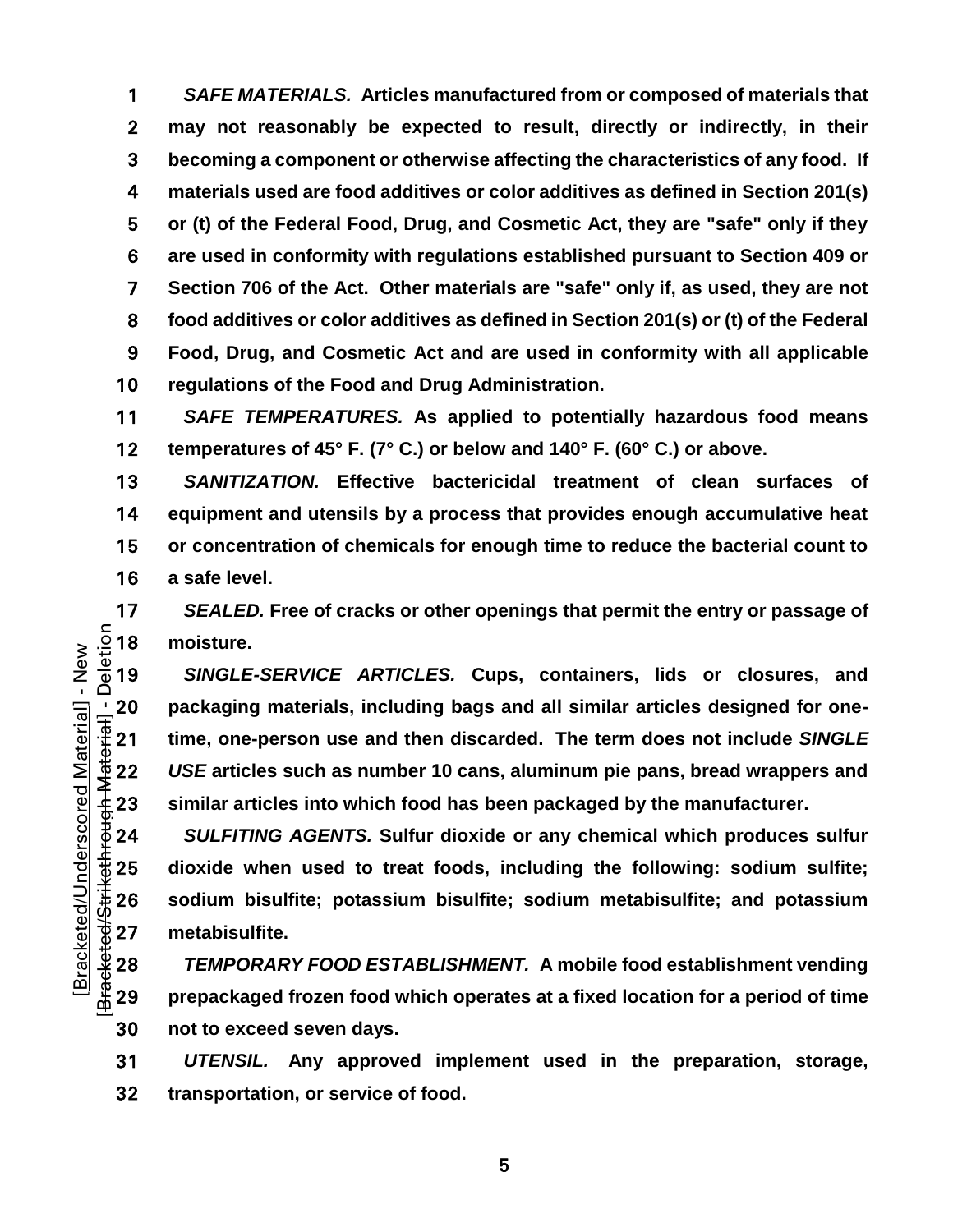*WAREWASHING.* **The cleaning and sanitizing of food-contact surfaces of equipment and utensils.**

*WHOLESOME.* **[In sound condition, clean, free from adulteration, free from insects and insect fragments and otherwise suitable for use as human food.] [in sound condition, clean, free from adulteration, meets current Food and Drug Administration "Food Defect Action Levels" and is otherwise suitable for use as human food.]**

**§ 9-6-2-3 FOOD CARE.**

**(A)** *Food Supplies.* **Food shall be free from spoilage, filth, or other contamination as to be safe for human consumption. Potentially hazardous foods and hermetically sealed food shall not be home prepared or obtained from sources other than commercial food processing establishments.**

**(B)** *Special Requirements.*

**(1) Fluid milk and fluid milk products used, stored, or sold shall be pasteurized and shall meet the Grade "A" quality as established by law. Dry milk and dry milk products shall be made from pasteurized milk and milk**  products. Cheese from an approved processing plant that is aged a minimum<br>  $\frac{5}{10}$  18 of 60 days is exempt from this requirement.<br>  $\frac{3}{10}$  19 (2) Fresh and frozen shucked shellfish (oysters, clams, or mussels) shall **of 60 days is exempt from this requirement.**

**(2) Fresh and frozen shucked shellfish (oysters, clams, or mussels) shall**  20 be received and/or repacked in nonreturnable packages identified with the name<br>  $\frac{1}{3}$  and address of the original shell stock processor, shucker-packer, or repacker,<br>  $\frac{1}{3}$  22 or the interstate certification nu **and address of the original shell stock processor, shucker-packer, or repacker, or the interstate certification number issued according to law. Shell stock and shucked shellfish shall be kept in the container in which they were received until they are used or sold. Each container of unshucked shell stock (oysters,**  clams, or mussels) shall be identified by an attached tag that states the name<br>  $\frac{11}{30}$  26 and address of the original shell stock processor, the kind and quantity of shell<br>
stock, and an interstate certification numbe **and address of the original shell stock processor, the kind and quantity of shell stock, and an interstate certification number issued by the state or foreign shellfish control agency where applicable. The identification tag shall be kept on file within the establishment for a period of 90 days from receipt of the shell stock.**

**(3) Only clean whole eggs with shell intact and without cracks or checks, or pasteurized liquid, frozen or dry eggs or pasteurized dry egg products shall be used, except that hard-boiled peeled eggs, commercially prepared and**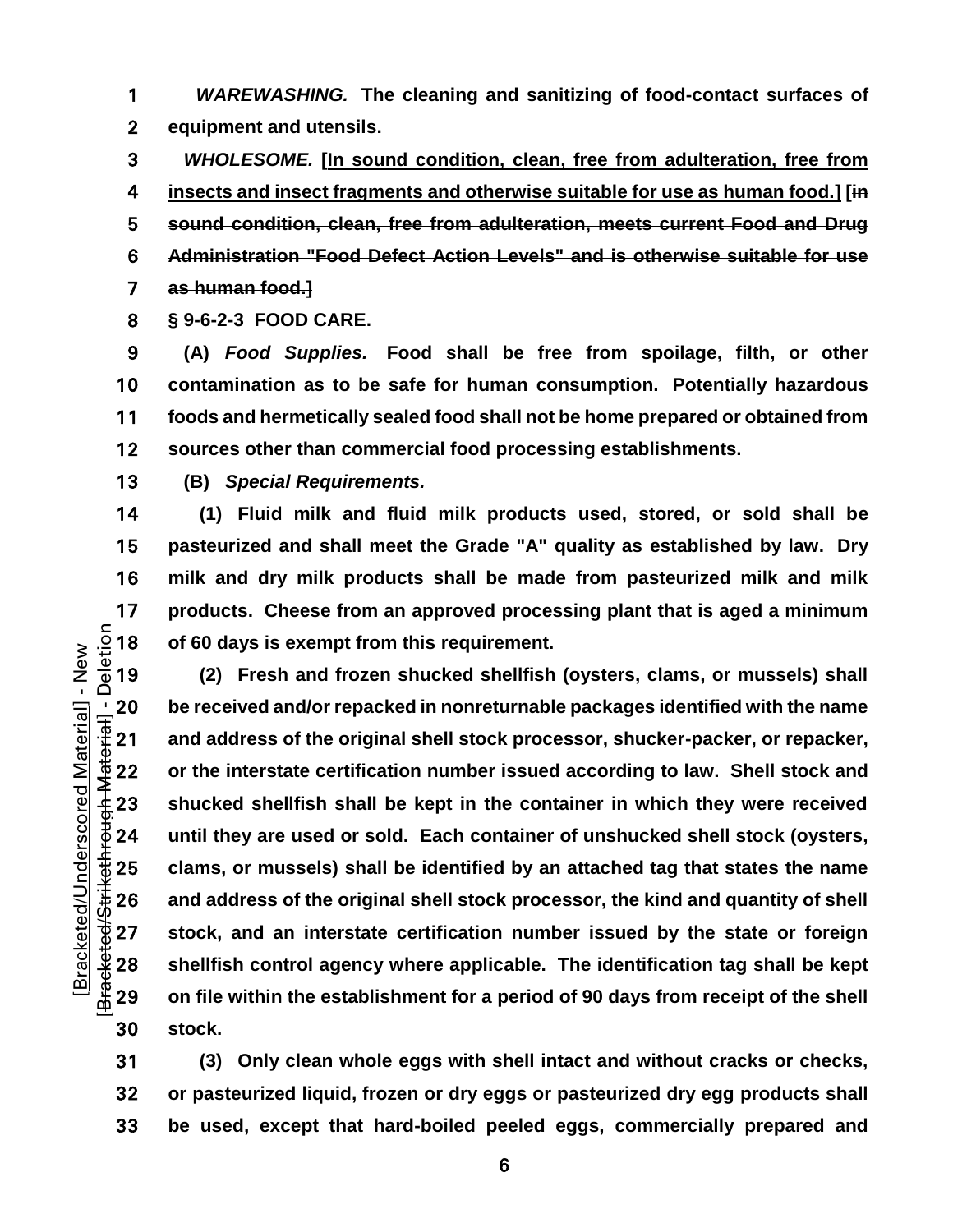**packaged, may be used. Eggs with intact shells which have been hard-boiled and air-cooled in the establishment are not considered to be potentially hazardous food.**

**(4) Only ice which has been manufactured and/or packaged in an approved facility shall be used and sold.**

**(5) A variance for a bake sale may be granted provided the grantee meets the bake sale requirements promulgated by the enforcement authority.**

**(6) On premise application of sulfiting agents on food is prohibited in any food establishment or by a contractor hired for the final preparation of food for that establishment.**

**(C)** *Food Protection.*

**(1) General. At all times, including while being stored, prepared, displayed, dispensed or transported, food shall be protected from potential contamination by all agents, including dust, insects, rodents, unclean equipment and utensils, unnecessary handling, coughs and sneezes, flooding, draining, and overhead leakage or condensation. The temperature of all potentially hazardous food**  17 shall be 45° F. (7° C.) or below, or 140° F. (60° C.), at all times, except as<br>  $\frac{5}{4}$  18 otherwise provided in §§ <u>9-6-2-1</u> et seq. Retail food stock should be properly<br>  $\frac{1}{4}$  19 rotated. Hermetically sealed pa **otherwise provided in §§ [9-6-2-1](https://codelibrary.amlegal.com/codes/albuquerque/latest/albuquerque_nm/0-0-0-11948#JD_9-6-2-1) et seq. Retail food stock should be properly rotated. Hermetically sealed packages shall be properly handled to maintain**  20 container integrity. Spoiled, damaged, returned or detained food items shall be<br>  $\frac{1}{3}$  21 segregated in designated areas pending final disposition. The sale of damaged<br>
22 goods is permissible provided the requirem **segregated in designated areas pending final disposition. The sale of damaged goods is permissible provided the requirements promulgated by the**  enforcement authority for such sales are met.

**(2) Emergency Occurrences. In the event of a fire, flood, or similar event**  that might result in the contamination of food, or which might prevent<br>  $+\frac{1}{2}$ <br>
26 potentially hazardous food from being held at required safe temperatures, the<br>  $+\frac{1}{2}$ <br>
27 person in charge shall immediately contact **potentially hazardous food from being held at required safe temperatures, the person in charge shall immediately contact the enforcement authority. Upon receiving notice of this occurrence, the enforcement authority shall take whatever action that it deems necessary to protect the public health.**

**(D)** *Food Storage.*

**(1) General.**

**(a) Food for on-site preparation, whether raw or prepared, if removed from the container or package in which it was obtained, shall be enclosed in a**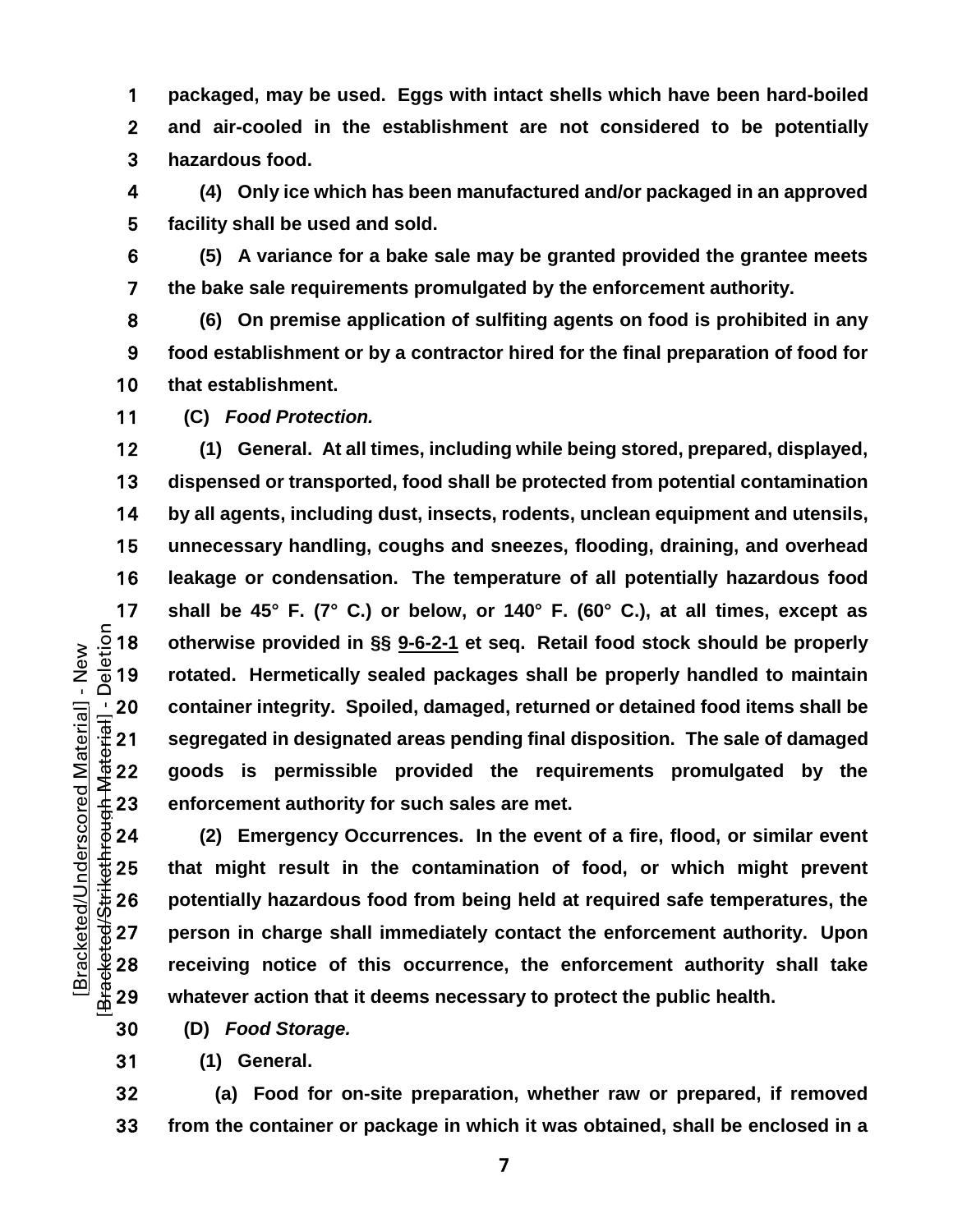**clean, covered container except during necessary periods of preparation. Fresh raw vegetables and fruits shall be exempted from this requirement. Container covers shall be impervious and nonabsorbent. In storage, sub-primal cuts of meat shall be protected by being covered with single use wrapping material except that primal cuts, quarters or sides of meat or processed meats such as country hams, slab bacon, and smoked or cured sausages may be hung uncovered on clean, sanitized hooks or placed on clean, sanitized metal racks in such a manner as to preclude contamination of any food products in storage.**

**(b) Containers of food shall be stored a minimum of four inches above the floor in a manner that permits easy cleaning of the storage area, or stored on dollies, racks or pallets, provided such equipment is easily movable, either by hand or with the use of pallet-moving equipment that is on the premises and used. Cased food packaged in cans, glass or other waterproof containers need not be elevated when the case of food is not exposed to floor moisture.**

**(c) Food and containers of food shall not be stored under leaking sewer or water lines, or leaky automatic fire protection sprinkler heads.**

**(d) Packaged foods shall not be stored in contact with water or undrained**   $\frac{5}{6}$  18<br> $\frac{1}{6}$  19 ice.

20 (e) A bulk food ingredient shall be stored in a container identifying it by<br>  $\frac{1}{3}$  21 common name if ingredient identity is questionable and shall be dispensed by<br>
22 an appropriate utensil.<br>
4 23 (f) The storage o **common name if ingredient identity is questionable and shall be dispensed by**  an appropriate utensil.

**(f) The storage of food in toilet rooms and vestibules, and garbage or mechanical rooms is prohibited.**

25 (2) Refrigerated/Frozen Storage.<br>
26 (a) Refrigeration facilities or<br>
27 provided to assure the maintenance<br>
28 temperatures during storage. Each<br>
29 potentially hazardous food shall k<br>
29 potentially hazardous food sh **(a) Refrigeration facilities or effectively insulated facilities shall be provided to assure the maintenance of potentially hazardous food at required temperatures during storage. Each mechanically refrigerated facility storing potentially hazardous food shall be provided with a numerically scaled indicating thermometer, accurate to ±2° F. (1° C.), located to measure the air temperature in the warmest part of the facility and located to be easily readable. Recording thermometers, accurate to ±2° F. (1° C.), may be used in lieu of indicating thermometers.**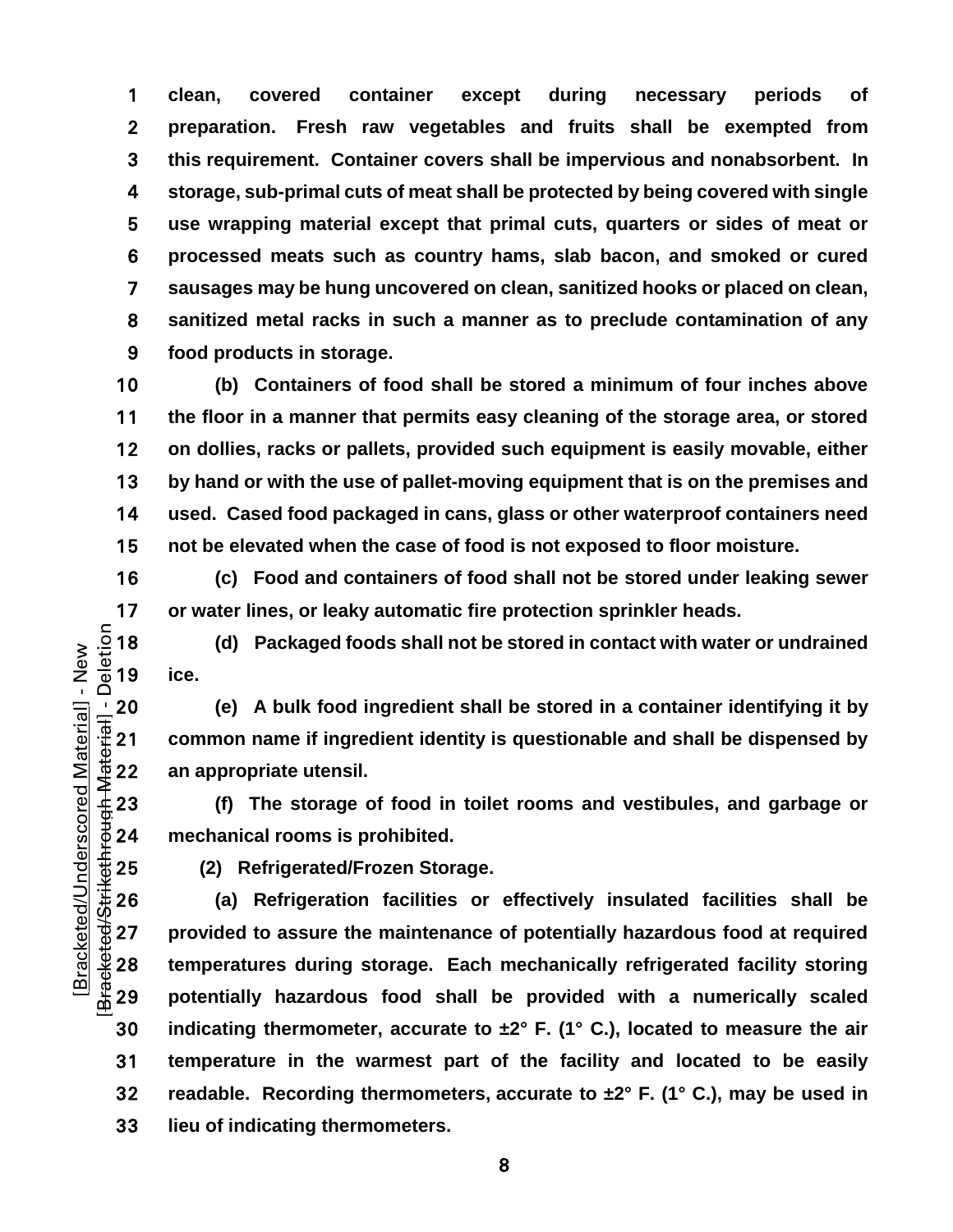**(b) Potentially hazardous food requiring refrigeration after preparation shall be rapidly cooled from 140° F. (60° C.) to an internal temperature of 70° F. (21° C.) within a two (2) hour period. A maximum internal temperature of 45° F. (7° C.) shall be achieved within the next four hour period and maintained for the duration of the storage. The total cooling period for potentially hazardous food shall not exceed six hours, and shall require utilizing methods such as shallow pans, agitation, quick chilling, or water circulation external to the food container. Potentially hazardous foods to be transported shall be pre-chilled and held at a temperature of 45° F. (7° C.) or below unless maintained in accordance with division (D)(3) below.** 

**(c) Frozen foods shall be kept frozen and should be stored at an internal temperature of 0° F. (-18° C.) or below.**

**(d) Ice used as a cooling medium for food storage shall not be used or sold for human consumption.**

**(3) Hot Storage.**

**(a) Hot food storage facilities shall be provided to assure the**  17 maintenance of potentially hazardous food at the required temperature during<br>  $\frac{5}{10}$  18 storage. Each hot food storage facility storing potentially hazardous food shall<br>  $\frac{1}{10}$  19 be provided with a numerically **storage. Each hot food storage facility storing potentially hazardous food shall**  be provided with a numerically scaled indicating thermometer, accurate to  $\pm 2^{\circ}$ 20 **F.** (1° C.), located to measure the temperature in the coolest part of the facility<br>  $\frac{1}{3}$  and located to be easily readable. Recording thermometers, accurate to  $\pm 2^{\circ}$  F.<br>  $\pm \frac{1}{2}$  22 (1° C.), may be used and located to be easily readable. Recording thermometers, accurate to  $\pm 2^{\circ}$  F. **(1° C.), may be used in lieu of indicating thermometers.**

**(b) The internal temperature of potentially hazardous foods requiring hot**  storage shall be 140° F. (60° C.) or above, except during necessary periods of preparation. Potentially hazardous food to be transported shall be held at a<br>  $\frac{11}{32}$  26 temperature of 140° F. (60° C.) or above, unless maintained in accordance with<br>
division (2)(b) of this division (D).<br>  $\frac{1}{2}$  **temperature of 140° F. (60° C.) or above, unless maintained in accordance with division (2)(b) of this division (D).**

**(E)** *Food Preparation and Processing.*

**(1) General.**

**(a) Food shall be processed with a minimum of manual contact, with suitable utensils, and on surfaces that prior to use have been cleaned, rinsed, and sanitized to prevent cross-contamination.**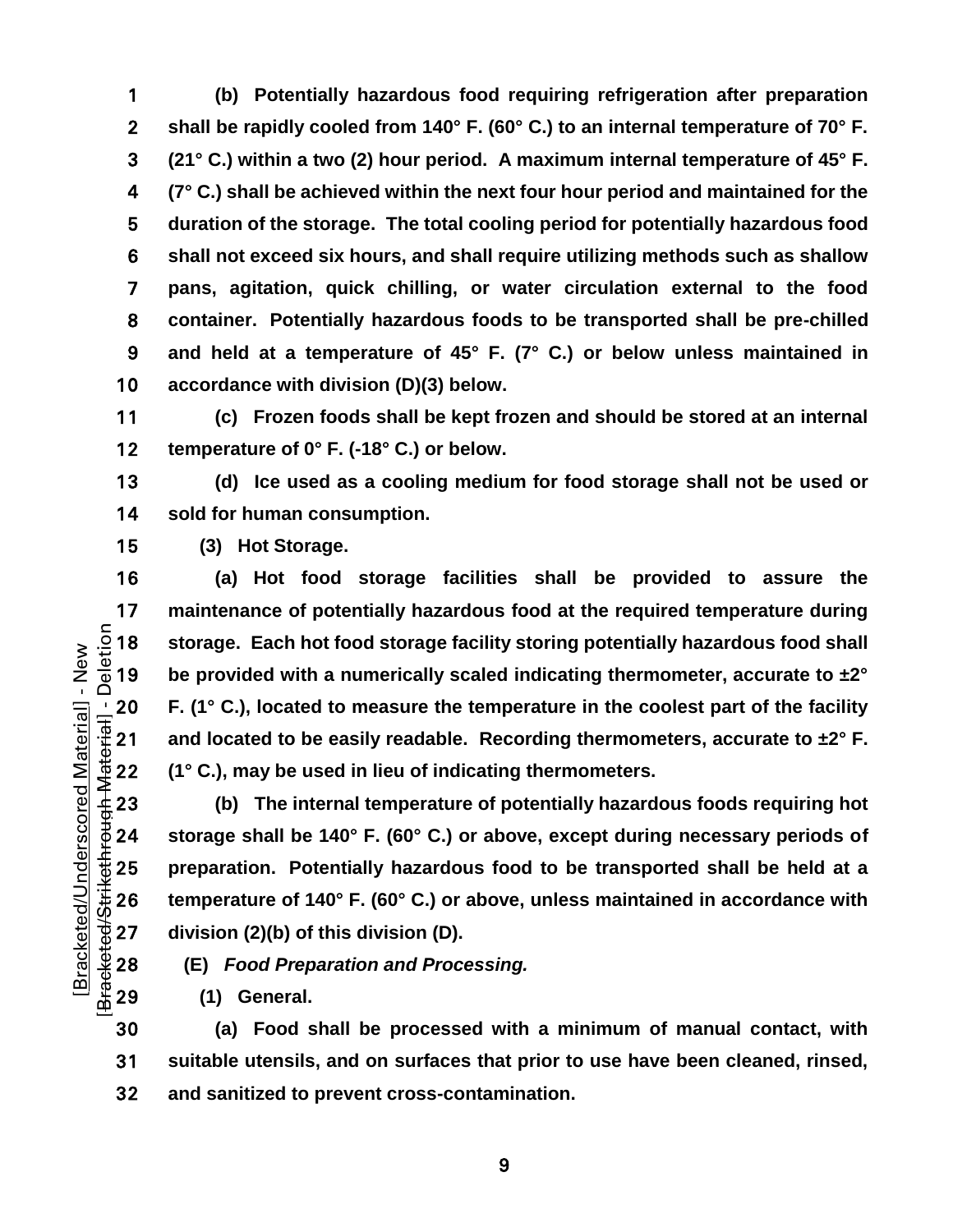**(b) Custards, cream fillings, including synthetics, and similar products shall be kept at a temperature of 45° F. (7° C.) or below during storage, display or transportation. Synthetic filled products may be excluded from this requirement if scientific evidence is on file with the enforcement authority indicating that the specific product will not support the growth of pathogenic microorganisms. These synthetic filled products may be labeled to indicate that refrigeration is not required.**

**(c) Potentially hazardous foods that have been cooked and then refrigerated, shall be reheated rapidly to 165° F. (74° C.) or higher throughout before being placed in a hot food storage facility. Steamtables, bain-maries, "crock pots," warmers, and other hot food holding facilities are prohibited for the rapid reheating of potentially hazardous foods.**

**(d) Potentially hazardous foods shall be thawed:**

**1. In a refrigerated unit at a temperature not to exceed 45° F. (7° C.); or**

**2. Under running potable water at a temperature not exceeding 70° F. (21° C.) and with sufficient water velocity to agitate and float off loose particles** 

17 in the overflow; or<br> $\frac{5}{9}$  18 3. In a micr<br> $\frac{6}{9}$  19 when the food will be **3. In a microwave oven as part of the continuous cooking process only when the food will be transferred immediately to conventional cooking facilities,** 

**4. As part of the conventional cooking process.**

20 or; when the entire cooking process takes place in a microwave oven; or<br>  $\frac{1}{2}$  21 4. As part of the conventional cooking process.<br>
4. As part of the conventional cooking process.<br>
4. As part of the conventional coo **(e) Product Thermometers. Metal stem-type numerically scaled indicating thermometers, accurate to ±2° F. (±1° C.), shall be provided and used to assure the attainment and maintenance of proper internal cooking, holding,** 

25 or refrigeration temperatures of all potentially hazardous foods.<br>
26 (2) Meat Processing. Chopped fresh beef, "hamburger," sh<br>
27 more than 30% fat with or without the addition of beef fat. Preser<br>
28 shall not be add **(2) Meat Processing. Chopped fresh beef, "hamburger," shall not contain more than 30% fat with or without the addition of beef fat. Preservatives or dyes shall not be added to chopped fresh beef or to any other fresh meat.**

**(F)** *Food Display.*

**(1) Potentially Hazardous Foods. Potentially hazardous foods shall be kept at an internal temperature of 45° F. (7° C.) or below or at an internal temperature of 140° F. (60° C.) or higher during display except that rare roast beef which is offered for sale hot shall be held at a temperature of at least 130° F. (55° C.).**

[Bracketed/Strikethrough Material] - Deletion Bracketed/Underscored Material] - New [Bracketed/Underscored Material] - New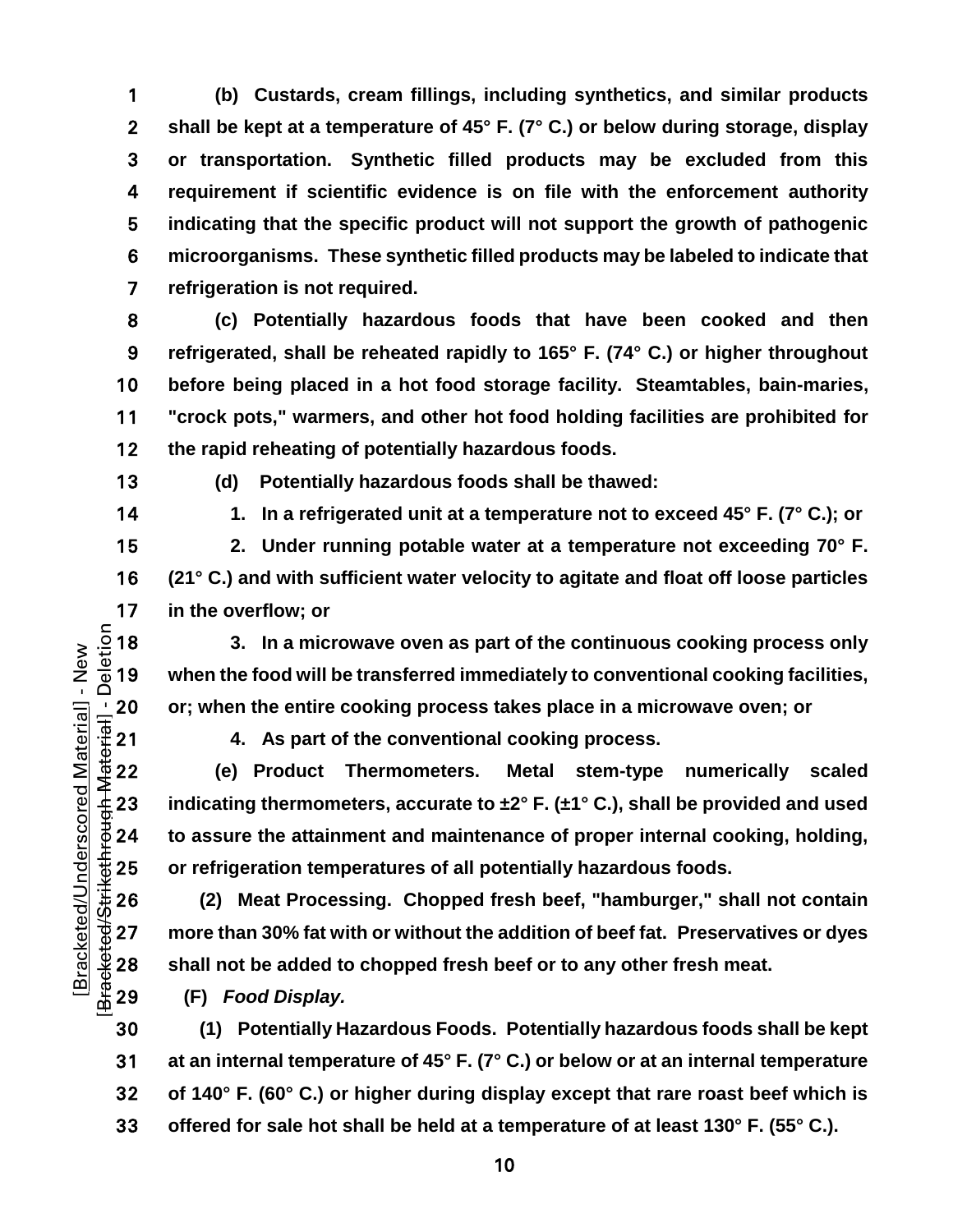**(2) Frozen Foods. Foods intended for sale in a frozen state should be stored at an internal temperature of 0° F. (-18° C.) or below with a tolerance of 10° F. (-12° C.) for short periods of time incidental to normal and good retail food store operations and practices. Frozen foods on display shall be stored below or behind product food lines according to cabinet manufacturers' specifications.**

**(3) Display Equipment. Food on display, other than raw fruits and raw vegetables, shall be protected from contamination by packaging, display cases or similar equipment. All food shall be displayed above the floor in a manner that will protect the food from contamination. Hot or cold food facilities shall be provided to assure the maintenance of potentially hazardous food at the required temperature during display.**

**(4) Dispensing Utensils. To avoid unnecessary manual contact with the food, suitable dispensing utensils shall be used by employees or provided to consumers who serve themselves unpackaged bulk food (other than raw fruits or vegetables). These dispensing utensils shall be:**

17 **(a) Stored in the food with the dispensing utensil handle extended out of<br>**  $\frac{5}{10}$  **18 <b>the food; or**<br> **(b) Stored clean and dry; or**<br> **(a) Stored clean and dry; or** the food; or

[Bracketed/Strikethrough Material] - Deletion Bracketed/Underscored Material] - New [Bracketed/Underscored Material] - New

 $B_{\rm{f}}$ ac

**(b) Stored clean and dry; or**

 $\frac{1}{4}$  20 **(c)** Stored in running potable water.<br>  $\frac{1}{4}$  21 **(5)** Food Sample Demonstrations. Where 22 food promotions are authorized in the ref<br>  $\frac{4}{4}$  23 shall ensure that such activities comp<br>  $\frac{3}{4}$  24 pro **(5) Food Sample Demonstrations. When food sample demonstrations and food promotions are authorized in the retail food store, the person in charge shall ensure that such activities comply with the applicable sanitation provisions of §§ [9-6-2-1](https://codelibrary.amlegal.com/codes/albuquerque/latest/albuquerque_nm/0-0-0-11948#JD_9-6-2-1) et seq.**

<del>2</del><br>
25 **(G)** *Food Transportation by Retail Food Stores.*<br>
26 **(1)** General. When transporting food, the retail<br>
27 from contamination by covered containers or pa<br>
28 individual packages do not need to be overwrapp<br>
28 i **(1) General. When transporting food, the retail food store shall protect food from contamination by covered containers or packaging. Foods in original individual packages do not need to be overwrapped or covered if the original package has not been torn or broken. During transportation, food shall meet the applicable requirements of §§ [9-6-2-1](https://codelibrary.amlegal.com/codes/albuquerque/latest/albuquerque_nm/0-0-0-11948#JD_9-6-2-1) et seq. relating to food protection and food storage.**

**(2) Transport Vehicle Identification. The name and address of persons transporting food shall be legibly and conspicuously painted or permanently**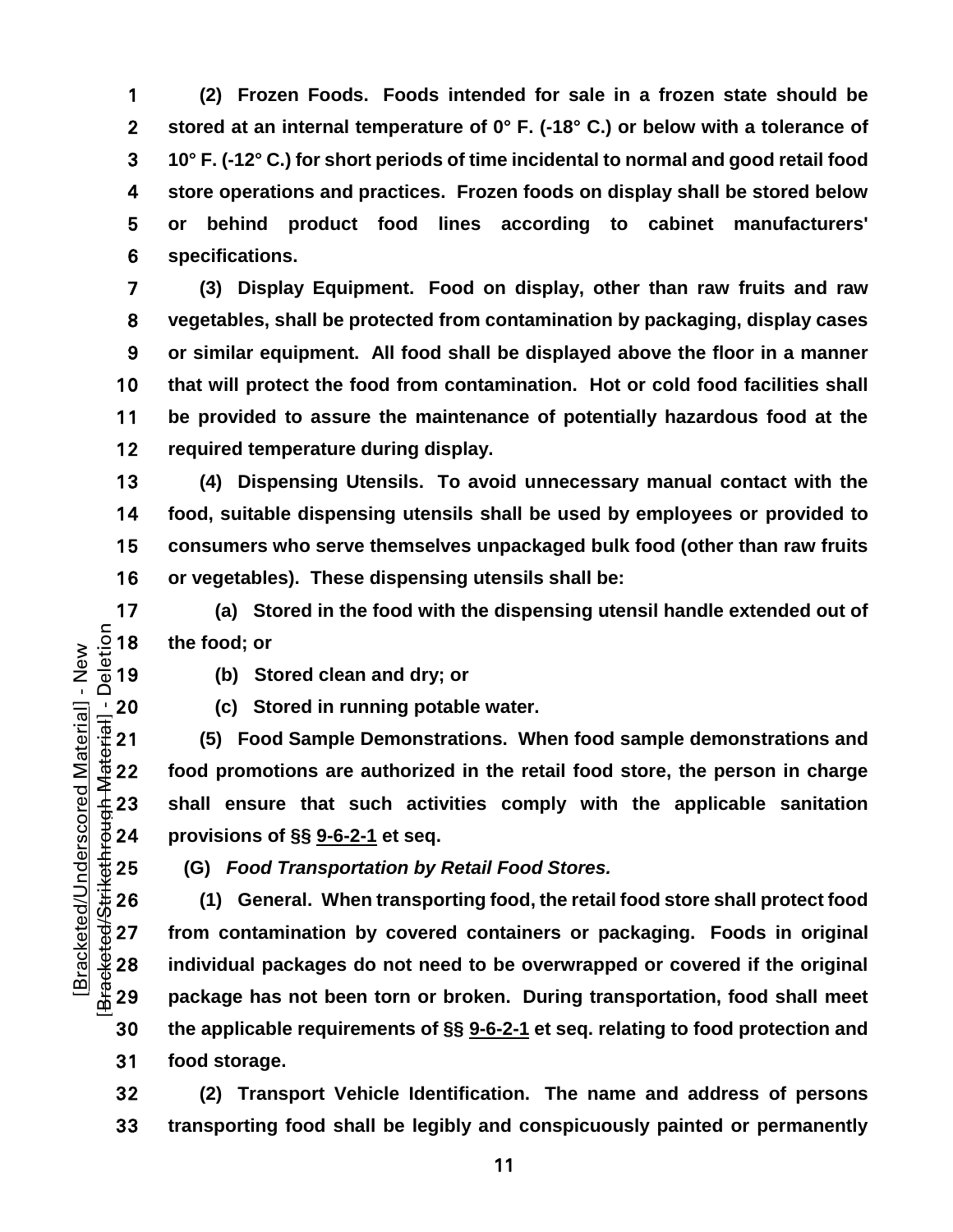- **affixed in letters at least three inches high by one-half inch wide on each side of all transportation vehicles operated by such person.**
- **(3) All food transportation shall be in enclosed van-type vehicles.**
- **(H)** *Sale of Frozen Food from Temporary Food Establishments.*
- **(1) General. Temporary Food Establishments shall dispense only prepackaged, frozen food products and shall comply with the following requirements:**
- 

**(a) Food shall be from an approved source.**

**(b) Breaking of packages and/or packaging of frozen goods in the mobile unit is prohibited.**

- **(c) Products shall be kept at 0° F. (-18° C.) or below.**
- 
- **(d) Products shall conform with labeling laws.**

**(e) All products shall be housed in the mobile unit and shall not be removed from it until sold.**

- **(2) Miscellaneous Requirements.**
- **(a) On-street vending prohibited.**

17 **(b)** All vehicles must be properly identified as required in division (G)(2)<br>  $\frac{5}{8}$  18 of this section.<br> **(c)** The noise level created by the refrigeration unit must not exceed the of this section.

**(c) The noise level created by the refrigeration unit must not exceed the** 

**§ 9-6-2-4 PERSONNEL.**

 $\frac{1}{4}$  20 standards stipulated by law.<br>  $\frac{1}{4}$  21 § 9-6-2-4 PERSONNEL.<br>
22 (A) *Employee Health.* N<br>  $\frac{4}{4}$  23 communicable form that ca<br>
24 organisms that cause such a **(A)** *Employee Health.* **No person while infected with a disease in a communicable form that can be transmitted by foods or who is a carrier of organisms that cause such a disease or while affected with a boil, an infected**  <del>↓</del><br>25 **wound, or an acute respiratory infection shall work in a food establishment in<br>26 any capacity in which there is a likelihood of such person contaminating food<br>27 or food contact surfaces with pathogenic organisms any capacity in which there is a likelihood of such person contaminating food or food contact surfaces with pathogenic organisms or transmitting disease to**  other persons.

**(B)** *Personal Cleanliness.* **Employees shall thoroughly wash their hands and exposed portions of their arms with soap and warm water before starting work, during work as often as is necessary to keep them clean, after smoking, eating, or using the toilet, and after handling raw meat, raw poultry or raw seafood. Employees shall keep their fingernails trimmed and clean.**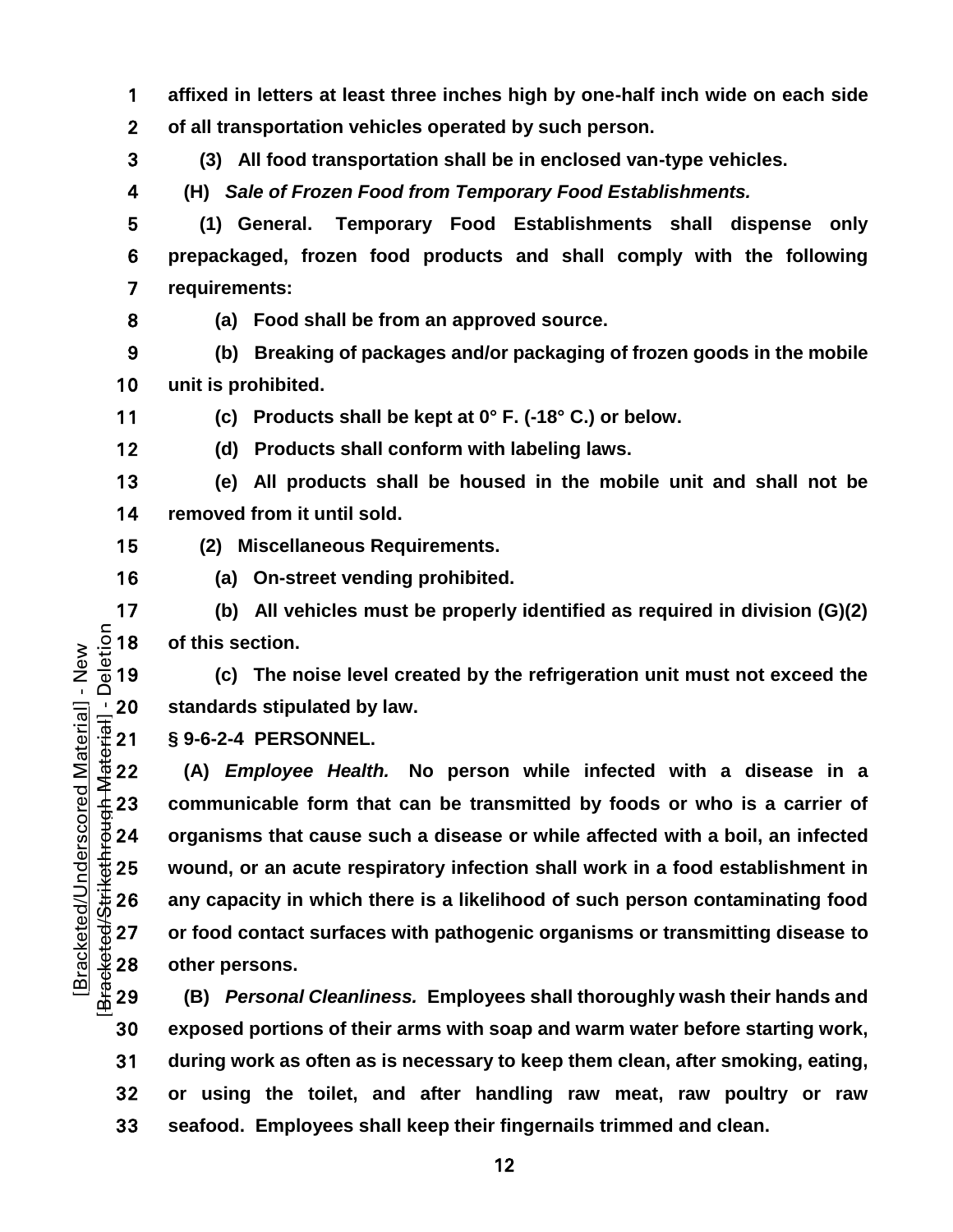**(C)** *Clothing.*

**(1) General.**

**(a) Employees shall wear clean outer clothing.**

**(b) Employees shall use effective hair restraints where necessary to prevent the contamination of food or food contact surfaces.**

**(D)** *Employee Practices.*

**(1) Employees shall consume food only in designated areas. An employee eating area shall not be so designated if consuming food there may result in contamination of other food, equipment, utensils, or other items needing protection.**

**(2) Employees shall not use tobacco in any form, while engaged in food handling operations, nor while in warewashing or food preparation areas. Employees shall use tobacco only in designated areas. An employee tobacco-use area shall not be designated for that purpose if the use of tobacco there may result in contamination of food, equipment, utensils or other items needing protection.**

17 (3) When food is being manipulated by hand during a preparation process,<br>  $\frac{5}{10}$  18 all hand jewelry, which cannot be adequately sanitized, and all insecure jewelry<br>  $\frac{1}{10}$  19 shall be removed. all hand jewelry, which cannot be adequately sanitized, and all insecure jewelry shall be removed.

20 (4) Employees shall maintain a high degree of personal cleanliness and<br>  $\frac{1}{3}$  21 shall conform to good hygienic practices during all working periods.<br>  $\frac{4}{3}$  22 § 9-6-2-5 EQUIPMENT AND UTENSILS.<br>  $\frac{4}{3}$  23 (A **shall conform to good hygienic practices during all working periods.**

**§ 9-6-2-5 EQUIPMENT AND UTENSILS.**

**(A)** *Materials.*

**(1) General. Multi-use equipment and utensils shall be constructed and**  repaired with safe materials, including finishing materials, shall be corrosion<br>  $\frac{11}{100}$  26 resistant and shall be nonabsorbent; and shall be smooth, easily cleanable, and<br>  $\frac{11}{100}$  27 durable under conditions of **resistant and shall be nonabsorbent; and shall be smooth, easily cleanable, and durable under conditions of normal use. Single-service articles shall be made from clean, sanitary, safe materials. Equipment, utensils, and single-service articles shall not impart odors, color, or taste, nor contribute to the contamination of food.**

**(2) Solder. If solder is used, it shall be composed of safe materials and be corrosion resistant.**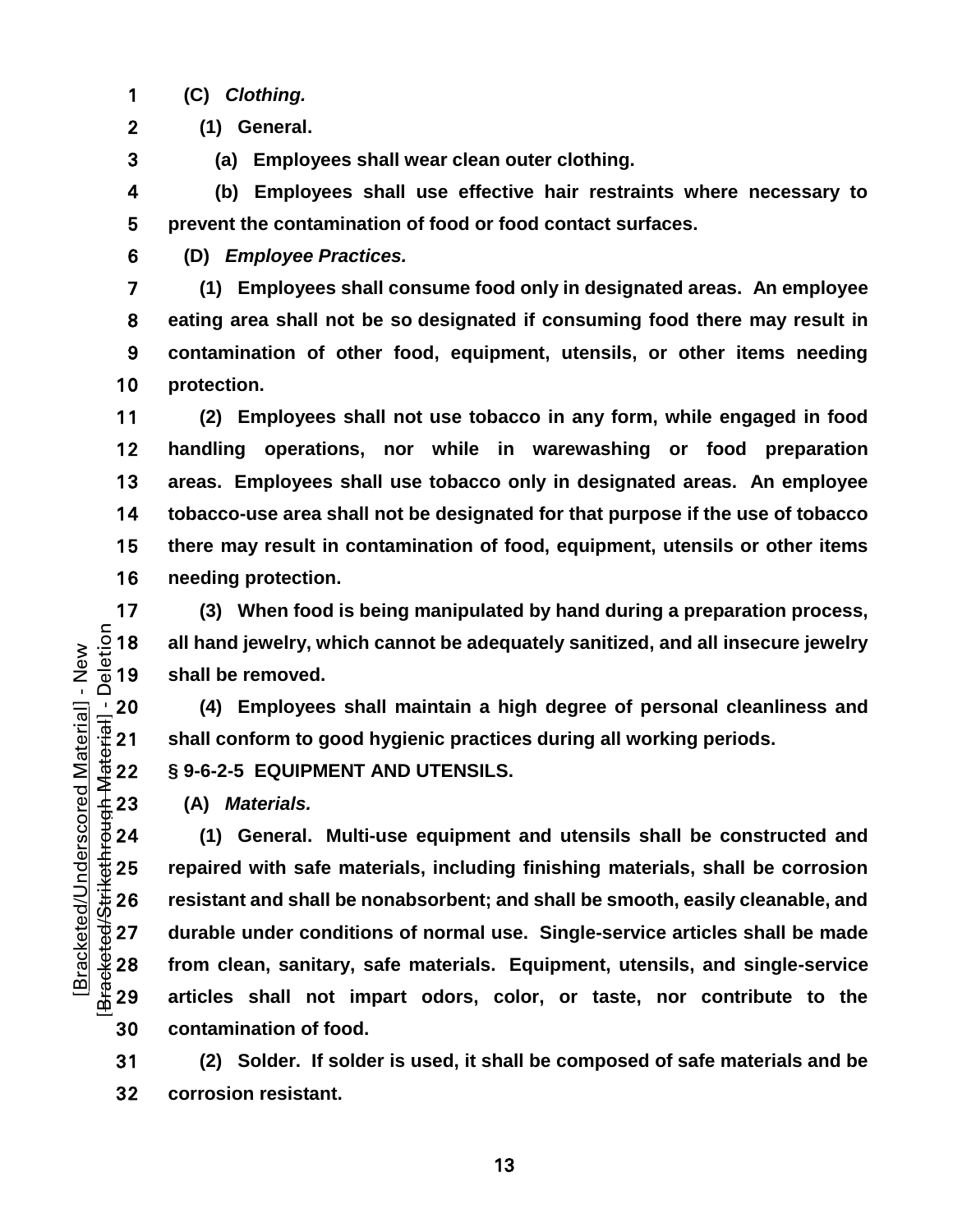**(3) Wood. Hard maple or equivalent nonabsorbent wood that meets the general requirements set forth in division (A)(1) above may be used for cutting blocks and cutting boards. The use of wood as a food-contact surface under other circumstances is prohibited.**

**(4) Plastics. Safe plastic or safe rubber or safe rubberlike materials that are resistant under normal conditions of use to scratching, scoring, decomposition, crazing, chipping and distortion, that are of sufficient weight and thickness to permit cleaning and sanitizing by normal warewashing methods, and which meet the general requirements set forth in division (A)(1) above are permitted for repeated use.**

**(5) Single-Service. Reuse of single-service articles is prohibited.**

**(B)** *Design and Fabrication.*

**(1) General. All equipment and utensils, including plasticware, shall be designed and fabricated for durability under conditions of normal use and shall be resistant to denting, buckling, pitting, chipping, and crazing.**

**(a) Food-contact surfaces shall be easily cleanable, smooth, and free of**  17 breaks, open seams, cracks, chips, pits, and similar imperfections, and free of<br>  $\frac{5}{10}$  18 difficult-to-clean internal corners and crevices. Cast iron may be used as a<br>  $\frac{5}{10}$  19 food-contact surface only if th **difficult-to-clean internal corners and crevices. Cast iron may be used as a food-contact surface only if the surface is used for cooking. Threads shall be**  20 designed to facilitate cleaning; ordinary "V" type threads are prohibited in food<br>  $\frac{1}{3}$  21 contact surfaces, except that in equipment such as ice makers, hot oil cooking<br>
equipment, or hot oil filtering systems, s **contact surfaces, except that in equipment such as ice makers, hot oil cooking equipment, or hot oil filtering systems, such threads shall be minimized.**

**(b) Equipment containing bearings and gears requiring unsafe lubricants shall be designed and constructed so that the lubricant cannot leak, drip, or be**  the 25 forced into food or onto food-contact surfaces. Only safe lubricants shall be<br>
26 used on equipment designed to receive lubrication of bearings and gears on or<br>
27 within food-contact surfaces.<br>
28 (c) Sinks and dr **used on equipment designed to receive lubrication of bearings and gears on or**  within food-contact surfaces.

**(c) Sinks and drain boards shall be self-draining.**

**(2) Accessibility. Unless designed for in-place cleaning, food-contact surfaces shall be accessible for cleaning and inspection:**

- **(a) Without being disassembled; or**
- **(b) By disassembling without the use of tools; or**

[Bracketed/Strikethrough Material] - Deletion Bracketed/Underscored Material] - New [Bracketed/Underscored Material] - New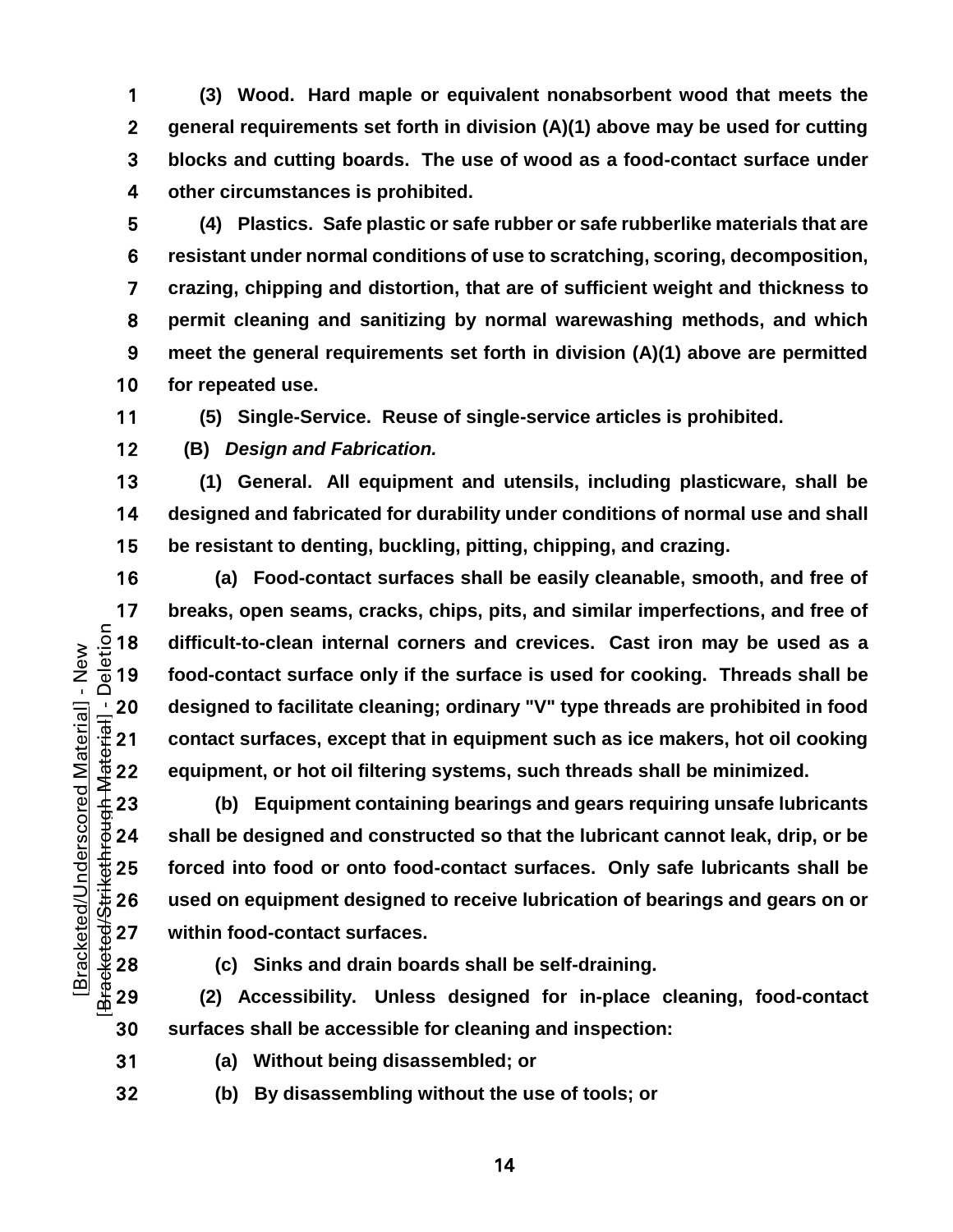**(c) By easy disassembling with the use of only simple tools such as mallets, screwdrivers, or open-end wrenches which are kept near the equipment.**

**(3) In-Place Cleaning. Equipment intended for in-place cleaning shall be so designed and fabricated that:**

**(a) Cleaning and sanitizing solutions can be circulated throughout a fixed system using an effective cleaning and sanitizing regimen; and**

**(b) Cleaning and sanitizing solutions will contact all interior food-contact surfaces; and**

**(c) The system is self[-]draining or capable of being completely evacuated.**

**(4) Pressure Spray Cleaning. Fixed equipment designed and fabricated to be cleaned and sanitized by pressure spray methods shall have sealed electrical wiring, switches, and connections.**

**(5) Nonfood-Contact Surfaces. Surfaces of equipment not intended for contact with food, but which are exposed to splash or food debris or which**  17 otherwise require frequent cleaning, shall be designed and fabricated to be<br>  $\frac{5}{2}$  18 smooth, washable, free of unnecessary ledges, projections, or crevices, and<br>  $\frac{1}{2}$  19 readily accessible for cleaning, and s **smooth, washable, free of unnecessary ledges, projections, or crevices, and**  readily accessible for cleaning, and shall be of such material and in such repair

20 as to be easily maintained in a clean and sanitary condition.<br>  $\frac{1}{4}$  21 (6) Maintenance of Equipment and Utensils. All equip<br>  $\frac{1}{4}$  22 shall be maintained in good repair to comply with the require<br>  $\frac{1}{4}$  23 **(6) Maintenance of Equipment and Utensils. All equipment and utensils shall be maintained in good repair to comply with the requirements of §§ 9-6-2- 1 et seq.**

**(C)** *Equipment Installation and Location.*

25 (1) General. Equipment, including ice makers and ice storage equipment,<br>  $\frac{1}{20}$  26 shall not be located under leaking sewer or water lines, open stairwells, or other<br>
27 sources of contamination. This requirement do **shall not be located under leaking sewer or water lines, open stairwells, or other sources of contamination. This requirement does not apply to automatic fire protection sprinkler heads that may be required by law.**

**(2) Aisles and Working Spaces. Aisles and working spaces between units of equipment and between equipment and walls, shall be unobstructed and of sufficient width to permit employees to perform their duties readily without contamination of food or food-contact surfaces by clothing or personal**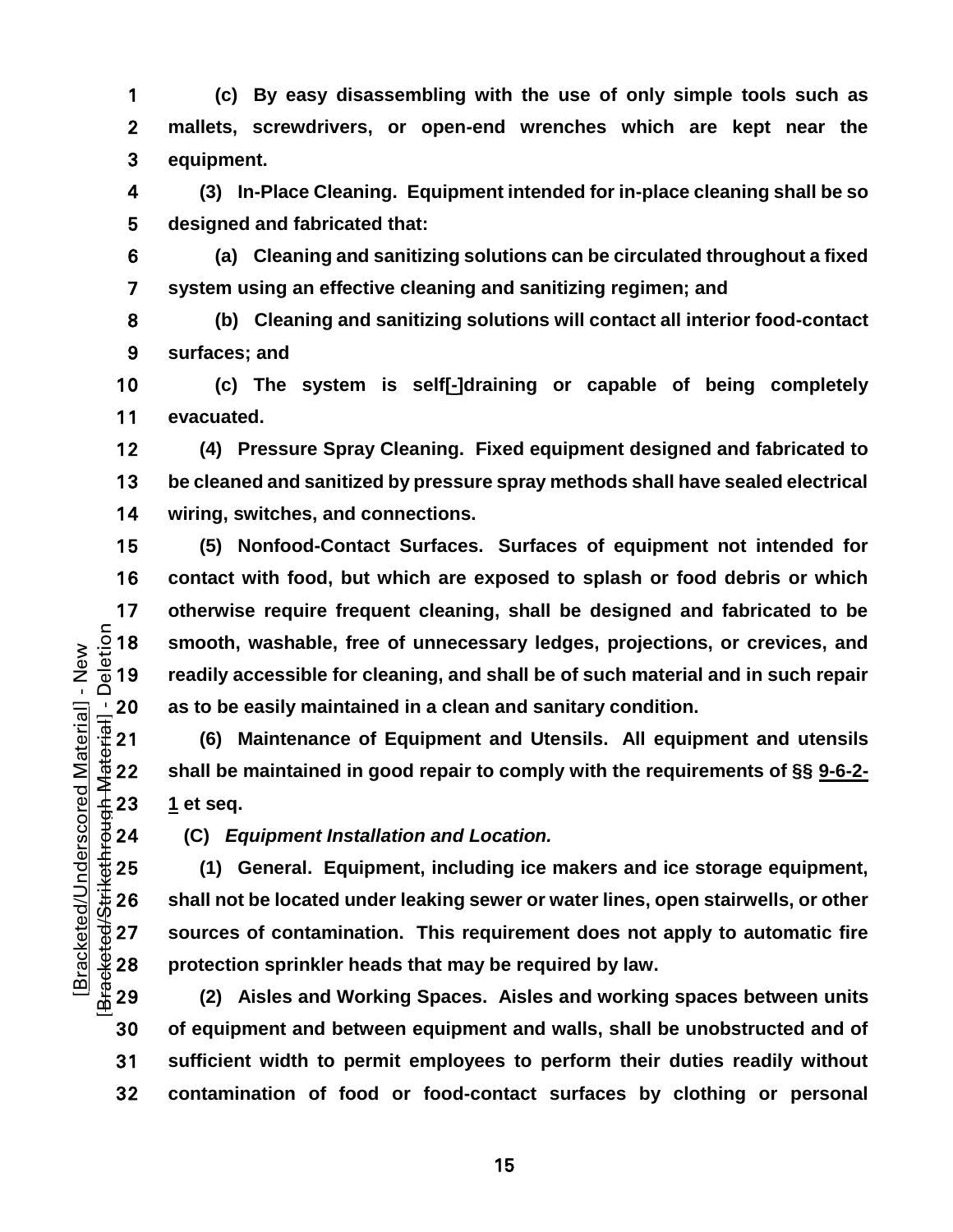**contact. All easily movable storage equipment such as pallets, racks, and dollies shall be positioned to provide accessibility to working areas.**

**§ 9-6-2-6 CLEANING, SANITIZATION AND STORAGE OF EQUIPMENT AND UTENSILS.**

**(A)** *Equipment and Utensil Cleaning and Sanitization.*

**(1) Cleaning Frequency.**

**(a) Utensils and food-contact surfaces of equipment shall be washed, rinsed, and sanitized in that order after each use, and following any interruptions of operations during which time contamination may have occurred and between processing of different animal species or a change in processing from raw to ready-to-eat foods and after final use each working day.**

**(b) Where equipment and utensils are used for the preparation of potentially hazardous foods on a continuous or production-line basis, utensils and the food-contact surfaces of equipment shall be washed, rinsed, and sanitized, in that order, at intervals throughout the day on a schedule based on food temperature, type of food, and amount of food particle accumulation.**

17 (c) Nonfood-contact surfaces of equipment, including all cargo areas of<br>  $\frac{5}{10}$  18 transport vehicles, including grocery push carts, shall be cleaned as often as is<br>  $\frac{5}{10}$  19 necessary to keep the equipment fr transport vehicles, including grocery push carts, shall be cleaned as often as is **necessary to keep the equipment free of accumulation of dust, dirt, food** 

**(2) Wiping Cloths.**

 $\frac{1}{4}$  20 particles, and other debris.<br>  $\frac{1}{4}$  21 (2) Wiping Cloths.<br>
22 (a) Moist cloths or sp<br>  $\frac{4}{4}$  23 surfaces of equipment sh<br>
24 sanitizing solutions permitt **(a) Moist cloths or sponges used for wiping food spills on food-contact surfaces of equipment shall be clean and rinsed frequently in one of the sanitizing solutions permitted in division (A)(3)(e) below and used for no other**  between uses.

purpose. These cloths and sponges shall be stored in the sanitizing solution<br>  $\frac{4}{35}$  26 between uses.<br>
27 (b) Moist cloths or sponges used for cleaning nonfood-contact surfaces<br>
28 of equipment shall be clean and rinse **(b) Moist cloths or sponges used for cleaning nonfood-contact surfaces of equipment shall be clean and rinsed as specified in division (A)(2)(a) above and used for no other purpose. These cloths and sponges shall be stored in the sanitizing solution between uses.**

**(3) Manual Cleaning and Sanitizing.**

**(a) For manual washing, rinsing and sanitizing of utensils and equipment, a sink with not fewer than three compartments shall be provided and used. Sink**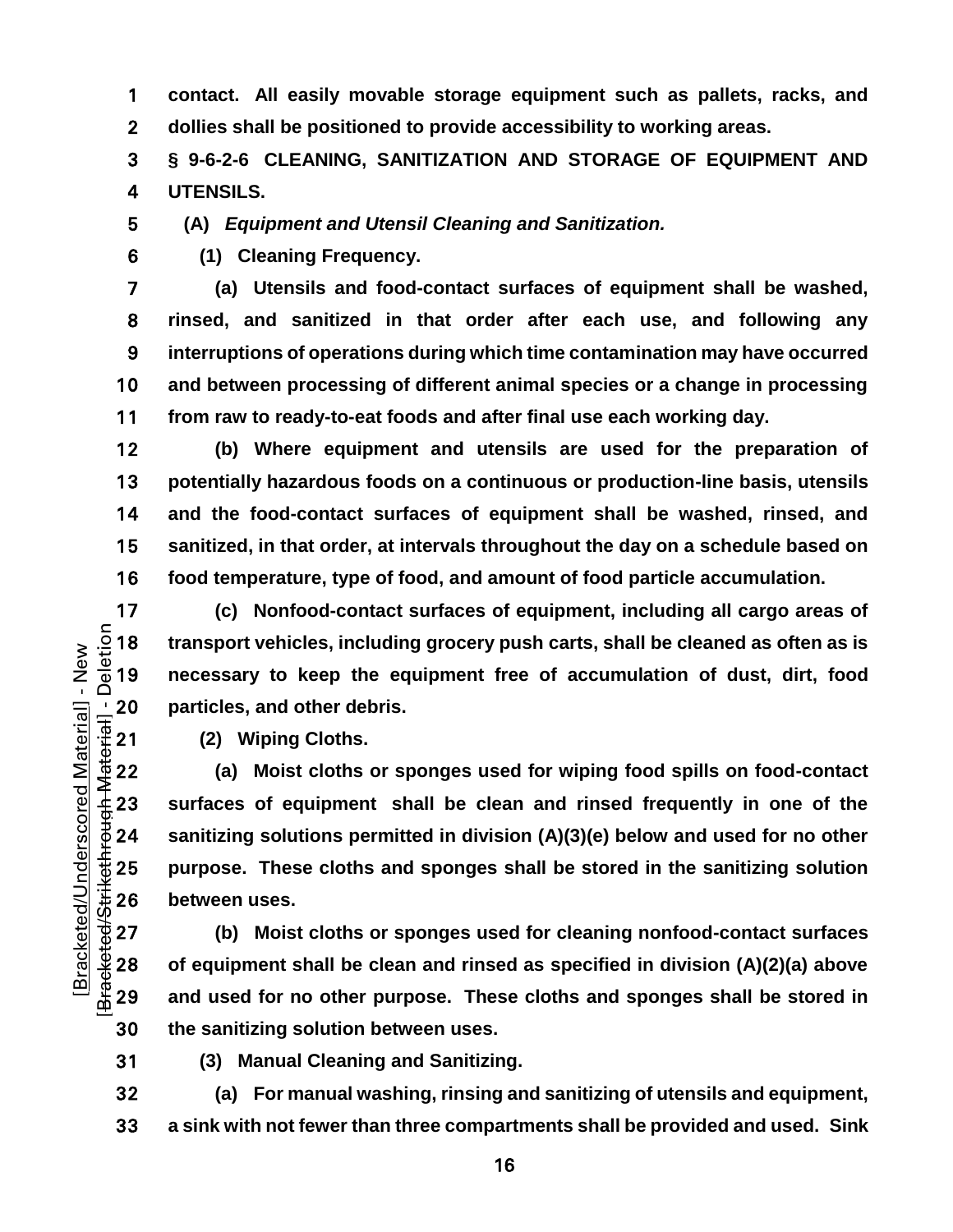**compartments shall be large enough to accommodate most equipment and utensils, and each compartment of the sink shall be supplied with hot and cold potable running water. Fixed equipment and utensils and equipment too large to be cleaned in sink compartments shall be washed manually or cleaned by pressure spray methods.**

**(b) Easily movable dish tables or drain boards of 18 inches minimum length shall be provided for proper handling of soiled utensils prior to washing and for cleaned utensils following sanitizing and shall be located so as not to interfere with the proper use of the warewashing facilities.**

**(c) Equipment and utensils shall be pre-flushed or pre-scraped and, when necessary, pre-soaked to remove gross food particles and soil.**

**(d) When a three compartment sink is utilized for warewashing, the operation shall be conducted in the following sequence:**

**1. Sinks shall be cleaned prior to use; and**

**2. Equipment and utensils shall be thoroughly washed in the first compartment with a hot detergent solution that is kept clean; and**

17 3. Equipment and utensils shall be rinsed free of detergent and  $\frac{5}{8}$  18 abrasives with clean water in the second compartment; and  $\frac{5}{8}$  19 4. Equipment and utensils shall be sanitized in the third compartment abrasives with clean water in the second compartment; and

**4. Equipment and utensils shall be sanitized in the third compartment**  20 according to one of the methods included in divisions  $(A)(3)(e)$ 1. through 4.<br>  $\frac{1}{2}$  21 below.<br>
(e) The food-contact surfaces of all equipment and utensils shall be<br>  $\frac{1}{2}$  23 sanitized by:<br>  $\frac{1}{2}$  24 1. Immers below.

**(e) The food-contact surfaces of all equipment and utensils shall be**  sanitized by:

**1. Immersion for at least one-half minute in clean, hot water of a** 

**temperature of at least 170° F. (77° C.); or**<br>  $\frac{4}{3}$  26 **2.** Immersion for at least one min<br>
27 least 50 parts per million of available chk<br>
28 **temperature of at least 75° F. (24° C.); or 2. Immersion for at least one minute in a clean solution containing at**  least 50 parts per million of available chlorine as a hypochlorite and having a **temperature of at least 75° F. (24° C.); or**

**3. Immersion for at least one minute in a clean solution containing at least 12.5 parts per million of available iodine and having a pH not higher than 5.0 and at a temperature of at least 75° F. (24° C.); or**

**4. Immersion in a clean solution containing any other chemical sanitizing agent approved by both the city and state health authorities that will**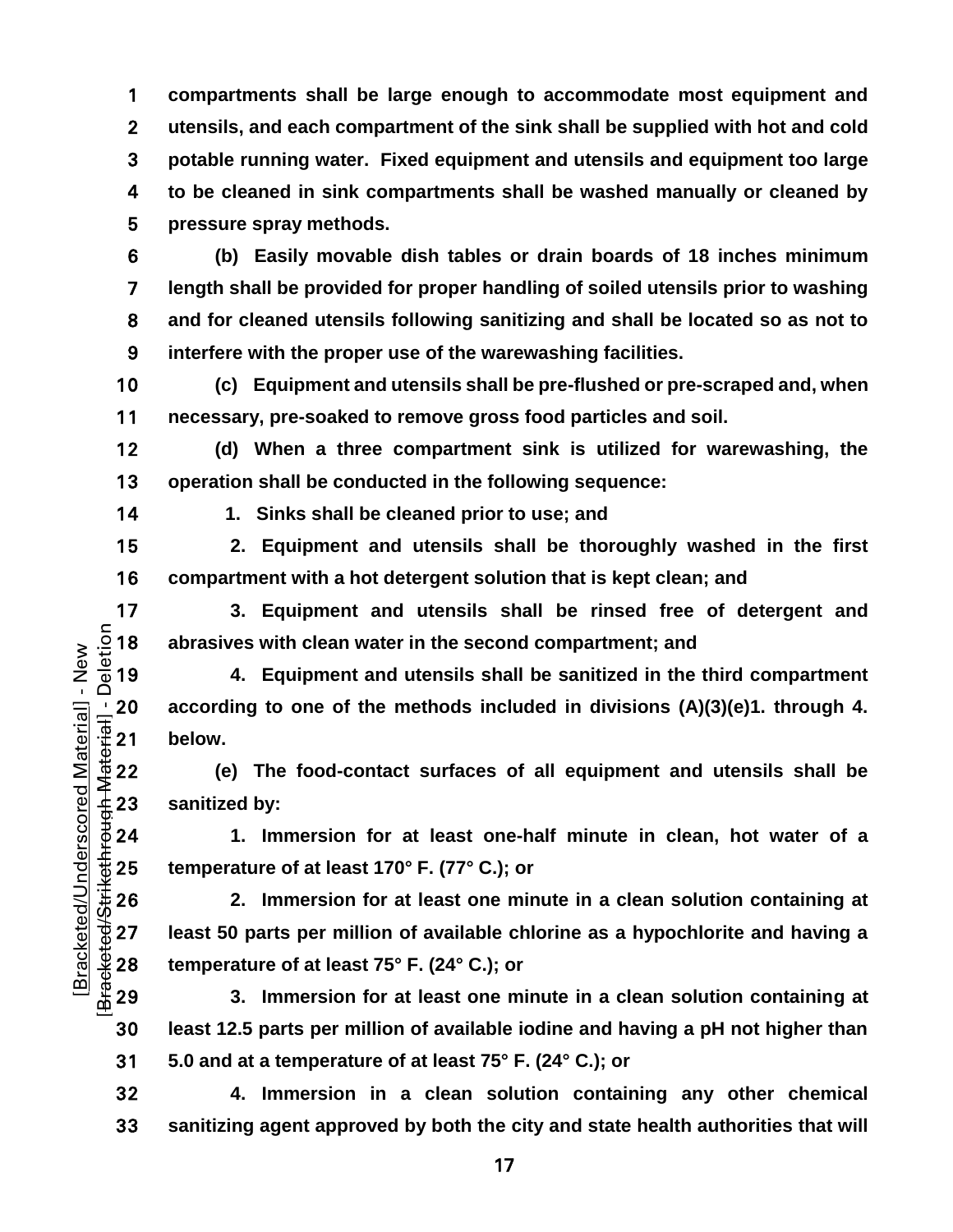**provide the equivalent bactericidal effect of a solution containing at least 50 parts per million of available chlorine as a hypochlorite at a temperature of at least 75° F. (24° C.) for one minute; or**

**5. Treatment with steam free from materials or additives harmful to human health in the case of equipment too large to sanitize by immersion, but in which steam can be confined; or**

**6. Rinsing, spraying, or swabbing with a chemical sanitizing solution of at least twice the strength required for that particular sanitizing solution in the case of equipment too large to sanitize by immersion.**

**(f) When hot water is used for sanitizing, the following facilities shall be provided and used:**

**1. An integral heating device or fixture installed in, on, or under the sanitizing compartment of the sink capable of maintaining the water at a temperature of at least 170° F. (77° C.); and**

**2. A numerically scaled indicating thermometer, accurate to ±2° F. (1° C.), convenient to the sink for frequent checks of water temperature; and**

17 3. Dish baskets of such size and design to permit complete immersion<br>  $\frac{5}{2}$  18 of utensils and equipment in the hot water.<br>  $\frac{5}{4}$  19 (g) When chemicals are used for sanitization, they shall not have of utensils and equipment in the hot water.

**(g) When chemicals are used for sanitization, they shall not have**  20 concentrations higher than the maximum permitted by Federal regulations and<br>  $\frac{1}{4}$  21 a test kit or other device that accurately measures the parts per million<br>
22 concentration of the solution shall be provided an **a test kit or other device that accurately measures the parts per million concentration of the solution shall be provided and used by establishment operators.**

**(4) Mechanical Cleaning and Sanitizing. Mechanical cleaning and** 

<del>25</del> sanitizing if done shall meet the requirements as set forth in §§ <u>9-6-1-1</u> et seq.<br>
26 (5) Drying. After sanitization, all equipment and utensils shall be air[-<br>
27 dried.<br>
28 (6) Retail Food Stores Without Proper C **(5) Drying. After sanitization, all equipment and utensils shall be air[-]** dried.

**(6) Retail Food Stores Without Proper Cleaning Facilities. All retail food stores which do not have facilities for proper cleaning and sanitizing of utensils and equipment shall not prepare or package food for sale, or dispense unpackaged food other than raw fruits and vegetables.**

**(B)** *Equipment and Utensil Handling and Storage.*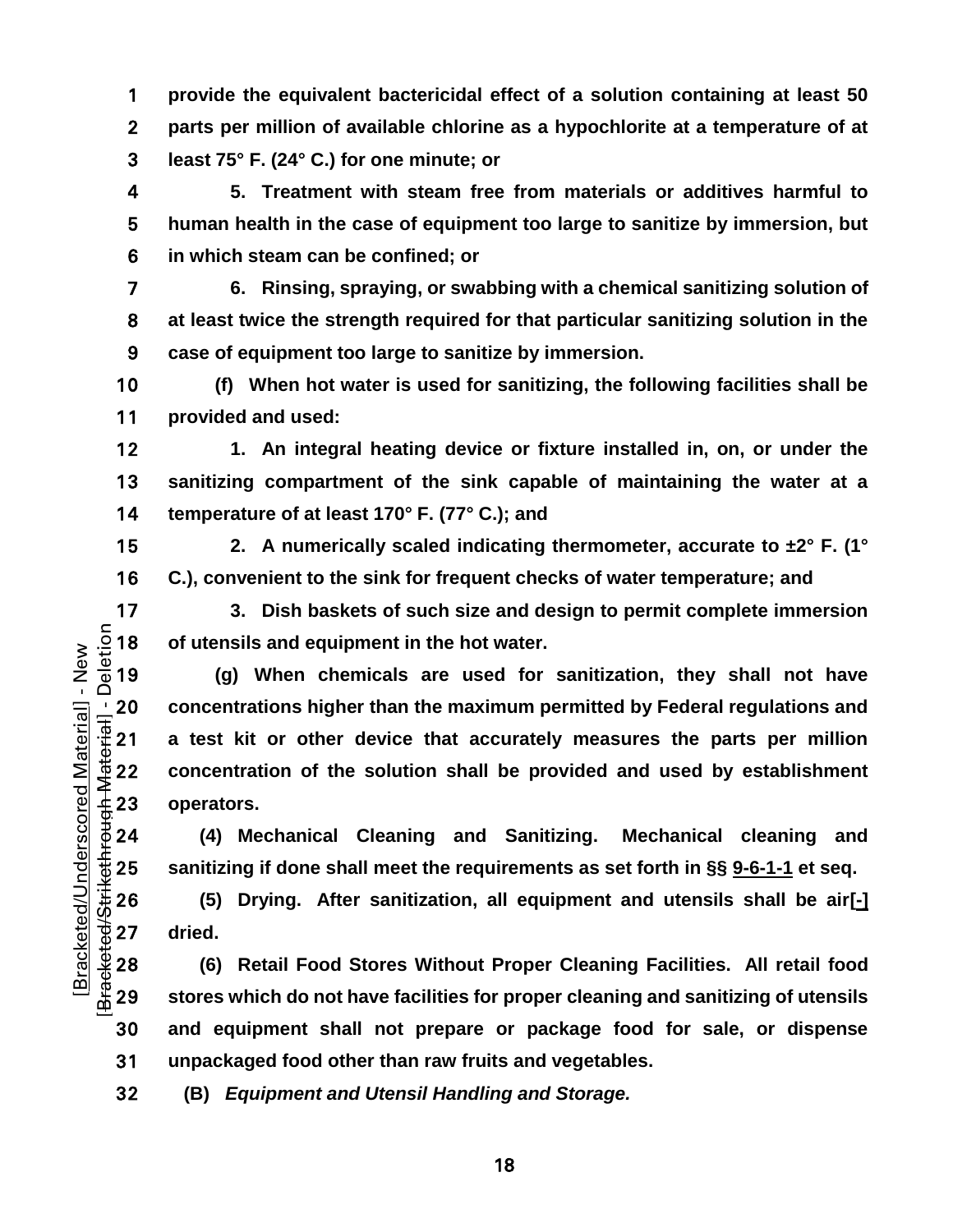**(1) Handling. Cleaned and sanitized equipment and utensils shall be handled in a way that protects them from contamination.**

**(2) Storage.**

**(a) Cleaned and sanitized utensils and equipment shall be stored at least four inches above the floor in a clean, dry location in a way that protects them from splash, dust, and other means of contamination. The food-contact surfaces of fixed equipment shall also be protected from contamination. Equipment and utensils shall not be placed under leaking sewer or water lines, or leaky automatic fire protection sprinkler heads.**

**(b) Utensils shall be air dried before being stored or shall be stored in a self-draining position.**

**(c) Stored utensils shall be covered or inverted wherever practical.**

**(3) Single-Service Articles.**

**(a) Single-service articles shall be stored at least four inches above the floor in closed cartons or containers which protect them from contamination and shall not be placed under leaking sewer or water lines, or leaky automatic** 

17 fire protection sprinkler heads.<br>  $\frac{5}{8}$  18 (b) Single-service article<br>  $\frac{5}{8}$  19 contamination of surfaces whic **(b) Single-service articles shall be handled in a manner that prevents contamination of surfaces which may come in contact with food.**

<sup>1</sup>/20 (4) Prohibited Storage Areas. The storage of food, equipment, utensils or<br>
<del>4</del>/<sub>19</sub> experience articles in locker rooms, toilet rooms and vestibules and garbage<br>
22 or mechanical rooms is prohibited.<br>
4. 23 § 9-6-2 **single-service articles in locker rooms, toilet rooms and vestibules and garbage or mechanical rooms is prohibited.**

**§ 9-6-2-7 SANITARY FACILITIES AND CONTROLS.**

**(A)** *Water Supply.*

(1) General. The water supply shall be from the city water system or an approved private system. Hot and cold running water, under pressure, shall be provided in all areas where food is prepared, and equipment, utensils, **approved private system. Hot and cold running water, under pressure, shall be provided in all areas where food is prepared, and equipment, utensils, or containers are washed. Ice used for any purpose shall be made from water which comes from an approved source, and shall be used only if it has been manufactured, stored, transported, and handled in an approved manner.**

**(2) Transportation. All potable water not provided directly by a piping system to the food service establishment from the source shall be transported in a bulk water transport system and shall be delivered to a closed water**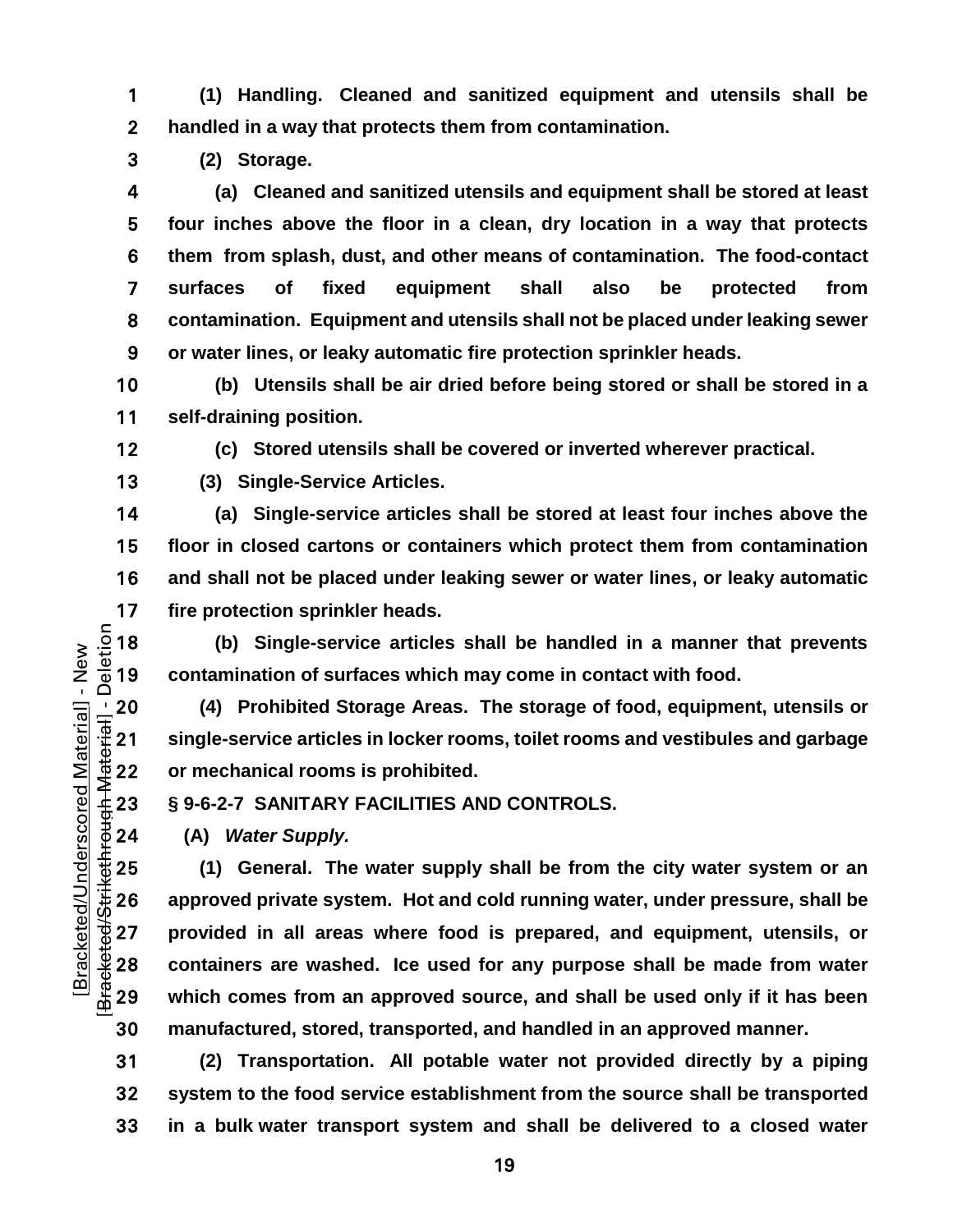**system. Both of these systems shall be constructed and operated according to law.**

- **(3) Bottled and Packaged Water. Bottled and packaged potable water shall be obtained from a source that complies with law, and shall be handled and stored in a way that protects it from contamination.**
- **(4) Steam. Steam used in contact with food or food-contact surfaces shall be free from any materials or additives other than those specified by law.**
- **(B)** *Sewage.*
- **(1) General. All sewage shall be disposed of in the city sewerage system except in those cases where the city system is not available, at which time a private system may be installed meeting all requirements of the law.**
- **(C)** *Plumbing.*

**(1) General. Plumbing shall be sized, installed, and maintained according to law. There shall be no cross-connections between the potable water supply and any nonpotable water supply (as defined within §§ 6-2-1 et seq., Cross-Connection Prevention and Control), questionable water supply or any source**  17 of contamination or pollution (as defined within §§ 6-2-1 et seq., Cross-<br>  $\frac{5}{10}$  18 Connection Prevention and Control) except as provided by §§ 6-2-1 et seq.,<br>  $\frac{5}{10}$  19 Cross-Connection Prevention and Control. **Connection Prevention and Control) except as provided by §§ 6-2-1 et seq., Cross-Connection Prevention and Control.**

20 (2) Nonpotable Water System. A nonpotable water system is permitted<br>  $\frac{1}{3}$  21 only for purposes such as air-conditioning and fire protection and only if the<br>  $\frac{1}{3}$  22 system is installed according to law and th **only for purposes such as air-conditioning and fire protection and only if the system is installed according to law and the nonpotable water does not contact, directly or indirectly, food, potable water, equipment that contacts food, or utensils. The piping of any nonpotable water system shall be durably identified** 

<del>10</del> 25 so that it is readily distinguishable from piping that carries potable water.<br>
26 (3) Backflow. The potable water system shall be installed to preclud<br>
27 possibility of backflow. Backflow prevention assemblies (a **(3) Backflow. The potable water system shall be installed to preclude the possibility of backflow. Backflow prevention assemblies (as defined within §§ 6-2-1 et seq., Cross-Connection Prevention and Control) shall be installed to protect against backflow at all fixtures and equipment where an approved air gap separation (as defined within §§ 6-2-1 et seq., Cross-Connection Prevention and Control) is not provided. To be approved, an air gap separation shall be at least twice the diameter of the water supply inlet and the fixture's flood level rim but in no case less than 1 inch (2.54 cm). Hose attachments to faucets are** 

<u>20</u>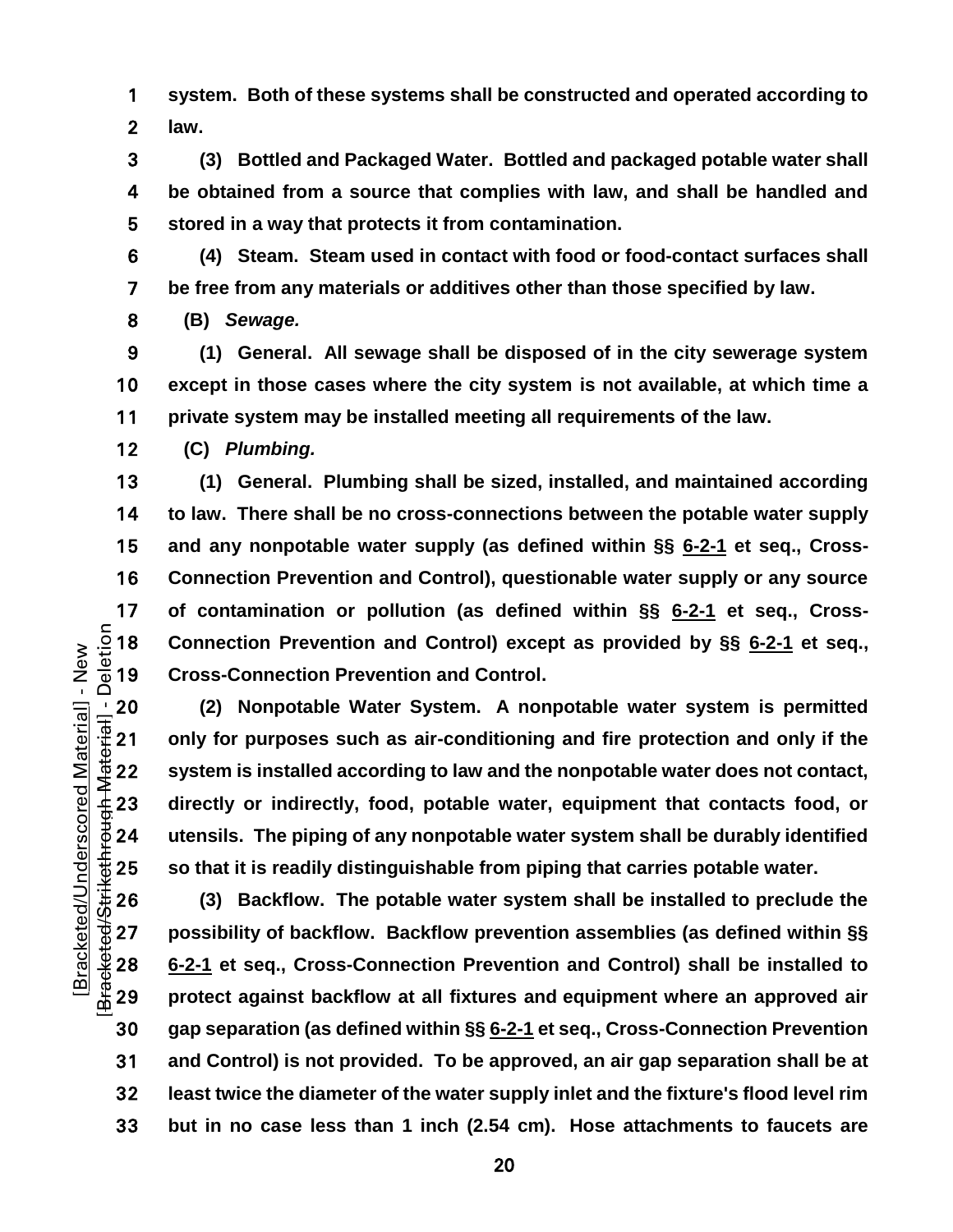**prohibited unless an approved atmospheric vacuum breaker (as defined within §§ 6-2-1 et seq., Cross-Connection Prevention and Control) is installed.**

**(4) Grease Traps. Where grease traps are required they shall be installed and maintained according to law.**

**(5) Garbage Grinders. If used, garbage grinders shall be installed and maintained according to law.**

**(6) Drains. There shall be no direct connection between the sewerage system and any drains originating from equipment in which food is placed.**

**(D)** *Toilet Facilities.*

**(1) Toilet Installation. Toilet facilities shall be installed according to law, shall be the number required by law, shall be conveniently located and shall be accessible to employees at all times.**

**(2) Toilet Design. Toilets and urinals shall be designed to be easily cleanable.**

**(3) Toilet Rooms. Toilet rooms shall be completely enclosed and shall have tight-fitting, self-closing, doors which shall be closed except during cleaning or**  maintenance. Toilet rooms shall be kept clean, in good repair and free of<br>  $\frac{5}{10}$  18 objectionable odors.<br>
4) Toilet Fixtures. Toilet fixtures shall be kept clean and in good repair. A **objectionable odors.**

**(4) Toilet Fixtures. Toilet fixtures shall be kept clean and in good repair. A**  20 supply of toilet tissue shall be provided at each toilet at all times. Easily<br>  $\frac{1}{3}$  cleanable receptacles shall be provided for waste materials. Toilet rooms used<br>
by women shall have covered waste receptacles.<br> **cleanable receptacles shall be provided for waste materials. Toilet rooms used**  by women shall have covered waste receptacles.

**(E)** *Handwashing Facilities.*

**(1) Lavatory Installation. Lavatories shall be located in or immediately**  adjacent to toilet rooms or vestibules and shall be at least the number required<br>  $\frac{4}{30}$  26 by law. Each lavatory shall be provided with hot and cold running water from a<br>  $\frac{4}{30}$  27 mixing-type faucet. Any self-clo **by law. Each lavatory shall be provided with hot and cold running water from a mixing-type faucet. Any self-closing, slow-closing or metering type faucet used shall be designed to provide a flow of water for at least fifteen seconds without the need to reactivate the faucet. A minimum of one lavatory or handwash facility shall be installed in the food processing area of every food establishment. Lavatories shall be accessible to employees at all times. Sinks used for food preparation or for washing equipment or utensils shall not be used for handwashing.**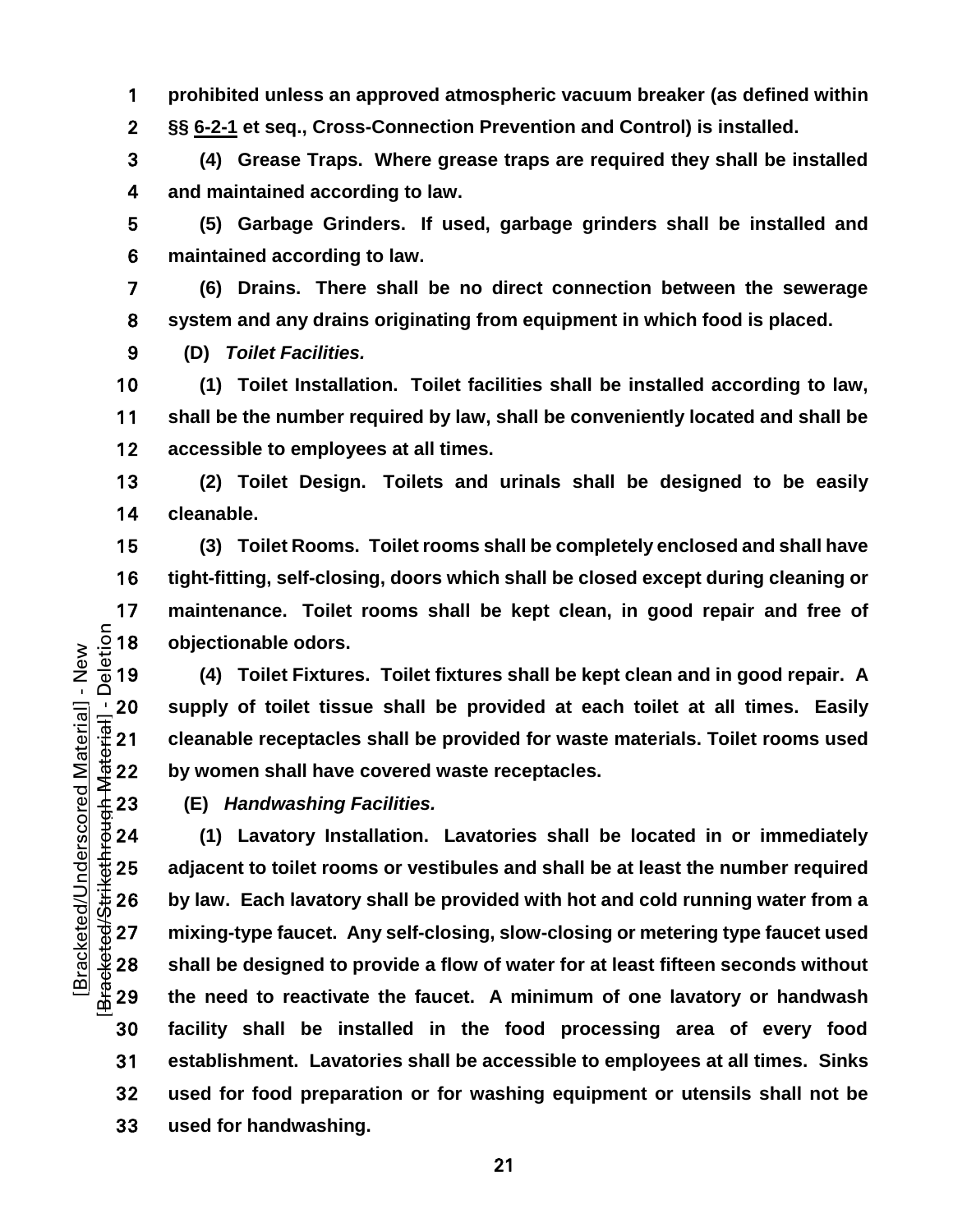**(2) Handwashing Supplies. A supply of hand cleansing soap or detergent shall be available at each handwashing facility. A supply of sanitary towels or a hand drying device with heated air shall be conveniently located near each handwashing area. Common towels are prohibited. If disposable towels are used, easily cleanable waste receptacles shall be conveniently located near the handwashing facilities.**

**(3) Lavatory Maintenance. Lavatories, soap dispensers, and all related facilities shall be kept clean and in good repair.**

**(F)** *Garbage and Refuse.*

**(1) Containers.**

**(a) Garbage and refuse shall be kept in durable, easily cleanable, insect-proof and rodent-proof containers that do not leak and do not absorb liquids. Plastic bags and wet strength paper bags may be used to line these containers, and may be used for storage inside the food store.**

**(b) Containers used in food preparation and utensil washing areas shall be kept covered after they are filled and during nonrush business hours.**

**(c)** Containers stored outside the establishment, including dumpsters,<br>  $\frac{5}{4}$  18 compactors and compactor systems, shall be easily cleanable, shall be<br>  $\frac{1}{4}$  19 provided with tight-fitting lids, doors or covers **compactors and compactor systems, shall be easily cleanable, shall be provided with tight-fitting lids, doors or covers, and shall be kept covered when**  120 not in actual use. Dumpsters need not have closed lids when contents are<br>  $\frac{1}{3}$  21 bagged or dry. In containers designed with drains, drain plugs shall be in place<br>
at all times, except during cleaning.<br>
423 (d) T **bagged or dry. In containers designed with drains, drain plugs shall be in place**  at all times, except during cleaning.

**(d) There shall be a sufficient number of containers to hold all the garbage and refuse that accumulates.**

**EXECTE 25** (e) Soiled containers shall be cleaned at a frequency to prevent insect<br>  $\frac{1}{2}$  26 and rodent attraction. Each container shall be thoroughly cleaned on the inside<br>
and outside in a way that does not contamin **and rodent attraction. Each container shall be thoroughly cleaned on the inside**  and outside in a way that does not contaminate food, equipment, utensils or **food preparation areas. Suitable facilities, including hot water and detergent, or steam shall be provided and used for washing containers. Liquid waste from compacting or cleaning operations shall be disposed of as sewage. Disposal of these wastes onto open fields, parking lots or streets is prohibited.**

**(2) Storage.**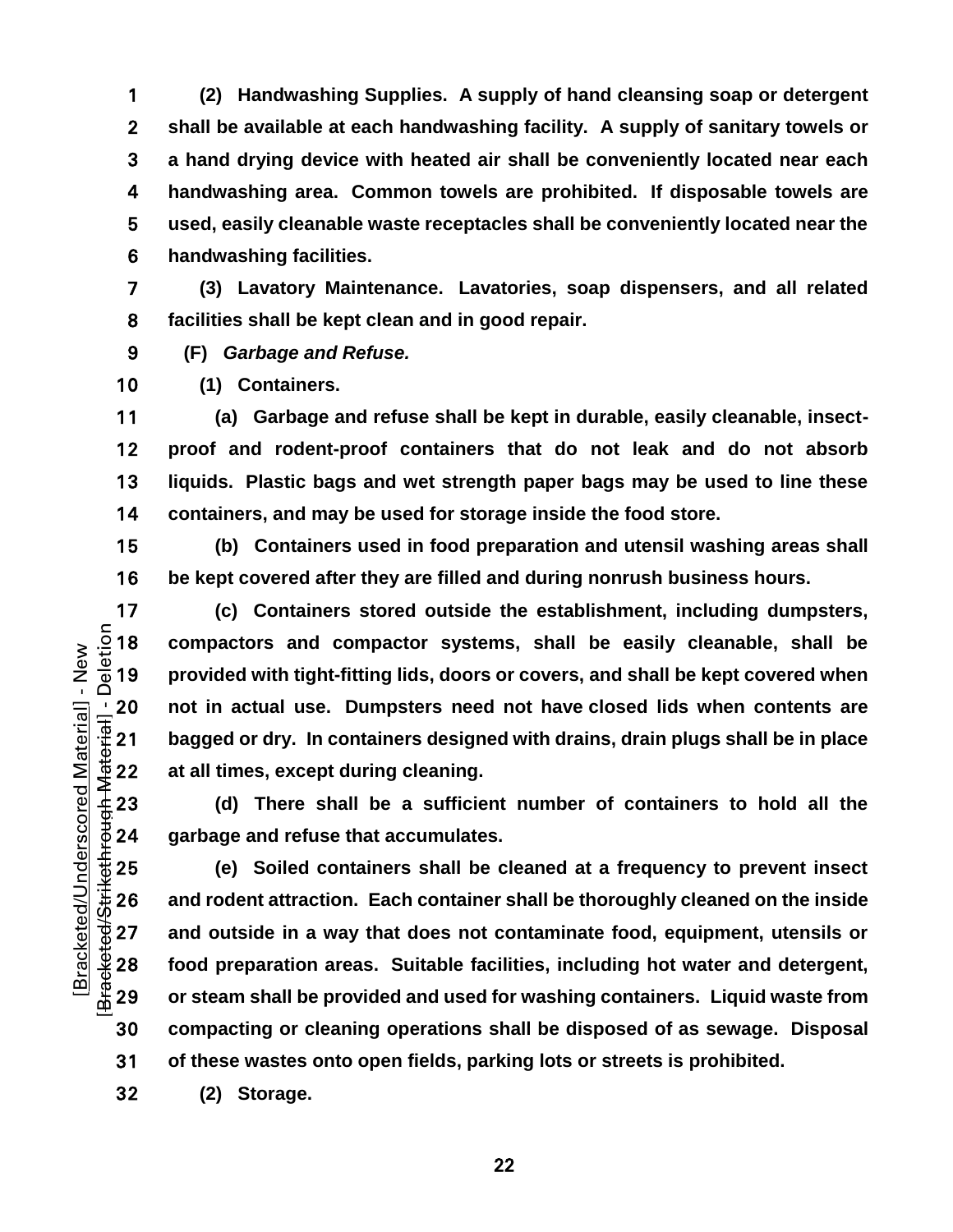**(a) Garbage and refuse on the premises shall be stored in a manner to make them inaccessible to insects and rodents. Outside storage of unprotected plastic bags or wet strength paper bags or baled units containing garbage or refuse is prohibited. Cardboard or other packaging material not containing garbage or food wastes need not be stored in covered containers.**

**(b) Garbage or refuse storage rooms, if used, shall be constructed of easily cleanable, nonabsorbent, washable materials, shall be kept clean, shall be insect and rodent proof, and shall be large enough to store all the garbage and refuse containers necessitated by disposal pick-up frequency.**

**(c) Outside storage areas or enclosures shall be large enough to store the garbage and refuse containers that accumulate and shall be kept clean. Garbage and refuse containers, dumpsters and compactor systems located outside, shall be stored on or above a smooth surface that is kept clean and maintained in good repair.**

**(d) Storage areas shall be kept clean and not constitute an odor, fly or any other type of nuisance.**

17 (3) Disposal. Garbage and refuse shall be disposed of often enough to<br>  $\frac{5}{9}$  18 prevent the development of objectionable odors and the attraction of insects<br>  $\frac{6}{9}$  19 and rodents. prevent the development of objectionable odors and the attraction of insects and rodents.

20 **(G)** *Insect and Rodent Control.*<br>  $\frac{1}{4}$  21 **(1)** General. Effective measure<br>
22 of rodents, flies, cockroaches, or  $\frac{1}{4}$ <br>
23 shall be maintained in a conditio<br>
24 insects or rodents. **(1) General. Effective measures shall be utilized to minimize the presence of rodents, flies, cockroaches, or other insects on the premises. The premises**  shall be maintained in a condition that prevents the harborage or feeding of insects or rodents.

25 (2) Openings. Openings to the outside shall be effectively protected against the entrance of animals and insects by tight-fitting, self-closing doors; or closed windows or screening. Controlled air currents, or other ap **against the entrance of animals and insects by tight-fitting, self-closing doors; or closed windows or screening. Controlled air currents, or other approved means may be used to prevent the entry of insects during periods of delivery. Screen doors shall be self-closing, and screens for windows, doors, skylights, transoms, intake and exhaust air ducts, and other openings to the outside shall be tight-fitting and free of breaks. Screening material shall not be less than 16 mesh to the inch. Food establishments handling only food which** 

<u>23</u>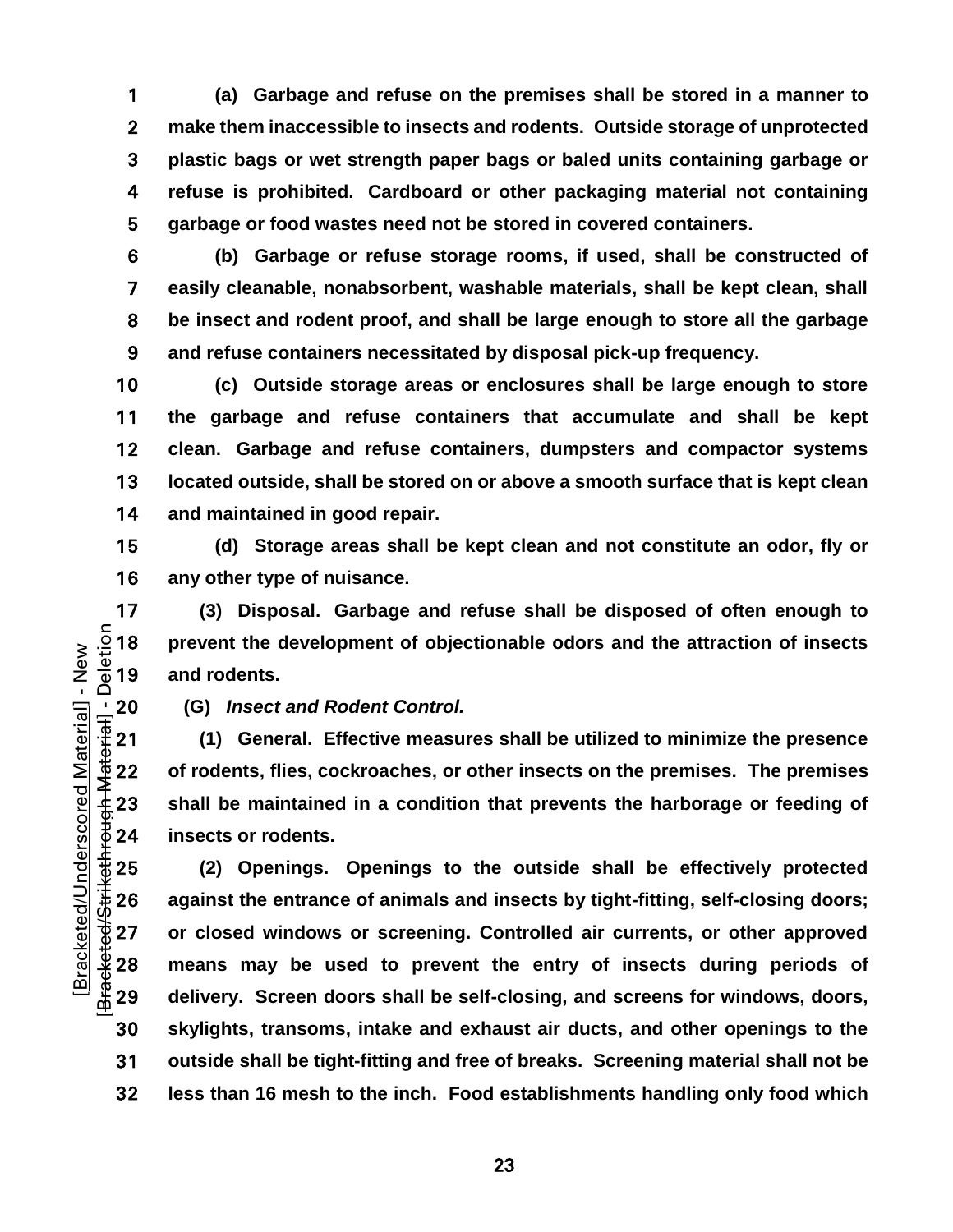**must be pared or peeled before using may be exempt from the screening requirements.**

**§ 9-6-2-8 CONSTRUCTION AND MAINTENANCE OF PHYSICAL ACTIVITIES.**

**(A)** *Floors.*

**(1) Floor Construction.**

**(a) Floors and floor coverings of all food preparation, food storage, and warewashing areas, and the floors of all walk-in refrigerators, dressing rooms, locker rooms, toilet rooms and vestibules, shall be constructed of smooth, durable material such as concrete, terrazzo, ceramic tile, durable grades of linoleum or plastic, or tight-fitting wood impregnated with plastic, and shall be maintained in good repair.**

**(b) Floors which are water flushed or which receive discharges of water or other fluid wastes or are in areas where pressure spray methods for cleaning are used, shall be provided with trapped drains, properly installed. Such floors shall be constructed only of sealed concrete, terrazzo, ceramic tile or similar materials and shall be graded to drain.**

**(c)** In all new or extensively remodeled establishments utilizing concrete,<br>  $\frac{5}{2}$  18 terrazzo, ceramic or quarry tile, or similar floor materials, and where water flush<br>  $\frac{5}{4}$  19 cleaning methods are used, the **terrazzo, ceramic or quarry tile, or similar floor materials, and where water flush cleaning methods are used, the junctures between walls and floors shall be**  not present an open seam of more than 1/32 inch.

20 coved and sealed. In all other cases, the juncture between walls and floors shall<br>  $\frac{1}{3}$  and present an open seam of more than 1/32 inch.<br>
22 (d) The floor of each walk-in refrigerator shall be graded to drain all **(d) The floor of each walk-in refrigerator shall be graded to drain all parts of the floor to the outside through a waste pipe, or doorway or equipped with a floor drain. Floor drains shall not have a direct connection to the sewer and** 

 $+$ ⇒ 25 shall be installed so as to prevent backflow.<br>  $+$ 26 (2) Floor Carpeting. Carpeting, if used<br>  $+$ 27 closely woven construction, properly i<br>  $+$ 28 maintained in good repair. Carpeting is properly<br>  $+$ 29 warewa **(2) Floor Carpeting. Carpeting, if used as a floor covering, shall be of closely woven construction, properly installed, easily cleanable, and maintained in good repair. Carpeting is prohibited in food preparation and**  warewashing areas where it would be exposed to large amounts of grease and **water, in food storage areas, and in toilet room areas where urinals or toilet fixtures are located.**

 $\sim$  24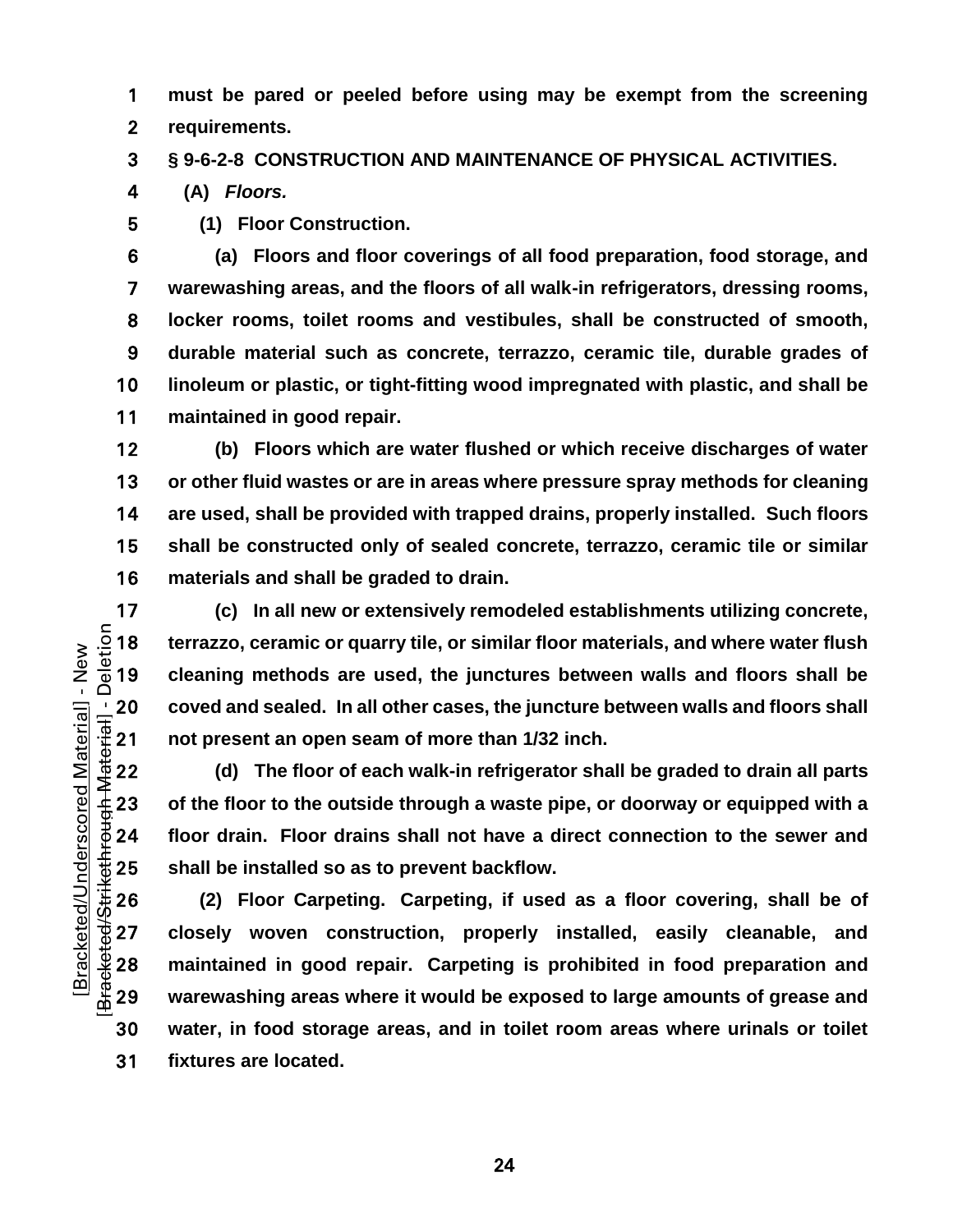**(3) Prohibited Floor Covering. The use of sawdust, wood shavings, or similar material as a floor covering is prohibited. Meat markets may use sawdust as an anti-slip covering in the processing area.**

**(4) Mats and Duckboard. Mats and duckboards shall be of nonabsorbent, grease resistant materials, and of such size, design, and construction to facilitate cleaning.**

**(5) Utility Line Installation. Exposed utility service lines and pipes shall be installed in a way that does not obstruct or prevent cleaning of the floor. In all new or extensively remodeled establishments, installation of exposed horizontal utility service lines and pipes on the floor is prohibited.**

**(B)** *Walls and Ceilings.*

**(1) Maintenance. Walls and ceilings, including doors, windows, skylights, and similar closures, shall be maintained in good repair.**

**(2) Construction. The walls, including nonsupporting partitions, wall coverings, and ceilings of walk-in refrigerators, food preparation areas, warewashing areas, toilet rooms and vestibules shall be light colored, smooth, nonabsorbent and easily cleanable. Concrete or pumice blocks used for**<br> $\frac{5}{2}$  18 **interior wall construction in these locations shall not be struck and shall be**<br> $\frac{1}{2}$  19 **finished and sealed to provide an easi** interior wall construction in these locations shall not be struck and shall be finished and sealed to provide an easily cleanable surface.

20 (3) Exposed Construction. Studs, joists, and rafters shall not be exposed<br>  $\frac{1}{3}$  21 in those areas listed in division (B)(2) above. If exposed in other rooms or areas,<br>
22 they shall be finished to provide an easil **in those areas listed in division (B)(2) above. If exposed in other rooms or areas, they shall be finished to provide an easily cleanable surface.**

**(4) Utility Line Installation. Utility service lines and pipes shall not be exposed on walls or ceilings in those areas listed in division (B)(2) does not obstruct or prevent cleaning of the walls and ceilings.**

<sup>‡</sup>/⇒ 25 above. Exposed utility service lines and pipes shall be installed in a way that<br>
‡26 does not obstruct or prevent cleaning of the walls and ceilings.<br>
27 (5) Attachments. Light fixtures, vent covers, wall mounted **(5) Attachments. Light fixtures, vent covers, wall mounted fans, decorative materials, and similar equipment attached to walls and ceilings shall be easily cleanable and shall be maintained in good repair.**

**(6) Covering Material Installation. Wall and ceiling covering materials shall be attached and sealed in a manner so as to leave no open spaces and cracks and shall be easily cleanable.**

**(C)** *Cleaning Physical Facilities.*

 $\sim$  25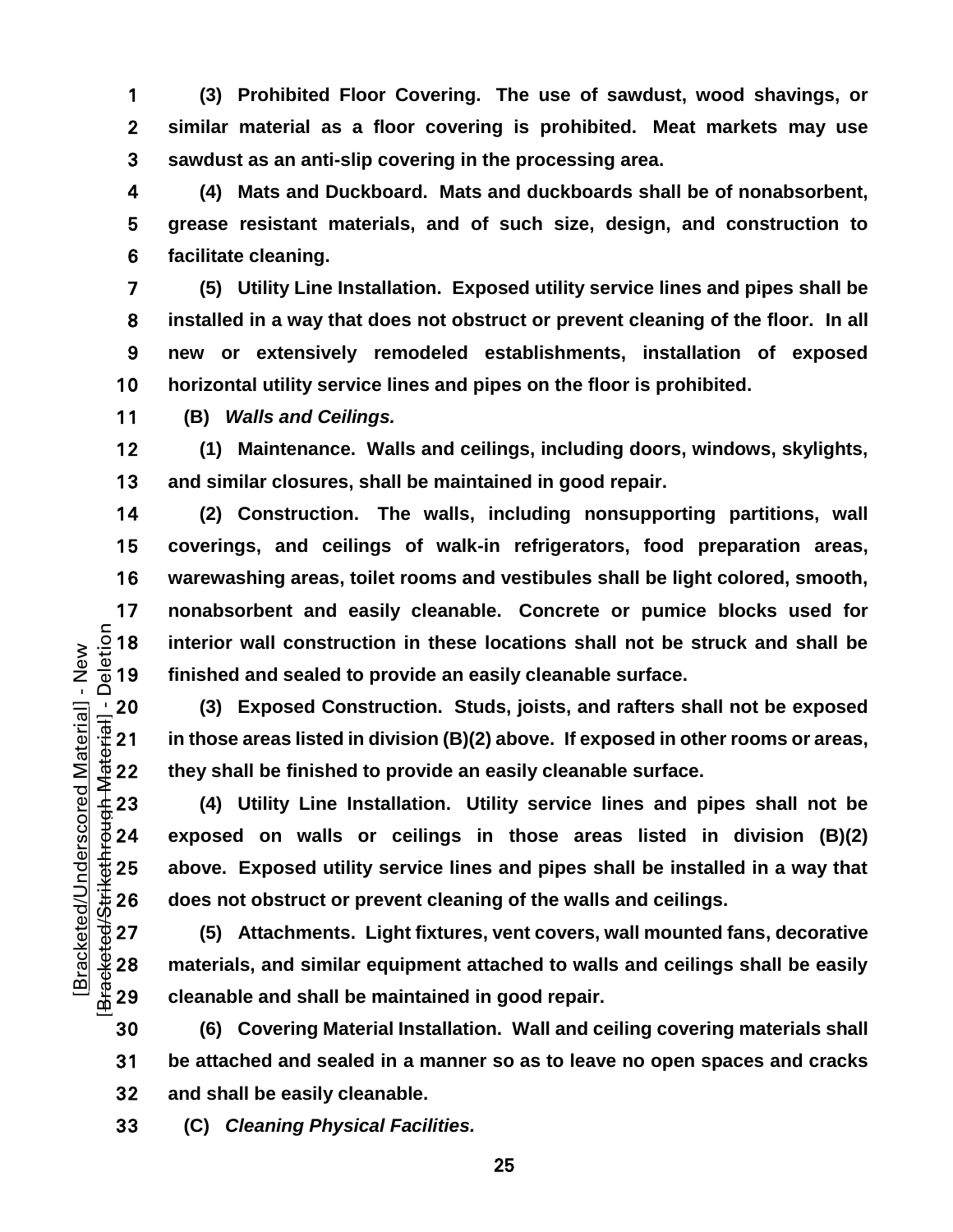**(1) General. Floors, mats, duckboards, walls, ceilings, and attached equipment and decorative materials shall be kept clean. Cleaning of floors, walls, and ceilings, except emergency cleaning of floors, shall be done as often as necessary, but preferably during periods when the least amount of food is exposed. Only dustless methods of cleaning floors, walls and ceilings shall be used, such as vacuum cleaning, wet cleaning, or the use of dust-arresting sweeping compounds with brooms.**

**(2) Service Sinks. In new or extensively remodeled establishments, at least one utility sink or curbed cleaning facility with a floor drain shall be provided and used for the cleaning of mops or similar wet floor cleaning tools and for the disposal of mop water or similar liquid wastes. The use of handwashing or warewashing facilities or food preparation sinks for this purpose is prohibited.**

**(D)** *Lighting.*

**(1) General.**

**(a) Permanently fixed artificial light sources shall be installed to provide at least 30 foot candles of light on all food preparation surfaces and at** 

17 warewashing work levels.<br> $\frac{5}{8}$  18 (b) Permanently fixe<br> $\frac{5}{8}$  19 at a distance of 30 inches **(b) Permanently fixed artificial light sources shall be installed to provide,**  at a distance of 30 inches from the floor:

**1. At least 20 foot candles of light in sales areas, utensil and equipment storage areas and in handwashing and toilet areas; and**

**2. At least 20 foot candles of light in walk-in refrigerators, dry food storage areas, and in all other areas.**

**(2) Protective Shielding. Shielding to protect against broken glass falling**  <del>4</del><br>25 onto food shall be provided for all artificial lighting fixtures located over, by, or<br>  $\frac{11}{30}$ <br>26 within open food preparation, and display facilities, and facilities where utensils<br>27 and equipment are cleaned **within open food preparation, and display facilities, and facilities where utensils**  and equipment are cleaned and stored.

**(E)** *Ventilation.* **All rooms shall have sufficient ventilation to keep them free of excessive heat, steam, condensation, vapors, obnoxious odors, smoke and fumes. Ventilation systems shall be installed and operated according to law and, when vented to the outside, shall not create a harmful or unlawful discharge. Intake and exhaust air ducts shall be maintained to prevent the entrance of dust, dirt, and other contaminating materials.**

 $\sim$  26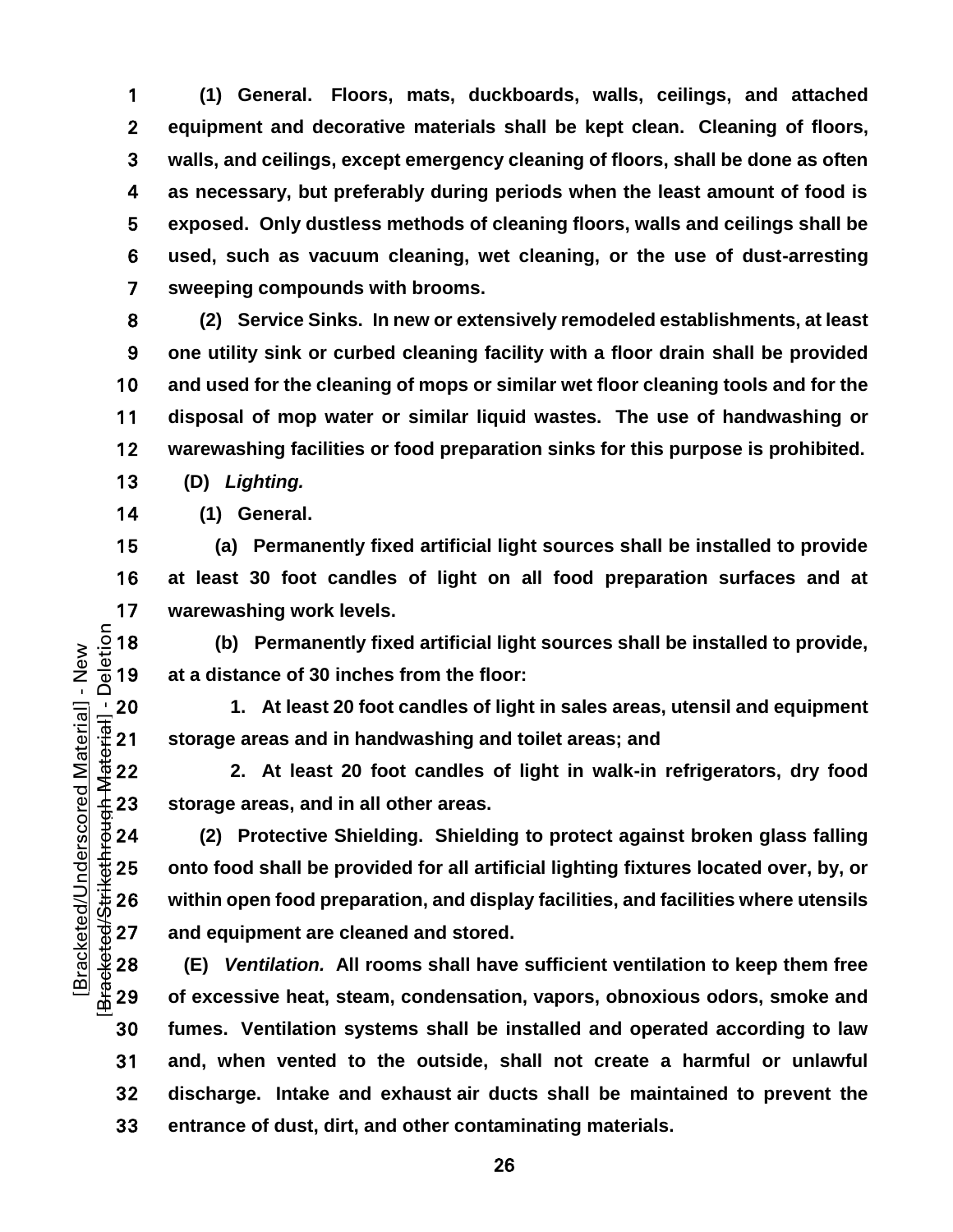**(F)** *Dressing Rooms and Locker Areas.*

**(1) Dressing Rooms and Areas. If employees routinely change clothes within the establishment, rooms or areas shall be designated and used for that purpose. These designated rooms or areas shall not be used for food preparation, display, or for warewashing or storage of utensils and equipment.**

**(2) Locker Area. Lockers or other suitable facilities may be provided and used for the orderly storage of employee clothing and other belongings. Lockers or other suitable facilities may be located only in the designated dressing rooms or, in food storage rooms or areas containing only completely packaged food or packaged single service articles.**

**(G)** *Poisonous or Toxic Materials.*

**(1) Materials Permitted. Only those poisonous or toxic materials necessary for the maintenance of the establishment, including the cleaning and sanitization of equipment and utensils, and the control of insects and rodents, shall be present in retail food stores, except those items being held or offered for retail sale.**

17 (2) Labeling of Materials. Containers of poisonous or toxic materials shall<br>  $\frac{5}{8}$  18 be prominently and distinctly labeled according to law for easy identification of<br>  $\frac{3}{8}$  19 contents. be prominently and distinctly labeled according to law for easy identification of contents.

 $\frac{1}{20}$  (3) Storage of Materials.<br>  $\frac{1}{22}$  (a) Poisonous or toxic<br>  $22$  establishment consist of the<br>  $\frac{1}{22}$  23 1. Insecticides and re<br>  $24$  2. Detergents, saniti **(a) Poisonous or toxic materials necessary for the maintenance of the establishment consist of the following two categories:** 

**1. Insecticides and rodenticides;**

**2. Detergents, sanitizers, related cleaning or drying agents, caustics,** 

 $+$ ⇒<br>
⇒<br>
25 acids, polishes, and other chemicals.<br>  $+$ <br>
26 (b) Each of the two categories s<br>
⇒<br>
27 separated from each other. All poiso<br>
⇒<br>
28 cabinets or in similar physically sepa **(b) Each of the two categories shall be stored and located to be physically separated from each other. All poisonous or toxic materials shall be stored in cabinets or in similar physically separated compartments or facilities used for no other purpose. To preclude potential contamination, poisonous or toxic materials shall not be stored above food, food equipment, utensils or single service articles, except that this requirement does not prohibit the convenient availability of detergent or sanitizers at warewashing facilities.**

**(4) Use of Materials.**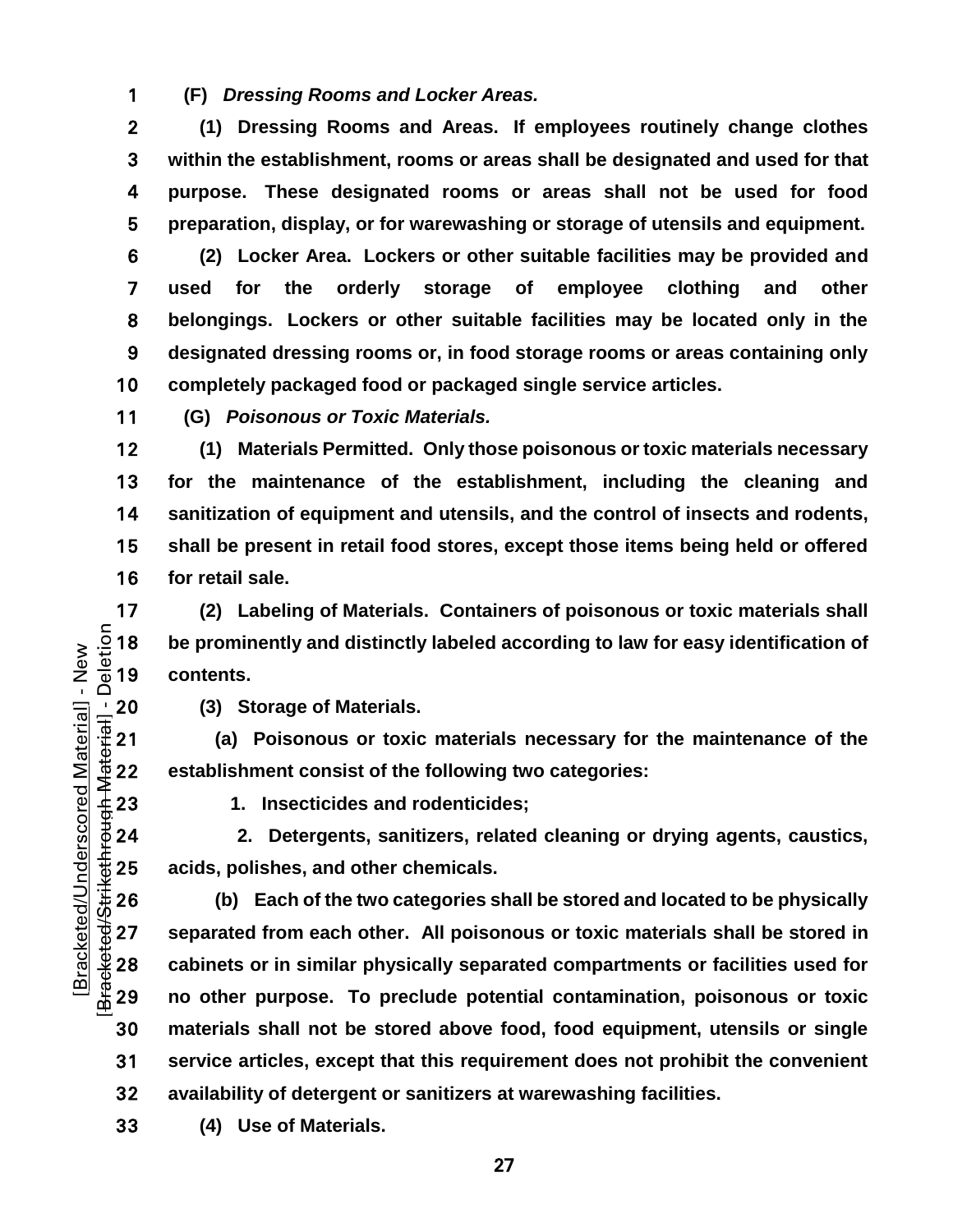**(a) Bactericides, cleaning compounds, or other compounds intended for use on food-contact surfaces shall not be used in a way that leaves a toxic residue on such surfaces, nor in a way that constitutes a hazard to employees or other persons.**

**(b) Poisonous or toxic materials shall not be used in a way that contaminates food, equipment, or utensils, nor in a way other than in full compliance with the manufacturers' labeling.**

**(5) Personal Medications. Personal medications, except unopened packages held for sale, shall not be stored in food storage, preparation or display areas.**

**(6) First Aid Supplies. First aid supplies shall be stored in a way that prevents them from contaminating food and food-contact surfaces.**

**(7) Display of Materials. Poisonous or toxic materials offered for retail sale shall be separated from food.**

**(H)** *Premises.*

**(1) General.**

17 **(a) Food establishments and all parts of the property used in connection**<br>  $\frac{5}{10}$  18 **with operations of the establishment shall be kept free of litter.**<br> **(b)** The walking and driving surfaces of all exterior area with operations of the establishment shall be kept free of litter.

**(b) The walking and driving surfaces of all exterior areas of food**  establishments shall be surfaced with concrete, asphalt or with gravel or similar material effectively treated to facilitate maintenance and minimize dust. These surfaces shall be graded to facilitate drainage and ke **material effectively treated to facilitate maintenance and minimize dust. These surfaces shall be graded to facilitate drainage and kept free of litter.**

**(c) Only articles necessary for the operation and maintenance of the food**  establishments shall be stored on the premises.

**warewashing areas is prohibited.**

d) The traffic of unnecessary persons through the food preparation and<br>
∴#26 warewashing areas is prohibited.<br>
27 (2) Living Areas. No operation of a food establishment shall be conducted<br>
28 in any room used as living or **(2) Living Areas. No operation of a food establishment shall be conducted in any room used as living or sleeping quarters. Food operations shall be separated from any living or sleeping quarters by complete partitioning and solid, self-closing doors.**

**(3) Laundry Facilities.**

**(a) If provided, laundry facilities in a food establishment shall be restricted to the washing and drying of linens, cloths, uniforms, and aprons**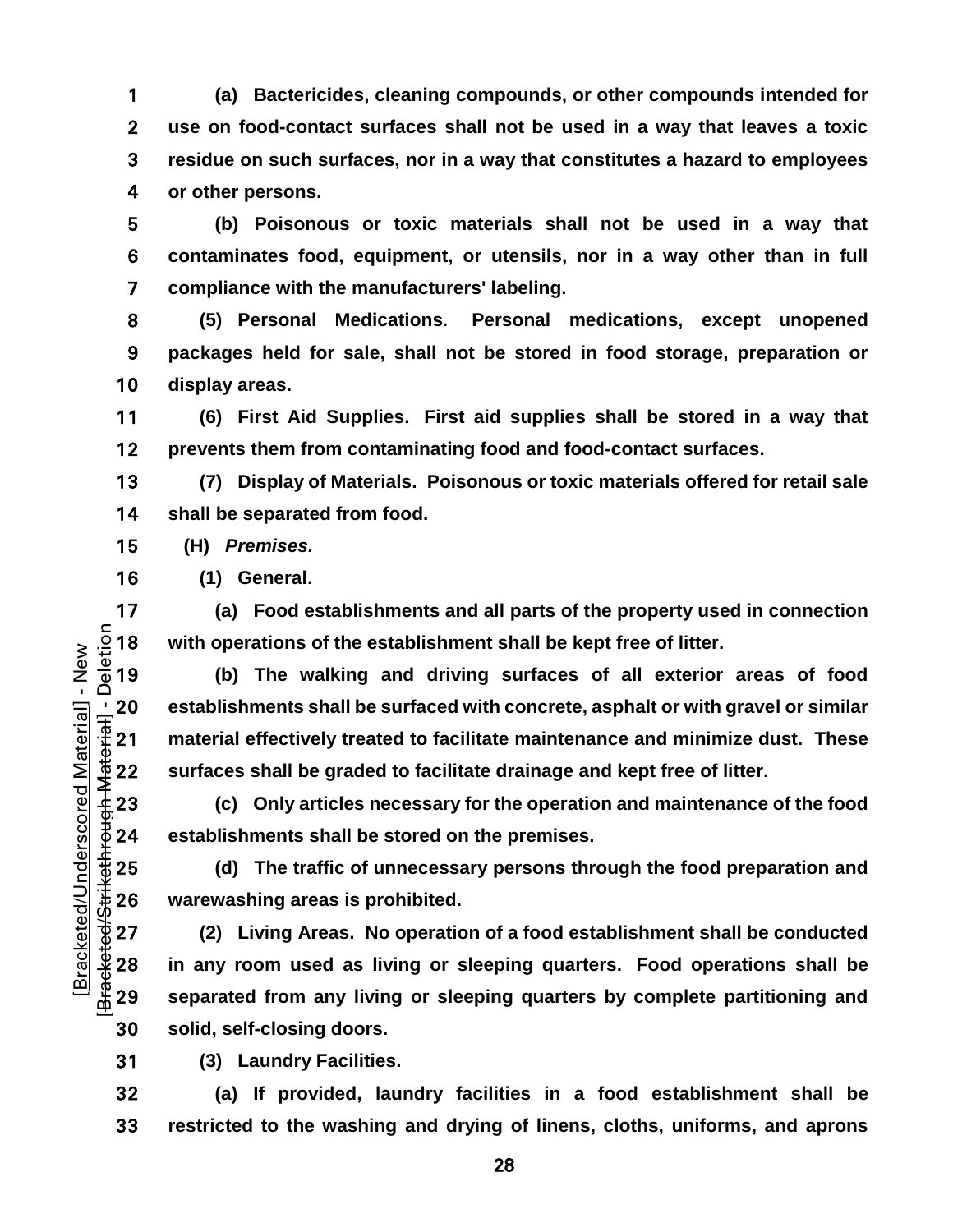**necessary to the operation. If such items are laundered on the premises, an electric or gas dryer shall be provided and used.**

**(b) Separate rooms shall be provided for laundry facilities except that such operations may be conducted in storage rooms containing only packaged foods or packaged single service articles, provided equipment is properly vented.**

**(4) Linens and Clothes Storage.**

**(a) Clean clothes and linens shall be stored in a clean place and protected from contamination until used.**

**(b) Soiled clothes and linens shall be kept in nonabsorbent containers or washable laundry bags until removed for laundering and shall be stored to prevent contamination of food equipment and utensils.**

**(5) Cleaning Equipment Storage. Maintenance and cleaning tools such as brooms, mops, vacuum cleaners and similar equipment shall be maintained and stored in a way that does not contaminate food, utensils, equipment, or linens and shall be stored in an orderly manner to facilitate the cleaning of that** 

**location.**<br>  $\frac{c}{2}$  18 (6) A<br>  $\frac{c}{2}$  19 operation **(6) Animals. Live animals shall be excluded from within the food operational premises and from immediately adjacent areas under the control of**  20 the permit holder. This exclusion does not apply to edible fish, crustacea,<br>  $\frac{1}{3}$  21 shellfish, or fish in aquariums. Patrol dogs accompanying security or police<br>
22 officers shall also be permitted in offices, st **shellfish, or fish in aquariums. Patrol dogs accompanying security or police officers shall also be permitted in offices, storage areas and outside store premises. Sentry dogs may be permitted to run loose in outside fenced areas. Guide dogs accompanying blind or deaf persons shall be permitted in** 

**§ 9-6-2-9 INSPECTION OF FOOD ESTABLISHMENTS.**

 $+6.31$ <br>  $+6.31$ <br>  $+6.31$ <br>  $+6.31$ <br>  $+6.31$ <br>  $+6.31$ <br>  $+6.31$ <br>  $+6.31$ <br>  $+6.31$ <br>  $+6.31$ <br>  $+6.31$ <br>  $+6.31$ <br>  $+6.31$ <br>  $+6.31$ <br>  $+6.31$ <br>  $+6.31$ <br>  $+6.31$ <br>  $+6.31$ <br>  $+6.31$ <br>  $+6.31$ <br>  $+6.31$ <br>  $+6.31$ <br>  $+6.31$ <br>  $+6.31$ <br>  $+6.3$ **(A)** *Inspection Frequency.* **The enforcement authority shall [determine the frequency of inspections according to past compliance records of a food establishment and the risk presented to consumers by the food items provided by the specific food establishment. The enforcement authority shall inspect each establishment at least once annually] [inspect each establishment at least once every four months] and shall make as many reinspections as are necessary for the enforcement of §§ [9-6-2-1](https://codelibrary.amlegal.com/codes/albuquerque/latest/albuquerque_nm/0-0-0-11948#JD_9-6-2-1) et seq.**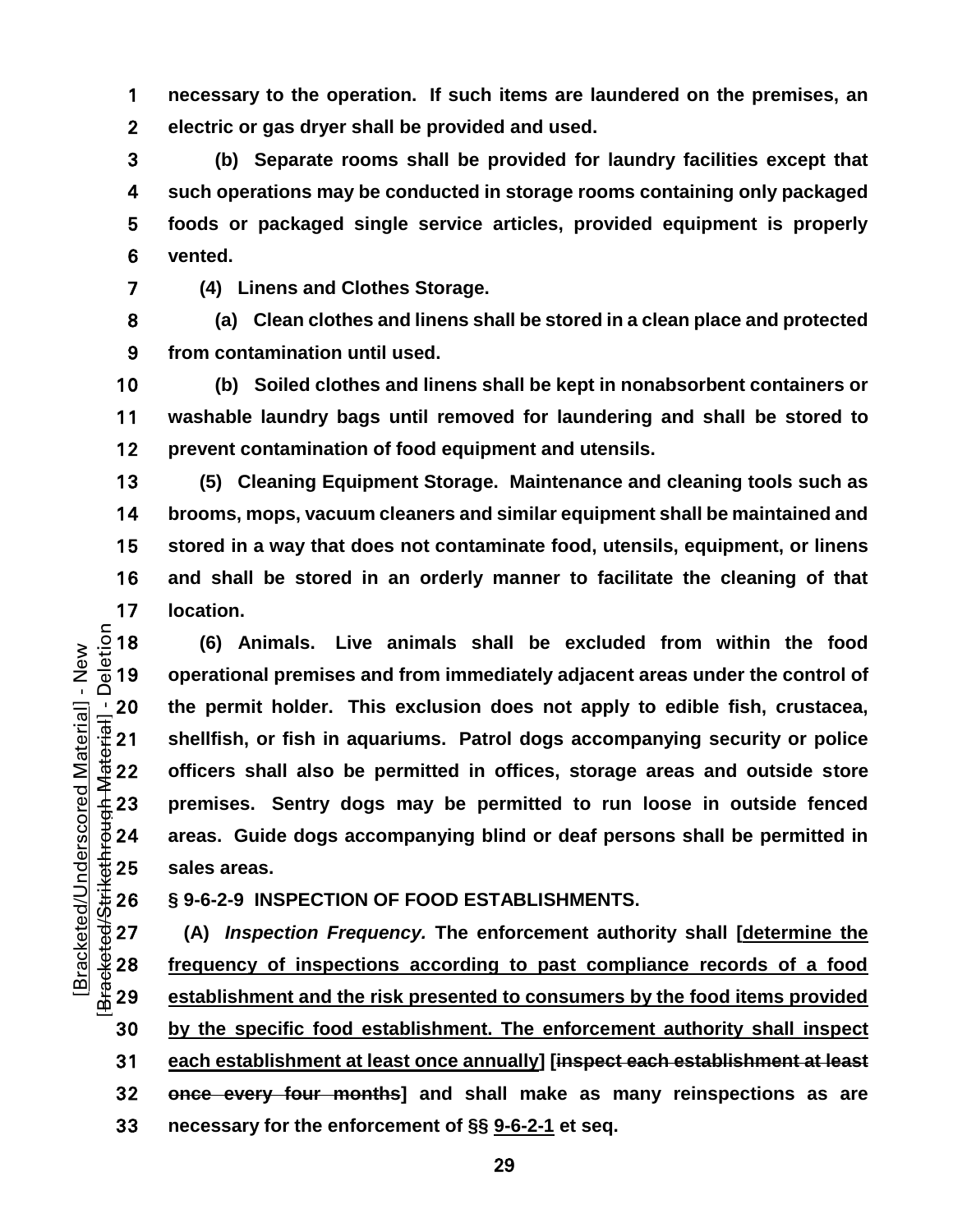**(B)** *Access to Establishments.* **The enforcement authority, after proper identification, shall be permitted to enter, at any reasonable time, any food establishment within the city, for the purpose of making inspections to determine compliance with §§ [9-6-2-1](https://codelibrary.amlegal.com/codes/albuquerque/latest/albuquerque_nm/0-0-0-11948#JD_9-6-2-1) et seq. The operator or person in charge of the establishment shall be given an opportunity to accompany the enforcement representative on his inspection. The enforcement authority shall be permitted to examine the records of the establishment to obtain pertinent information related to food source and supplies purchased, received or used and list of persons employed.**

**(C)** *Report of Inspections.* **Whenever an inspection of a food establishment is made, the findings shall be recorded on an enforcement authority inspection form. The inspection report form shall summarize the requirements of §§ [9-6-2-](https://codelibrary.amlegal.com/codes/albuquerque/latest/albuquerque_nm/0-0-0-11948#JD_9-6-2-1) [1](https://codelibrary.amlegal.com/codes/albuquerque/latest/albuquerque_nm/0-0-0-11948#JD_9-6-2-1) et seq. and shall set forth a weighted point value for each requirement. The original copy of the inspection report form shall be furnished to the person in charge of the establishment as soon as possible after the inspection. The inspection form shall be signed by both the enforcement authority and the person in charge.** The completed inspection report form is a public document<br>  $\frac{5}{9}$  18 **that shall be made available for public disclosure at the enforcement authority's<br>**  $\frac{5}{9}$  **19 <b>office to any person who req that shall be made available for public disclosure at the enforcement authority's**  office to any person who requests it.

**(D)** Correction of Violations. The inspection report form shall specify a reasonable period of time for the correction of the violations found. Correction of the violations shall be accomplished within the period spec **reasonable period of time for the correction of the violations found. Correction of the violations shall be accomplished within the period specified.**

**(1) If an imminent health hazard exists, such as complete lack of refrigeration or sewage back-up into the establishment, the establishment shall**  <del>1</del><br>
25 **immediately cease operations. Operations shall not be resumed until<br>
26 authorized by the enforcement authority.<br>
27 (2) The report of inspection shall state that failure to comply with any time<br>
27 (2) The repor** authorized by the enforcement authority.

**(2) The report of inspection shall state that failure to comply with any time limits for corrections will require that the establishment be downgraded.**

**(3) Whenever a food establishment is required under the provisions of this division (D) to cease operations, it shall not resume operations until such time as a reinspection determines that conditions responsible for the requirements to cease operations no longer exist. A reinspection shall be made within three working days following the day on which it is requested.**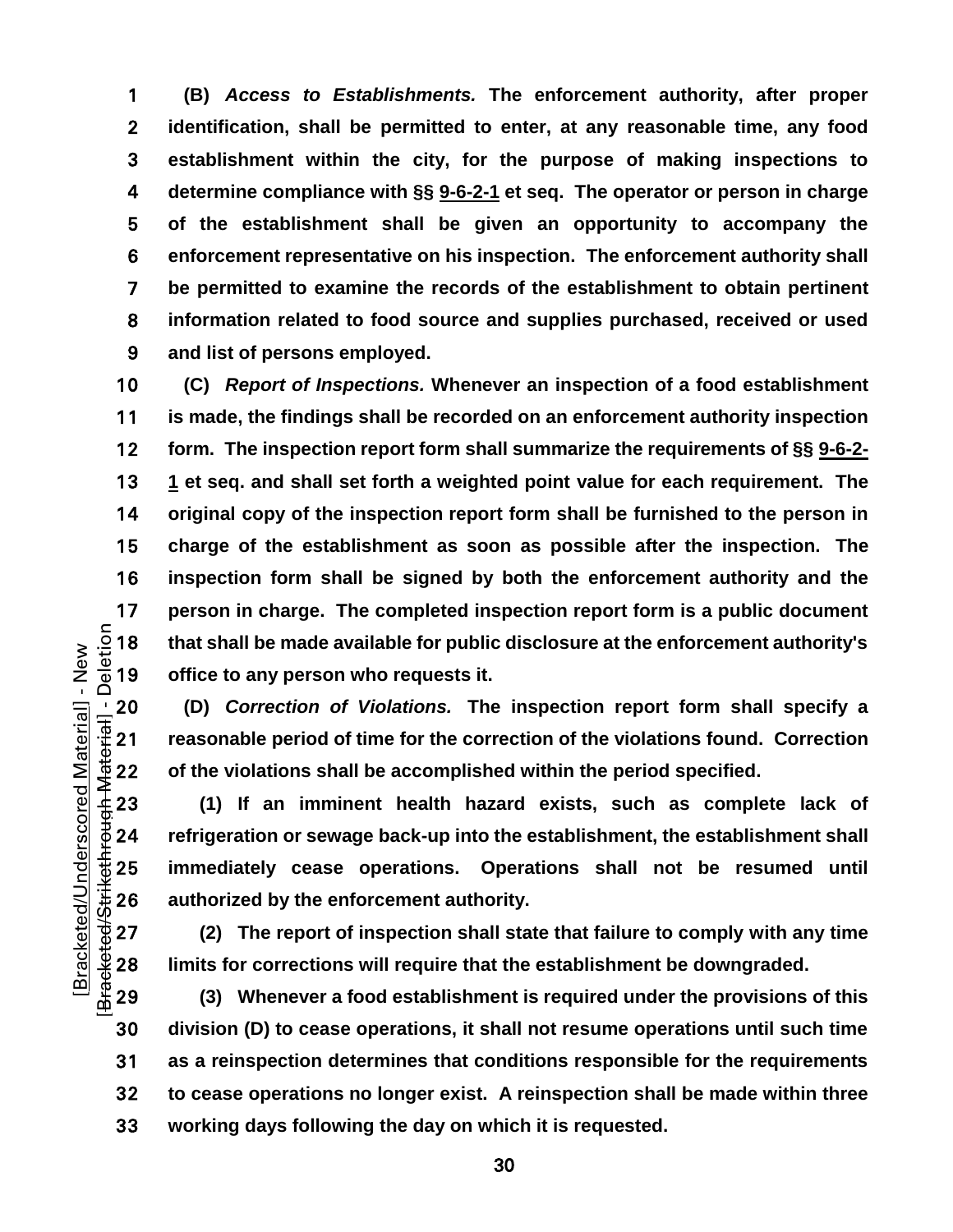**(E)** *Service of Notices.* **Notices provided for under this division shall be deemed to have been properly served when the original of the inspection report form or other written notice has been delivered personally to the permit holder or person in charge, or such notice has been sent by registered or certified mail, return receipt requested, to the last known address of the permit holder. A copy of such notice shall be filed with the records of the enforcement authority.**

**(F)** *Grading of Establishments.* **Every food establishment in the city shall display, in a place designated by the enforcement authority, and which is readily visible to the public, a placard stating the grade received at the time of the most recent inspection of the establishment. Grades of establishments shall be as follows:**

**(1) Approved. An establishment that is operated in compliance with the requirements of §§ [9-6-2-1](https://codelibrary.amlegal.com/codes/albuquerque/latest/albuquerque_nm/0-0-0-11948#JD_9-6-2-1) et seq.**

**(2) Unsatisfactory. An establishment having two consecutive violations of the same 4 or 5 point item and/or four consecutive violations of the same 1 or 2 point item, and/or four or more violations of 4 or 5 point items during any one**  17 inspection. "Unsatisfactory" is a temporary grade with a maximum of ten days<br>  $\frac{5}{2}$  18 duration; failure to meet the standards for a higher grade within this period of<br>  $\frac{1}{2}$  19 time shall lead to immediate sus duration; failure to meet the standards for a higher grade within this period of **time shall lead to immediate suspension of the establishment's operating**  permit. Immediately following each inspection, the enforcement authority shall<br>
post the appropriate grade based upon the inspection findings, and shall issue<br>
an appropriate notice to the operator. The permit holder or op **post the appropriate grade based upon the inspection findings, and shall issue**  an appropriate notice to the operator. The permit holder or operator of any establishment, the grade of which has been lowered may, upon correcting all **violations, request an inspection for the purpose of regrading the establishment.** The enforcement authority shall, within five working days<br>  $\frac{1}{25}$  26 following receipt of a request for reinspection, make an inspection and<br>  $\frac{1}{25}$  27 thereafter as many additional inspections as **following receipt of a request for reinspection, make an inspection and thereafter as many additional inspections as may be deemed necessary to assure that the applicant is complying with the higher grade requirements; and, if the findings include compliance, shall award the higher grade. The enforcement authority may require the establishment operator, or his management designee, to attend an approved food service seminar.**

**§ 9-6-2-10 COMPLIANCE PROCEDURES.**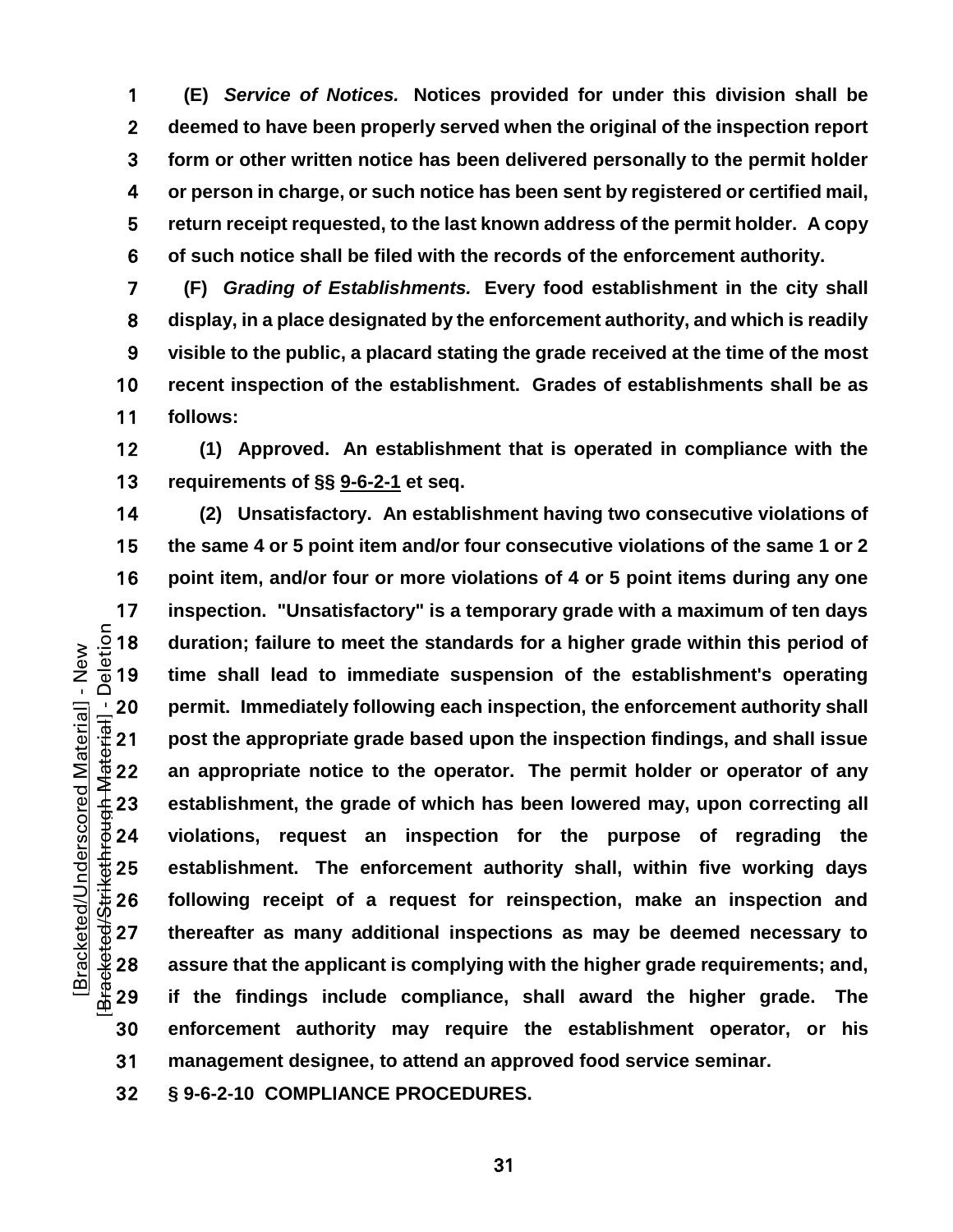**(A)** *Permits.* **It shall be unlawful for any person to operate a food establishment within the city who does not possess a valid permit issued to him by the enforcement authority. Such permit shall be posted in a conspicuous place, and only such persons who comply with the requirements of §§ 9-6-2-1 et seq. and other applicable laws, regulations, and ordinances shall receive and retain such permit. Permits shall not be transferable from one person to another person or place.** 

**(B)** *Issuance of Permits.* **The enforcement authority shall be contacted at least two working days prior to the anticipated opening date of the establishment for an inspection to determine compliance with the provisions of §§ 9-6-2-1 et seq. When the inspection reveals that the requirements of §§ 9-6- 2-1 et seq. and other applicable laws, regulations and ordinances have been met, a permit application is issued. The applicant [must present this application to the City Treasurer within two days] [shall remit payment for the permit within five days of the enforcement authority's approval of the application. If an applicant fails to pay after thirty days following the enforcement authority's approval of the application, the enforcement authority may cancel the application]. A permit will be issued after compliance.**

**(C) [***Denial of Permit.* **The enforcement authority may refuse to issue a permit to any person who fails to demonstrate, to the satisfaction of the enforcement**<br>  $\frac{1}{2}$  21 **authority, the ability to comply with or who fails to comply with the requirements**<br>
22 **of §§ 9-6-2-1 et seq. and other l authority, the ability to comply with or who fails to comply with the requirements of §§ [9-6-2-1](https://codelibrary.amlegal.com/codes/albuquerque/latest/albuquerque_nm/0-0-0-11482#JD_9-6-1-1) et seq. and other laws, regulations and ordinances applicable to the proposed operation. In the event the enforcement authority denies a permit, the enforcement authority shall notify the applicant in writing, stating the** 

<del>2</del><br>
25 **reasons for which the permit application is denied.**<br>
26 (1) Service of Notices. Notices provided for<br>
27 **deemed to have been properly served when the verse of the properly served when the verse of the verse pro (1)** *Service of Notices.* **Notices provided for under this division shall be deemed to have been properly served when the original of the inspection report form or other written notice has been delivered personally to the**  permit applicant, or such notice has been sent by registered or certified mail, **return receipt requested, to the last known address of the permit applicant. A copy of such notice shall be filed with the records of the enforcement authority.**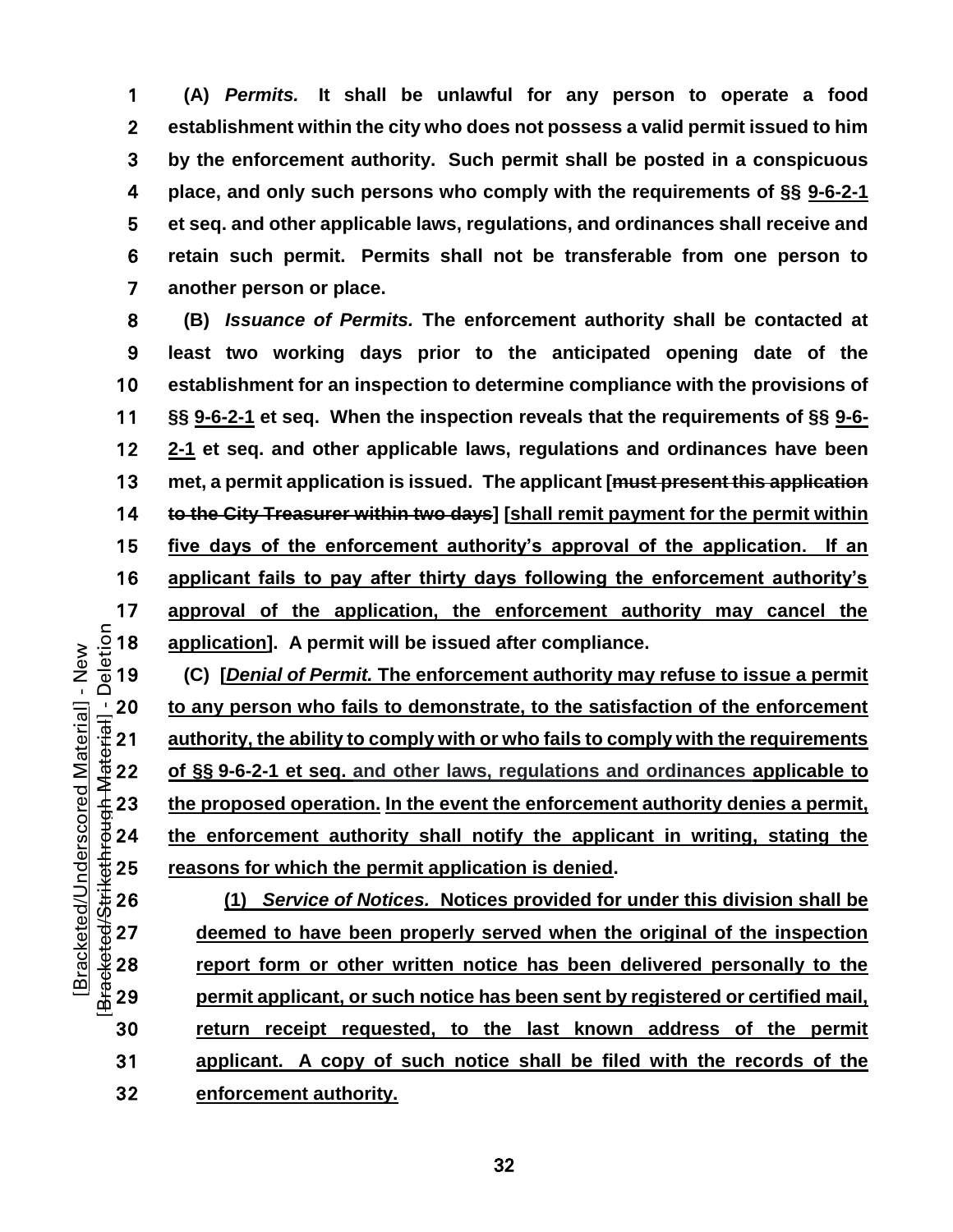**(2) An opportunity for a hearing will be provided if a written request for** 

**a hearing is filed with the City Clerk's office within fifteen working days. A** 

**hearing shall be granted in accordance with the provisions in the IHO** 

- **Ordinance, ROA 1994, Chapter 2, Article 7, Part 8].**
- 

**[(D)]** *Suspension of Permits.* **Permits may be suspended by the enforcement authority for failure of the holder to comply with the requirements of §§ 9-6-2-1 et seq. or of other applicable laws. An establishment's operating permit shall be immediately suspended in lieu of a third downgrading during any 36-month period under the same business management. Whenever a permit holder or operator has failed to comply with any notice issued under the provisions of this section, the permit holder or operator shall be notified in writing that the permit is, upon service of this notice, immediately suspended, and that an opportunity for a hearing will be provided if a written request for hearing is filed with [the enforcement authority by the permit holder within five working days.] [City's Clerk's office within fifteen working days.] Notwithstanding the other provisions of §§ 9-6-2-1 et seq., whenever the enforcement authority finds an imminent health hazard or other conditions in the operation of a food establishment which, in his judgment, constitute a substantial hazard to the public health, he may without any prior warning,**  20 notice, or hearing, issue a written notice to the permit holder or operator citing<br>  $\frac{1}{3}$  21 such condition, specifying the corrective action to be taken, and specifying the<br>  $\frac{1}{3}$  22 time period within which s such condition, specifying the corrective action to be taken, and specifying the **time period within which such action shall be taken; and, if deemed necessary,**  such order shall state that the permit is immediately suspended and all **operations are to be immediately discontinued. Any person to whom such an**  order is issued shall comply immediately therewith, and shall be granted a<br>  $+\frac{1}{2}$ <br>
26 hearing [within five working days<sub>7</sub>] upon written request [to the enforcement<br>
27 authority] [in accordance with the provisions in **hearing [within five working days,] upon written request [to the enforcement**  authority] [in accordance with the provisions in the IHO Ordinance, ROA 1994, Chapter 2, Article 7, Part 8].

**[(D)] [(E)]** *Reinstatement of Suspended Permits.* **Any person whose permit has been suspended, may at any time, make application for a reinspection for the purpose of reinstatement of the permit. Within five working days following receipt of a request of reinspection, the enforcement authority shall make a**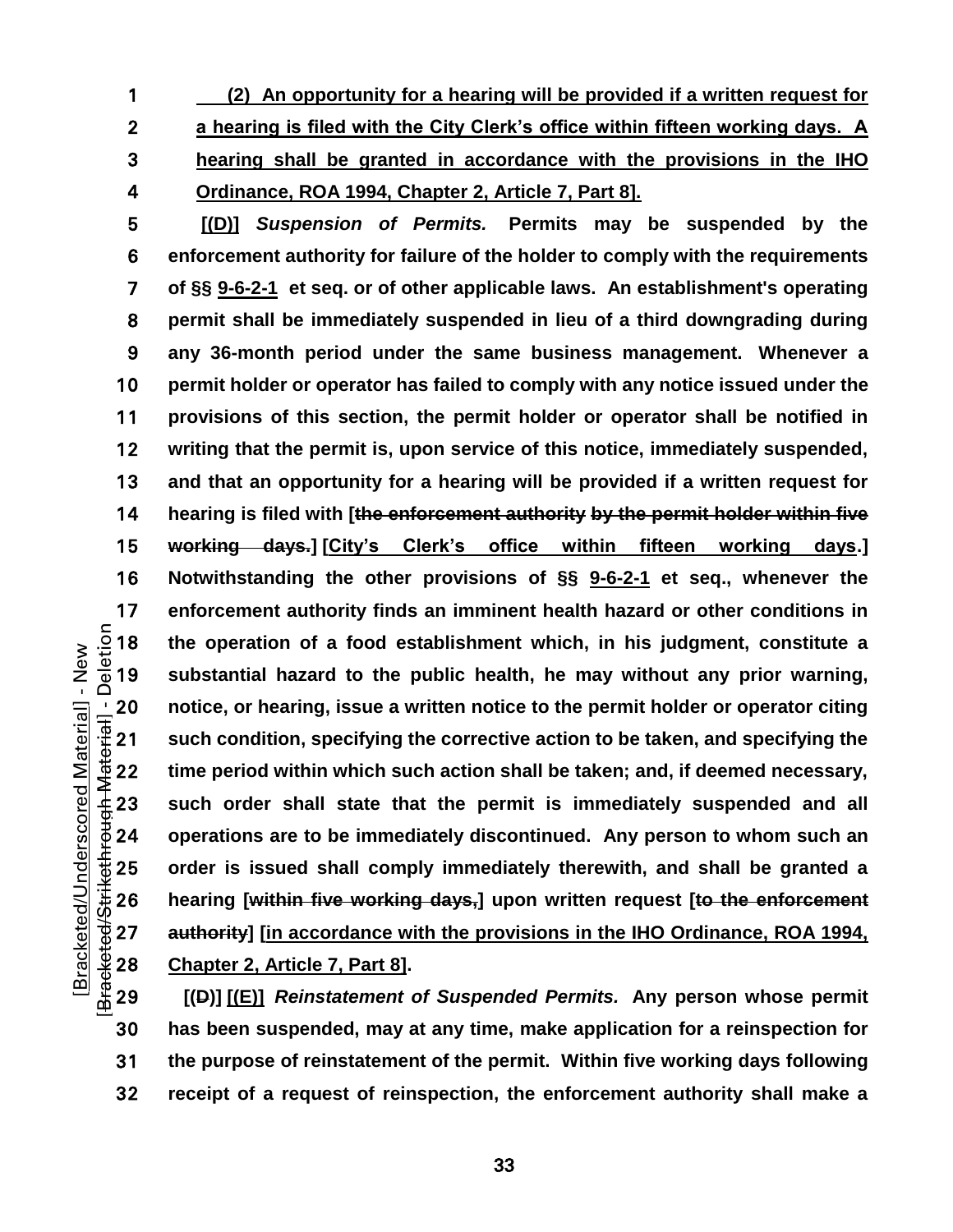**reinspection. If the applicant complies with the requirements of §§ 9-6-2-1 et seq. and other applicable laws, the permit shall be reinstated.**

**[(E)] [(F)]** *Revocation of Permits.* **For three or more suspensions within a 60-month period under the same business management; for failure of an establishment which has received a Grade of "Unsatisfactory" to meet the requirements of an "Approved" Grade within the required time period; for the fourth downgrading or second suspension in lieu of downgrading within any 36-month period under the same business management; for refusal of entry after proper identification has been tendered; or for interference with the enforcement authority in the performance of his duties, the permit may be revoked after an opportunity for a hearing has been provided by the enforcement authority. Prior to such action, the enforcement authority shall notify the permit holder in writing, stating the reasons for which the permit is subject to revocation and advising that the permit shall be revoked at the end of five working days following the service of such notice, unless a [written] request for a hearing is filed [with the City Clerk's office][with the enforcement authority**] by the permit holder within such five working-day period. [The  $\frac{5}{9}$  18 **hearing shall be scheduled within five working days following receipt of the**  $\frac{5}{9}$  **19 written request by the City Clerk's off** hearing shall be scheduled within five working days following receipt of the written request by the City Clerk's office]. A permit may be suspended for cause **pending its revocation or a hearing relative thereto. A permit may be revoked**  after a hearing in lieu of a third suspension within a 60-month period. **Example 19 120**<br>
22 **[(G)]** [*Application for a New Permit After Revocation*.<br>
<sup>1</sup>/<sub>2</sub> 22 **[(G)]** [*Application for a New Permit After Revocation*.<br>
<sup>2</sup>/<sub>2</sub> 22 **[(G)]** [*Application for a New Permit After Revocation*.<br>
<sup>2</sup>

**(1) After a permit is revoked, the former permit holder may submit a** 

**written application to the enforcement authority for a new permit and shall** 

**(2) The annual fee due date for the new permit shall be determined by the**  date the permit is issued by the enforcement authority.]

<del>25</del><br>
25 **pay all applicable fees.**<br>
26 (2) The annual fee due<br>
27 date the permit is issue<br>
28 [(<del>F</del>)] [(H)] *Hearings.* The<br>
29 conducted by the [<u>Indep</u> **[(F)] [(H)]** *Hearings.* **The hearings provided for in this division shall be conducted by the [Independent Hearing Officer in accordance with the provisions in the IHO Ordinance, ROA 1994, Chapter 2, Article 7, Part 8.] [enforcement authority at a time and place designated by him. Based upon the record of such hearing, the enforcement authority shall sustain, modify, or rescind any official notice or order considered in the hearing. A written report**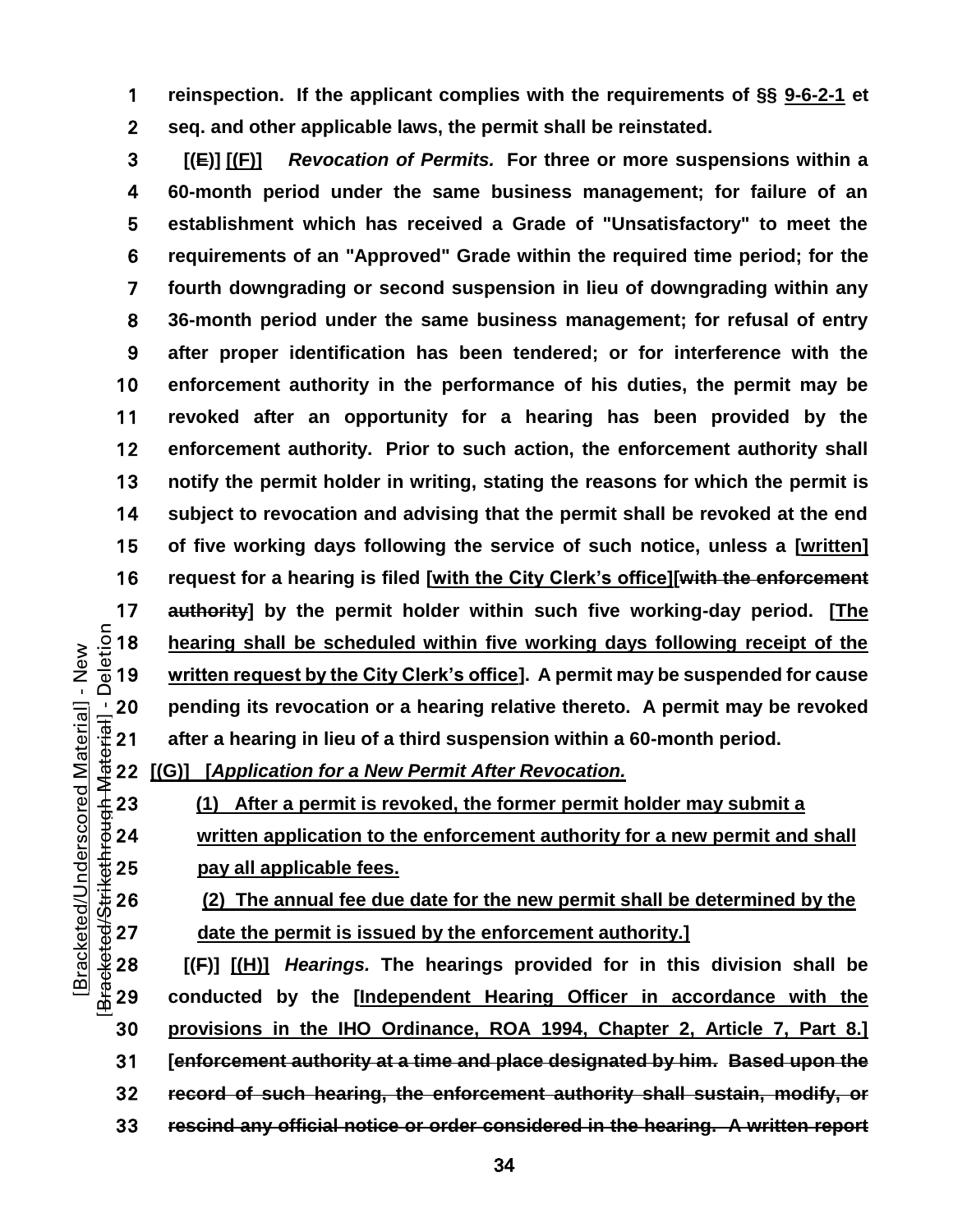**of the hearing decision shall be furnished to the permit holder by the enforcement authority.] [Any action of the enforcement authority for which a hearing is not otherwise provided for in this ordinance, which action adversely impacts the permit holder, is subject to review under this section if a hearing request is filed within fifteen working days of the action and in accordance with** 

**the provisions in the IHO Ordinance, ROA 1994, Chapter 2, Article 7, Part 8.]**

**[(G)] [(I)]** *Judicial Review.* **The exclusive remedy for any party dissatisfied with any final decision of the enforcement authority shall be filing of a Petition for Writ of** *Certiorari***] [hearing officer is to file a petition] to the District Court within 30 days after [service of] written notice of the decision of the concerned party. The petition for review shall be limited to the record.**

**[(H)] [(J)]** *Injunctive Relief.* **As an additional remedy, if any food establishment violates the provisions of §§ 9-6-2-1 et seq., the enforcement authority may seek injunctive relief in a court of competent jurisdiction.**

**[(I)] [(K)]** *Issuance of Citations.* **Citations may be issued by the enforcement authority for failure to comply with any requirement set forth in §§** 

17 **9-6-2-1** et seq.<br>  $\frac{5}{12}$  18 [(J)] <u>[(L)]</u><br>  $\frac{1}{4}$  19 application fo **[(J)] [(L)] A nonrefundable hearing fee of \$50.00 shall accompany each**  application for hearing conducted by the hearing officer pursuant to this

**§ 9-6-2-11 EXAMINATION AND CONDEMNATION OF FOOD.**

 $\frac{1}{4}$ <br>  $\frac{1}{4}$ <br>  $\frac{1}{4}$ <br>  $\frac{2}{4}$ <br>  $\frac{2}{4}$ <br>  $\frac{2}{4}$ <br>  $\frac{2}{4}$ <br>  $\frac{2}{4}$ <br>  $\frac{2}{4}$ <br>  $\frac{2}{4}$ <br>  $\frac{2}{4}$ <br>  $\frac{2}{4}$ <br>  $\frac{2}{4}$ <br>  $\frac{2}{4}$ <br>  $\frac{2}{4}$ <br>  $\frac{2}{4}$ <br>  $\frac{2}{4}$ <br>  $\frac{2}{4}$ <br>  $\frac{2}{4}$ <br>  $\frac{2}{4}$ <br> **Samples of food, drink, and other substances may be taken and examined by the enforcement authority as often as necessary to determine freedom from unwholesomeness, adulteration or mislabeling. Samples submitted for laboratory analysis shall be submitted to a laboratory approved by and under**<br>  $\frac{4}{3}$  26 cognizance of a federal or state agency. The enforcement authority may, upon<br>  $\frac{4}{9}$  27 written notice to the owner or pers **cognizance of a federal or state agency. The enforcement authority may, upon**  written notice to the owner or person in charge, place a hold order on any food **which he determines or has probable cause to believe to be unwholesome or otherwise adulterated or mislabeled. The enforcement authority shall tag, label or otherwise identify any food subject to the hold order and permit it to be suitably stored unless storage is not possible without risk to the public health, in which case immediate destruction shall be ordered and accomplished. It shall be unlawful for any person to remove or alter a hold order, notice or tag**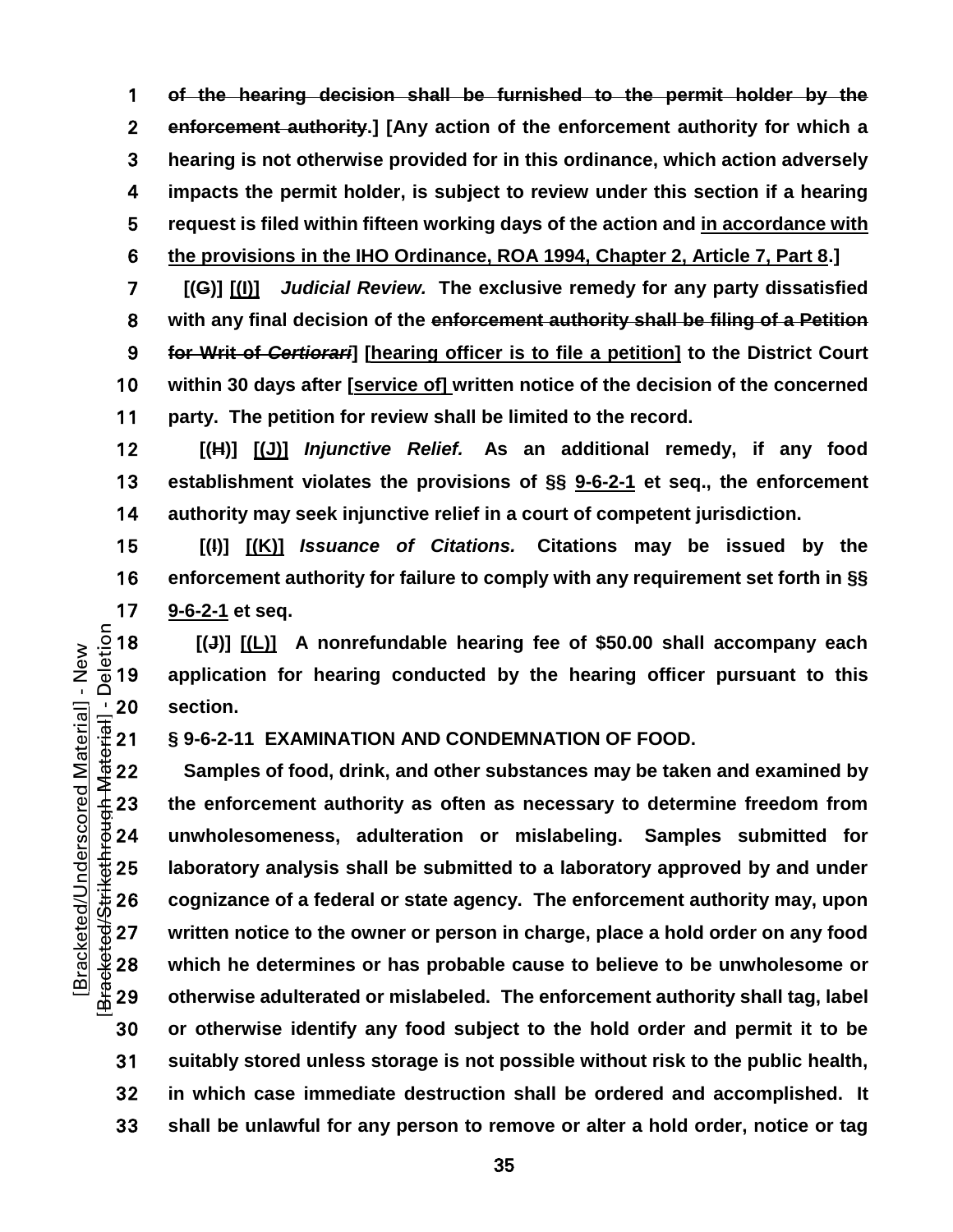**placed on the food by the enforcement authority, and neither such food nor the containers thereof shall be relabeled, repacked, reprocessed, altered, disposed of, or destroyed without permission of the enforcement authority, except on order by a court of competent jurisdiction. The hold order shall state that a request for a hearing may be filed within [ten] [fifteen working] days and that if no hearing is requested[,] the food shall be destroyed at the owner's expense. [A hearing shall be held in accordance with the provisions in the IHO Ordinance, ROA 1994, Chapter 2, Article 7, Part 8.] After the owner or person in charge has had a hearing as requested, and on the basis of the enforcement authority's examination in the event a written request for a hearing is not received, the hold order may be vacated or the owner or person in charge of the food may be directed by written order to denature or destroy such food or bring it into compliance with the provisions of §§ 9-6-2-1 et seq. or shall be stayed if the order is appealed to a court of competent jurisdiction within three days.**

**§ 9-6-2-12 FOOD ESTABLISHMENTS OUTSIDE JURISDICTION OF THE ENFORCEMENT AUTHORITY.**

**Food from food establishments located outside the jurisdiction of the**<br>  $\frac{5}{2}$  18 **enforcement authority may be sold within the city if such establishments**<br>  $\frac{5}{2}$  19 **conform to the provisions of §§** <u>9-6-2-1</u> **enforcement authority may be sold within the city if such establishments conform to the provisions of §§ 9-6-2-1 et seq. or to substantially equivalent**  Provisions. To determine the extent of compliance with such provisions, the<br>
article enforcement authority may accept reports from responsible authorities in other<br>
get 22 prisdictions where such establishments are locate **enforcement authority may accept reports from responsible authorities in other**  jurisdictions where such establishments are located.

**§ 9-6-2-13 PLAN REVIEW OF FUTURE CONSTRUCTION.**

**When a food establishment is hereafter constructed or extensively remodeled,**  <del>1</del><br>
25 or when an existing structure is converted for use as a food establishment,<br>
26 properly prepared plans and specifications for such construction, remodeling,<br>
27 or alteration showing layout, arrangement, and cons **properly prepared plans and specifications for such construction, remodeling, or alteration showing layout, arrangement, and construction materials or work areas, and the location, size, and type of fixed equipment and facilities shall be submitted to the enforcement authority for approval and to other appropriate city agencies before such work is begun.**

**§ 9-6-2-14 PROCEDURE WHEN INFECTION IS SUSPECTED.**

**When the enforcement authority has reasonable cause to suspect possibility of disease transmission from any food establishment employee, the**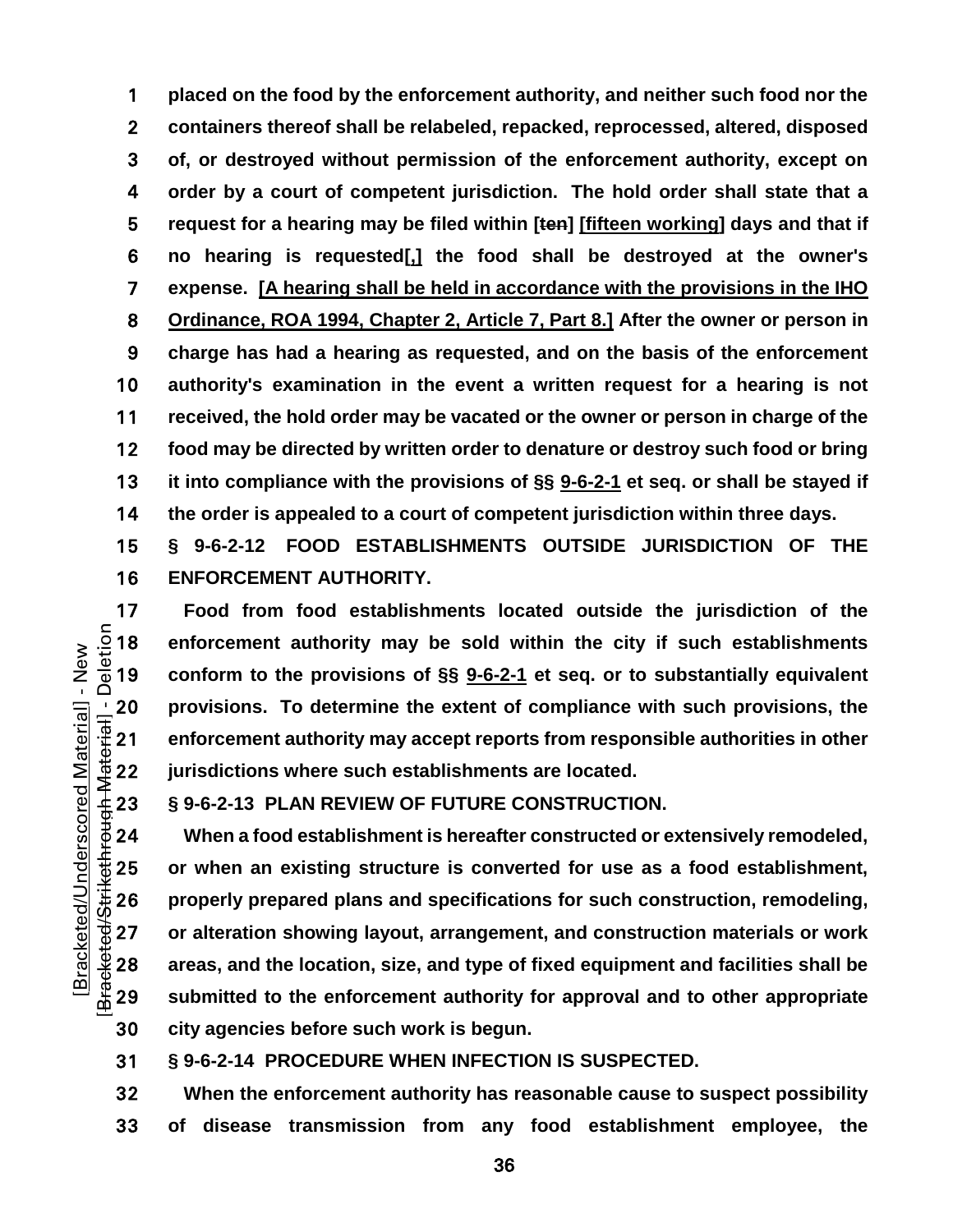**enforcement authority shall secure a morbidity history of the suspected employee, or make such other investigation as may be indicated, and take appropriate action. The enforcement authority may require any or all of the following measures:**

**(A) The immediate exclusion of the employee from the food establishment;**

**(B) The immediate closure of the food establishment concerned until, in the opinion of the enforcement authority, no further danger of disease outbreak exists;**

**(C) Restriction of the employee's services to some area of the establishment where there would be no danger of transmitting disease; and**

**(D) Adequate medical and laboratory examinations of the employee and of other employees.**

**§ 9-6-2-15 INSPECTION AND TRANSFER FEES.**

**[(A)** *Adjustment of Fees.* **Fees charged in relation to the Retailers, Meat** 

**Markets, and Wholesalers Ordinance shall be established by rules adopted by** 

**the enforcement authority. Any such rule shall be adopted under the** 

17 procedures of Chapter 2, Article 15 ROA 1994.<br>  $\frac{5}{9}$  18 (B) Temporary Fees. The enforcement authors<br>  $\frac{1}{9}$  19 following fees until such time as they are adjus **(B)** *Temporary Fees.* **The enforcement authority is authorized to collect the** 

following fees until such time as they are adjusted as outlined in § 9-6-2-15(A).

**administering and enforcing the Retailers, Meat Markets and Wholesalers**

**Ordinance.]** 

**([A][C])** *Inspection Fee[s].*

<u><sup>1</sup>/20 These fees are for the purpose of paying the costs reasonably incurred in<br>
designed in administering and enforcing the Retailers, Meat Markets and Wholesalers<br>  $\frac{4}{3}$  22 Ordinance.]<br>
4 23 ([A][C]) *Inspection F</u>* **[(1)] Each permanent food establishment shall pay an annual inspection fee**  of 2/10 of 1% of its gross sales for the [calendar year ending the previous<br>  $\begin{array}{ll}\n\text{4.26} & \text{December 34} \\
\text{4.30} & \text{December 34} \\
\text{4.41} & \text{Number 35} \\
\text{4.52} & \text{9}\n\end{array}$  ([4][a]) For the first calendar year of operation or portion **December 31] [previous 12 months], provided that such fee shall not be less than \$100 nor more than \$400 except that:**

**([1][a]) For the first calendar year of operation or portion thereof, the inspection fee shall be \$100 prorated quarterly, but not less than \$50.**

**([2][b]) In the case where there is, under single ownership or management, more than one food establishment or more than one place within an establishment where food is processed, prepared, packaged, stored or offered for sale, and separate inspections are required, as**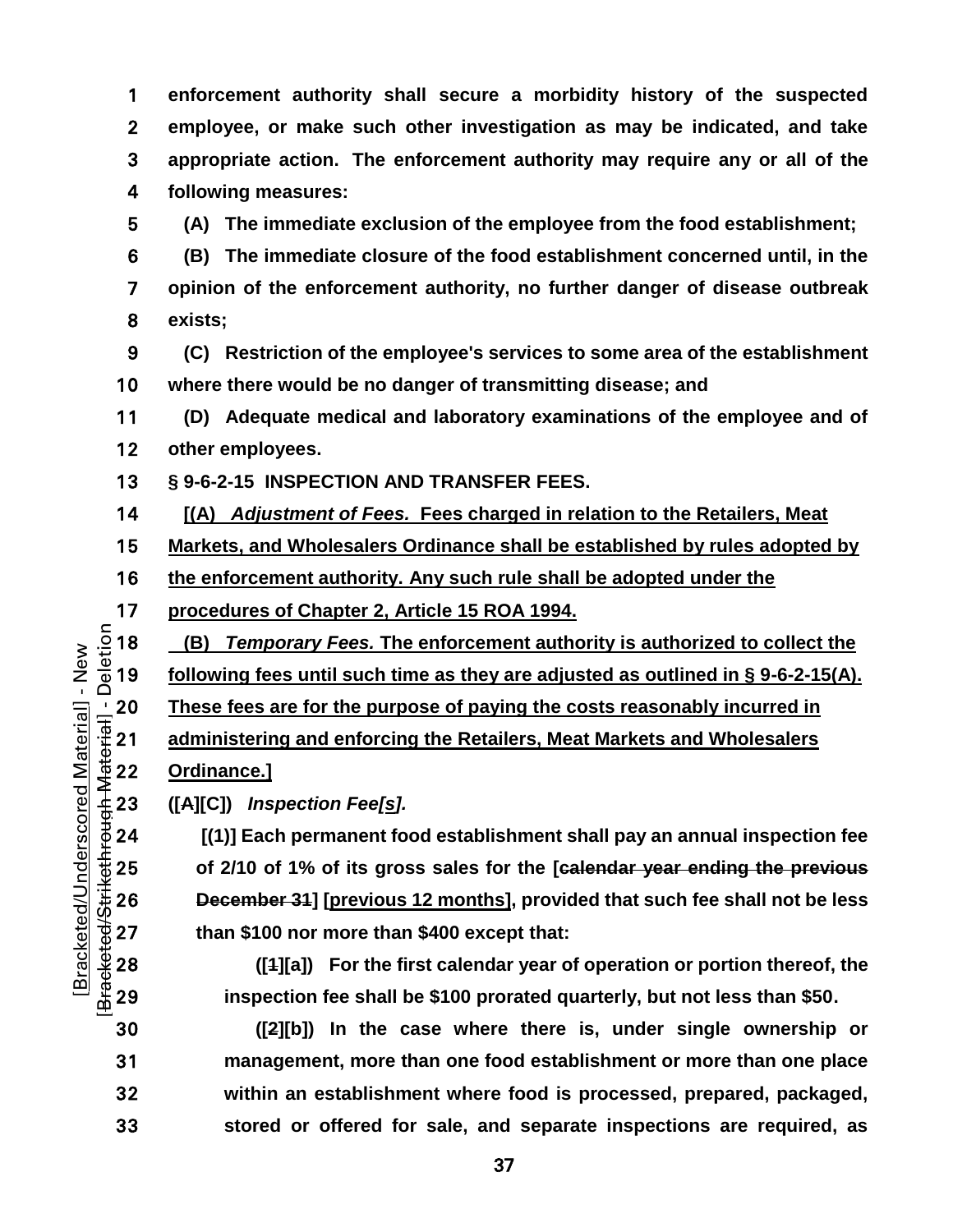**determined by the enforcement authority, each such food establishment shall pay a separate annual fee. The food establishment with the higher gross receipts shall be considered the primary establishment for the purposes of §§ 9-6-2-1 et seq. The inspection fee for each additional food establishment shall not exceed \$200. [Separate permits are required for permanent food establishments and permanent food establishments— cannabis and permanent food establishments—cannabis plus. In no case shall a permanent food establishment—cannabis or permanent food establishments—cannabis plus permit be considered as a primary or secondary permit for the purposes of calculating inspection fees for permanent food establishments.]**

**[(2) Each permanent food establishment—cannabis or permanent food establishment—cannabis plus shall pay an annual inspection fee of 2/10 of 1% of its gross sales for the previous 12 months, provided that such fee shall not be less than \$100 nor more than \$400 except that:**

**([a]) For the first calendar year of operation or portion thereof, the inspection fee shall be \$100 prorated quarterly, but not less than \$50.**

**([b]) In the case where there is, under single ownership or management, more than one permanent food establishment—cannabis** <u>20</u> **or permanent food establishment—cannabis plus or more than one place**<br>
21 **or in a metablishment where edible cannabis finished product is<br>
22 <b>offered for sale, donated, or distributed for off-the-premises consumpt within an establishment where edible cannabis finished product is offered for sale, donated, or distributed for off-the-premises consumption or in a cannabis consumption area, or where edible cannabis products or edible cannabis finished products are stored, including warehouses, and Example 125**<br> **Separate inspections are required, as determined by the enforcement**<br>  $\frac{3}{4}$ <br> **26**<br> **Separate 127**<br> **Separate 128**<br> **Separate 28**<br> **Separate 28**<br> **Separate 28**<br> **Separate 28**<br> **Separate 28**<br> **Separate 29 authority, each such permanent food establishment—cannabis or permanent food establishment—cannabis plus shall pay a separate annual fee. The permanent food establishment—cannabis or permanent food establishment—cannabis plus with the higher gross receipts shall be considered the primary permanent food establishment—cannabis or permanent food establishment—cannabis plus for the purposes of §§ 9- 6-2-1 et seq. The inspection fee for each additional permanent food establishment—cannabis or permanent food establishment—cannabis**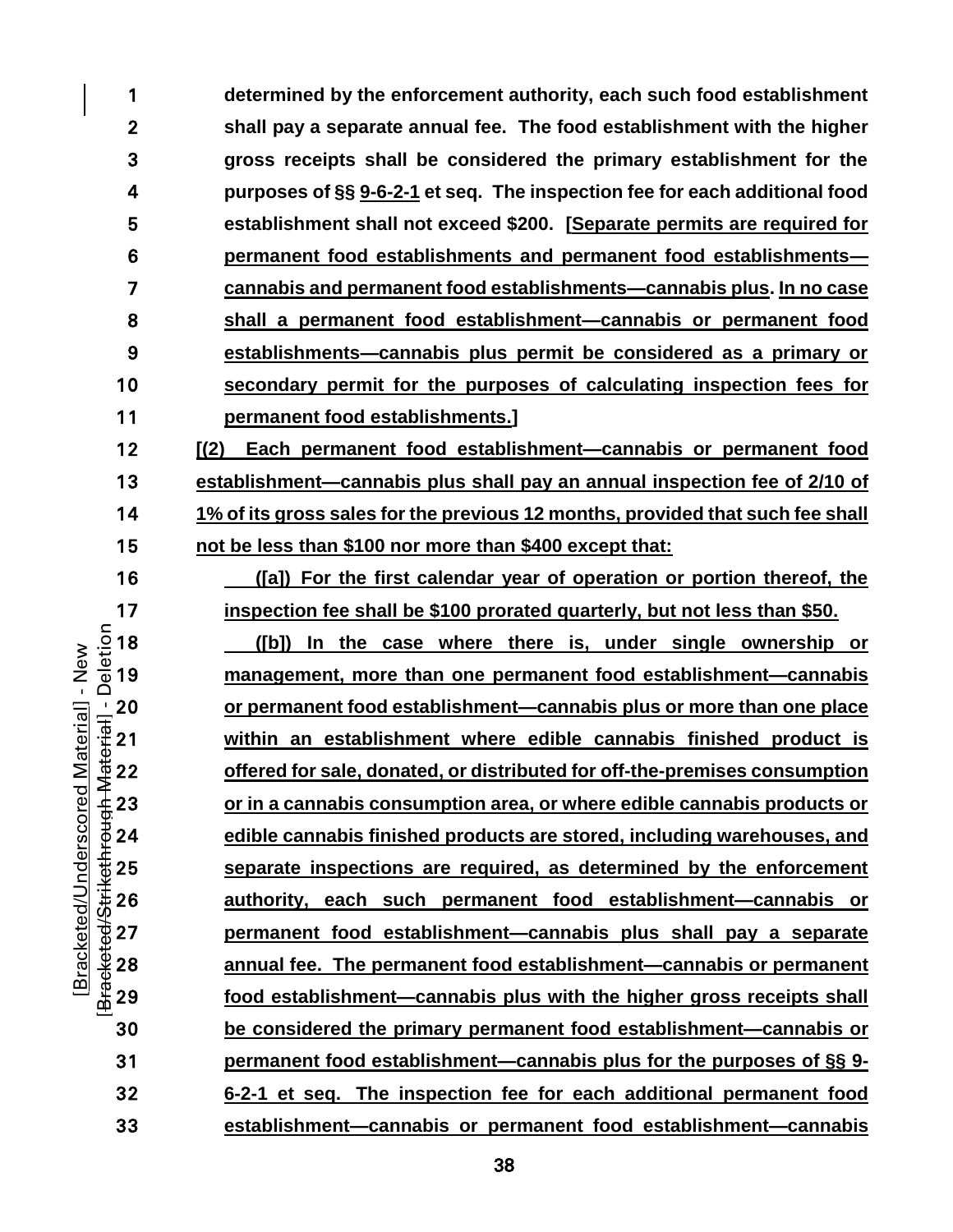**plus shall not exceed \$200. Separate permits are required for permanent food establishments and permanent food establishments—cannabis and permanent food establishments—cannabis plus. In no case shall a permanent food establishment—cannabis or permanent food establishment—cannabis plus permit be considered as a primary or secondary permit for the purposes of calculating inspection fees for permanent food establishments.]**

**(3) Retail outlets handling only prepackaged milk or milk products shall pay an annual inspection fee of \$15.**

**(4) Temporary food establishments shall pay a fee of \$50 for each location, each time the unit locates or relocates at the same or other location.** 

**(B) [***Transfer Fee.* **A transfer fee of \$50 shall be assessed when there is a new owner, lessee, or operator of a food establishment and the annual inspection fee has been prepaid. Such fee shall be due within 15 days of the commencement of operations by the new owner, lessee or operator.]**

**[(C)]** *Payment of Fees.*

17 (1) Inspection fees are due [on or before April 15 of each year] [annually];<br>  $\frac{5}{2}$  18 provided, however, that no person shall engage in the operation of a food<br>  $\frac{1}{2}$  19 establishment without first paying an in **provided, however, that no person shall engage in the operation of a food establishment without first paying an inspection fee. The first year's fee shall**  20 be the amount of \$100 prorated on a quarterly basis but shall not be less than<br>  $\frac{1}{3}$  21 \$50 except for those which are subject to a fixed fee as provided in divisions<br>  $\frac{1}{4}$  22 (A)(3) and (4) and (B) of this s \$50 except for those which are subject to a fixed fee as provided in divisions **(A)(3) and (4) and (B) of this section. Thereafter, fees based on gross sales will be calculated on the actual gross sales for the [calendar year ending the previous December 31] [previous 12 months]. A late charge of 1½% of the**  the inspection fee shall be assessed for each month or fraction thereof that the<br>  $\frac{1}{20}$  inspection fee remains unpaid after the due date; provided, however, that the<br>  $\frac{1}{20}$  a minimum late charge shall be \$15.<br>
( **inspection fee remains unpaid after the due date; provided, however, that the minimum late charge shall be \$15.**

**(2) In the event that any person fails to pay the inspection fee or transfer**  fee by the due date, or remits an amount less than the correct amount of **inspection fee, the Mayor shall determine the amount of the inspection fee due, using such statement or other available information. The Mayor shall thereupon give written notice to such person of the amount due, which amount shall be paid within five working days of receipt of such notice. Any such person may**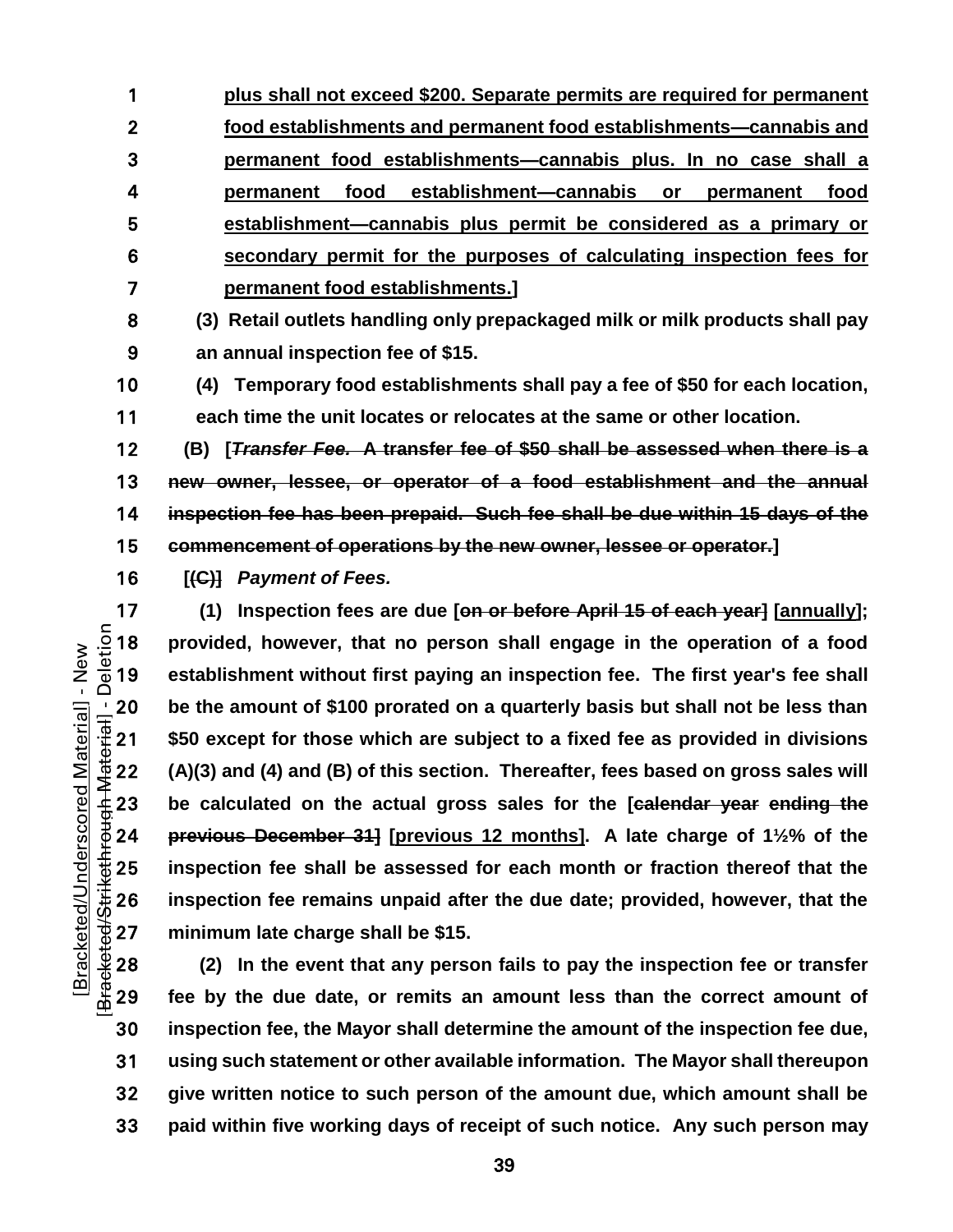**protest the amount so determined by the Mayor within [five] [fifteen] working days of receipt of such notice [pursuant to the provisions in the IHO Ordinance, ROA 1994, Chapter 2, Article 7, Part 8]. [The Mayor shall give at least five working days['] notice of the hearing at which protestant may appear at the hearing and 'present evidence of the amount of gross sales done. Based upon the evidence presented at such hearing, the Mayor shall determine the amount due, if any, and protestant shall pay such amount within five working days of the Mayor's determination.]**

**(3) In the event that the inspection fee is not paid by the [April 15] due date or within [five] [fifteen] working days of the Mayor's determination on any protest filed, the Mayor may file a complaint before the Metropolitan Court, alleging a violation of §§ 9-6-2-1 et seq. and may also take such action as necessary to collect the inspection fee including any late charges.**

**(4) The Mayor is authorized and empowered to make inspections and audits of the books and related records of any person subject to the provisions of §§ 9-6-2-1 et seq.; and every such person shall maintain good and accurate**  17 books and related records of the gross sales of business done, which books<br>  $\frac{5}{42}$  18 and records shall be made available for inspection and audit as may be deemed<br>  $\frac{5}{42}$  19 necessary by the Mayor in the admin and records shall be made available for inspection and audit as may be deemed **necessary by the Mayor in the administration of any of the provisions of §§ 9-6-**

 $\frac{1}{4}$ <br>  $\frac{1}{4}$ <br>  $\frac{1}{4}$ <br>  $\frac{2}{4}$ <br>  $\frac{2}{4}$ <br>  $\frac{2}{4}$ <br>  $\frac{2}{4}$ <br>  $\frac{2}{4}$ <br>  $\frac{2}{4}$ <br>  $\frac{2}{4}$ <br>  $\frac{2}{4}$ <br>  $\frac{2}{4}$ <br>  $\frac{2}{4}$ <br>  $\frac{2}{4}$ <br>  $\frac{2}{4}$ <br>  $\frac{2}{4}$ <br>  $\frac{2}{4}$ <br>  $\frac{2}{4}$ <br>  $\frac{2}{4}$ <br>  $\frac{2}{4}$ <br> **(5) Notices provided for under this division shall be deemed to have been properly served when written notice has been delivered personally to the permit holder or person in charge, or such notice has been sent by registered or certified mail, return receipt requested, to the last known address of the permit**  authority.

the 25 holder. A copy of such notice shall be filed with the records of the enforcement<br>  $\frac{11}{30}$  26 authority.<br>
26 authority.<br>
27 (6) In addition to the remedies provided above, the Mayor may suspend or<br>
28 revoke any **(6) In addition to the remedies provided above, the Mayor may suspend or revoke any permit issued pursuant to §§ 9-6-2-1 et seq. for failure to pay that inspection fee including any late charges. [Upon suspension or revocation of any permit, the permit holder may appeal a suspension or revocation by filing written notice of appeal to the City Clerk's office within fifteen working days of service of notice. A hearing shall be granted in accordance with the provisions in the IHO Ordinance, ROA 1994, Chapter 2, Article 7, Part 8.] [If the Mayor has**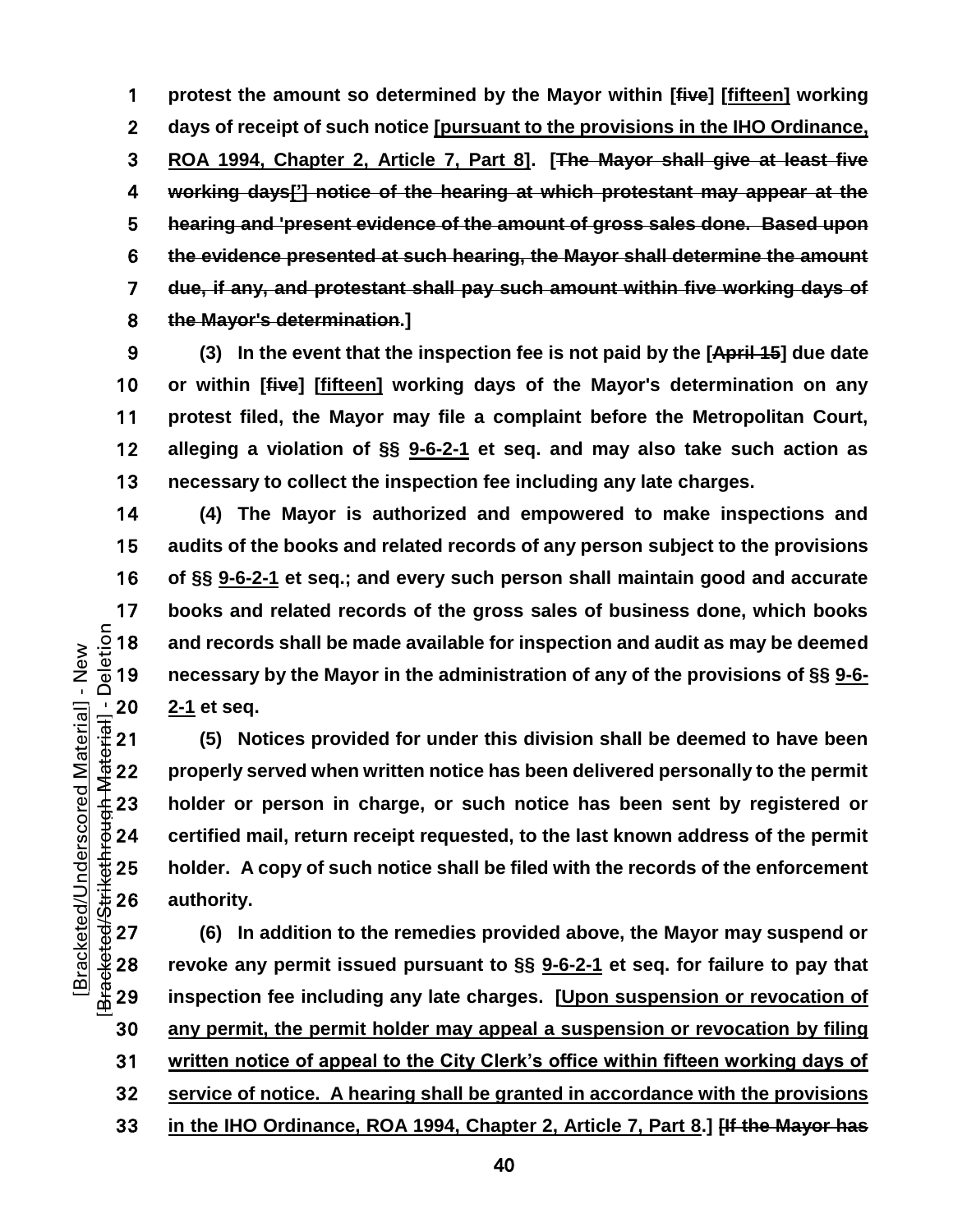**reasonable cause to believe that a person has failed to pay the inspection fee including any late charges, the Mayor shall give the permit holder 15 days written notice of a hearing to be held before the Mayor to determine whether or not the permit shall be suspended or revoked. At the hearing, the permit holder shall have the right to present evidence which may aid the Mayor in determining whether the inspection fee including any late charges has been paid. If, after such hearing, the Mayor finds the inspection fee including any late charges has not been paid, the Mayor shall suspend or revoke the permit and cause to be filed within five working days after the hearing, in the office of the City Clerk and served upon the permit holder, a written statement of the facts upon which such finding is based.] Any permit that has been suspended or revoked for nonpayment of the inspection fee including any late charges shall be reinstated upon payment of the inspection fee including any late charges.**

**(7) Lien. The city may file a lien against the personal and real property of the permit holder for any delinquent permit fee and/or penalty.**

**(8) Administrative Review. An administrative review shall be conducted by**  17 the Mayor of the costs of services and fees every even-numbered<br>  $\frac{5}{4}$  18 year. Recommendations on these costs shall be made to the Council for<br>  $\frac{1}{4}$  19 necessary and appropriate adjustments in fees. **year. Recommendations on these costs shall be made to the Council for necessary and appropriate adjustments in fees.**

<del>Providend</del> 20 § 9-6-2-16 DISCLOSURE OF INFORMATION.<br>
21 It is unlawful for any present or previous<br>
22 reveal the New Mexico Gross Receipts Tax<br>
23 receipts information, or any payment inform<br>
24 entity regulated by city **It is unlawful for any present or previous city official, employee or agent to**  reveal the New Mexico Gross Receipts Tax Identification Number, any gross receipts information, or any payment information pertaining to any person or **entity regulated by city ordinance to anyone except as provided by Section 7-1-**

**§ 9-6-2-17 ADMINISTRATION AND INTERPRETATION.**

 $+6.325$  8 NMSA 1978.<br>  $+26$  § 9-6-2-17 ADI<br>  $+6.327$  The enforce The enforcement authority shall be responsible for the administration and **enforcement of §§ 9-6-2-1 et seq. Rules and regulations to carry out the intent and purpose of §§ 9-6-2-1 et seq. shall be prescribed by the enforcement authority pursuant to standards created in §§ 9-6-2-1 et seq.**

**§ 9-6-2-18 VARIANCES.**

**The enforcement authority may grant an individual variance from the limitations prescribed in §§ 9-6-2-1 et seq. whenever it is found upon** 

<u>41 and 2001 and 2001 and 2001 and 2001 and 2001 and 2001 and 2001 and 2001 and 2001 and 2001 and 2001 and 200</u>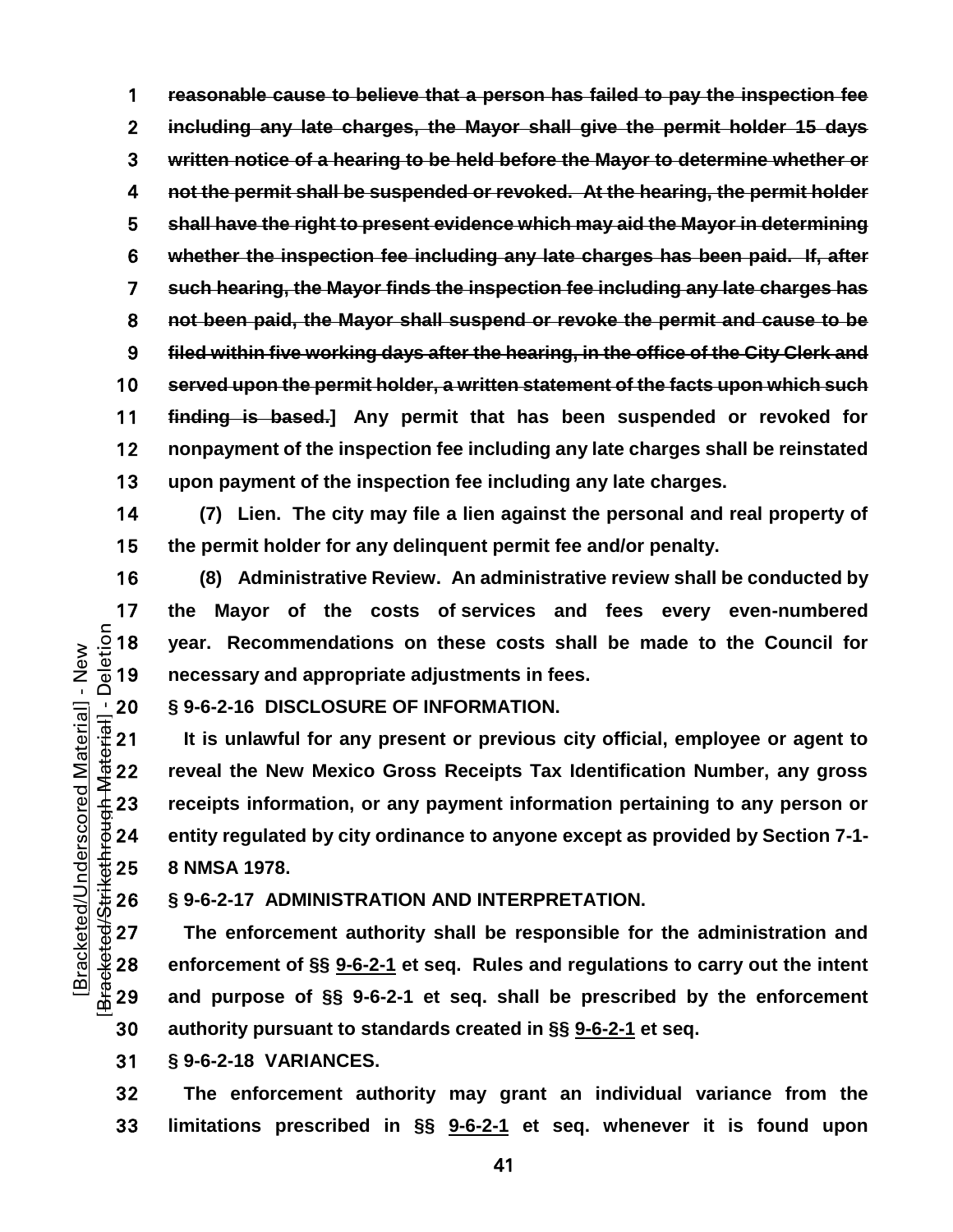**presentation of adequate proof, that compliance with that specific part of §§ [9-](https://codelibrary.amlegal.com/codes/albuquerque/latest/albuquerque_nm/0-0-0-11948#JD_9-6-2-1) [6-2-1](https://codelibrary.amlegal.com/codes/albuquerque/latest/albuquerque_nm/0-0-0-11948#JD_9-6-2-1) et seq. will impose an undue economic burden or hardship upon the business and that granting of the variance will not result in a condition injurious to health or safety. Any person seeking a variance shall do so in writing, setting forth their reasons for the variance and stating the length of time for which they seek the variance. The enforcement authority shall promptly investigate the petition and make a determination as to the disposition thereof. The party seeking this variance shall be given a decision within ten working days following receipt of the request by the enforcement authority.**

**§ 9-6-2-19 AVAILABILITY OF ORDINANCE.**

**A copy of the "Retailer, Meat Market and Wholesaler Ordinance" [i.e., §§ 9-6- 2-1 et seq.] is now on file in the Office of the City Clerk and is available for inspection by the public during regular business hours. A copy of the ordinance [i.e., §§ 9-6-2-1 et seq.] shall be available to any individual upon request and the payment of a reasonable charge as set forth by the Chief Administrative Officer, to be not less than the actual cost per copy.**

**§ 9-6-2-99 PENALTY.**<br> $\frac{5}{8}$  18 **Every person convi**ded 19 **shall be guilty of a mis** Every person convicted of a violation of any provision of §§ 9-6-2-1 et seg. **shall be guilty of a misdemeanor and shall be subject to the penalty provisions**   $\frac{1}{18}$  20 set forth in § 1-1-99 of this code of ordinances. Every violation of §§ <u>9-6-2-1</u> et <br>  $\frac{1}{45}$  21 seq. shall be a misdemeanor. Each day such violation is committed or permitted to continue shall constitu **seq. shall be a misdemeanor. Each day such violation is committed or permitted to continue shall constitute a separate offense and shall be punishable as such hereunder.**

**SECTION 2. Severability Clause. If any section, paragraph, sentence, clause,** work or phrase of this ordinance is for any reason held to be invalid or<br>  $\frac{1}{20}$  26 unenforceable by any court of competition jurisdiction, such decision shall not<br>  $\frac{1}{20}$  27 affect the validity of the remaining pr **unenforceable by any court of competition jurisdiction, such decision shall not affect the validity of the remaining provisions of this ordinance.** 

**SECTION 3. Compilation. Section 1 of this ordinance shall amend, be incorporated in and made part of the Revised Ordinances of Albuquerque, New Mexico, 1994.** 

**SECTION 4. Effective Date. This ordinance shall take effect sixty days after publication by title and general summary.**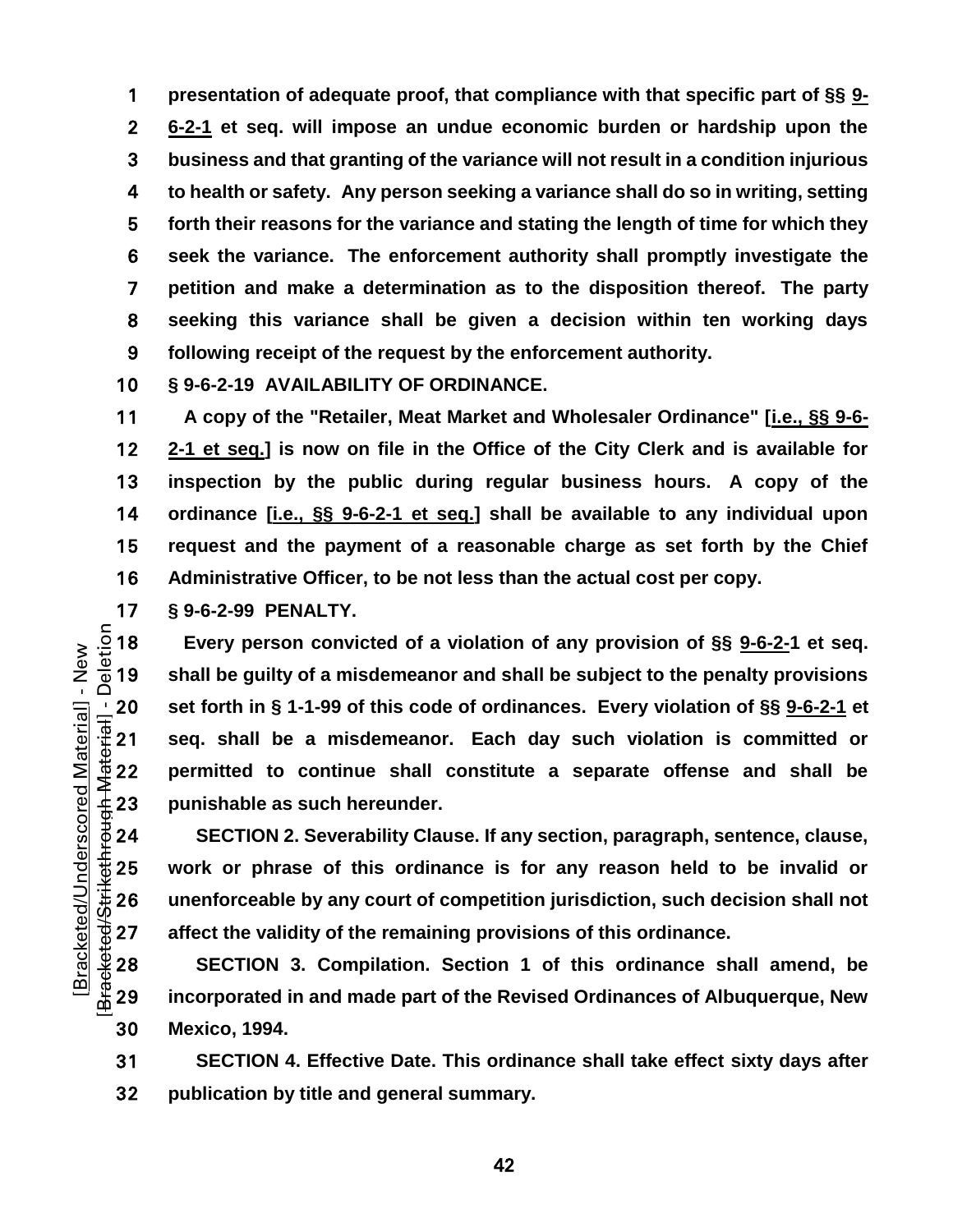

# **CITY OF ALBUQUERQUE Albuquerque, New Mexico** Office of the Mayor

## **INTER-OFFICE MEMORANDUM**

March 17, 2022

- TO: Isaac Benton, President, City Council
- Timothy M. Keller, Mayor  $\overline{\mathcal{K}}$ **FROM:**

**SUBJECT:** Proposed Revisions to Food Sanitation Ordinance and Retailer Meat Markets and Wholesalers Ordinance to Accommodate Legalized Cannabis Industry

The attached set of proposed ordinance revisions is intended to accommodate changing regulatory requirements pursuant to the legalization of recreational cannabis in New Mexico.

Amendments to the Food Sanitation Ordinance and the Retailers, Meat Markets and Wholesalers Ordinance will create new categories of permits that are specific to the manufacture and sale of edible cannabis products within the City's jurisdiction. In addition, these amendments are necessary to clarify that cannabis added to food products for human consumption will not be considered an adulterant as is stated in the Federal Food Code that the City of Albuquerque has adopted.

The following improvements are anticipated:

- Regulatory oversight of specific elements of the cannabis industry pertaining to edibles,  $\bullet$ not otherwise covered by State regulation
- Clarification of existing food ordinance applicability to the emerging cannabis industry  $\bullet$
- Improvement to compliance and permitting language to ensure that enforcement is  $\bullet$ consistent and straightforward

Mayor Timothy M. Keller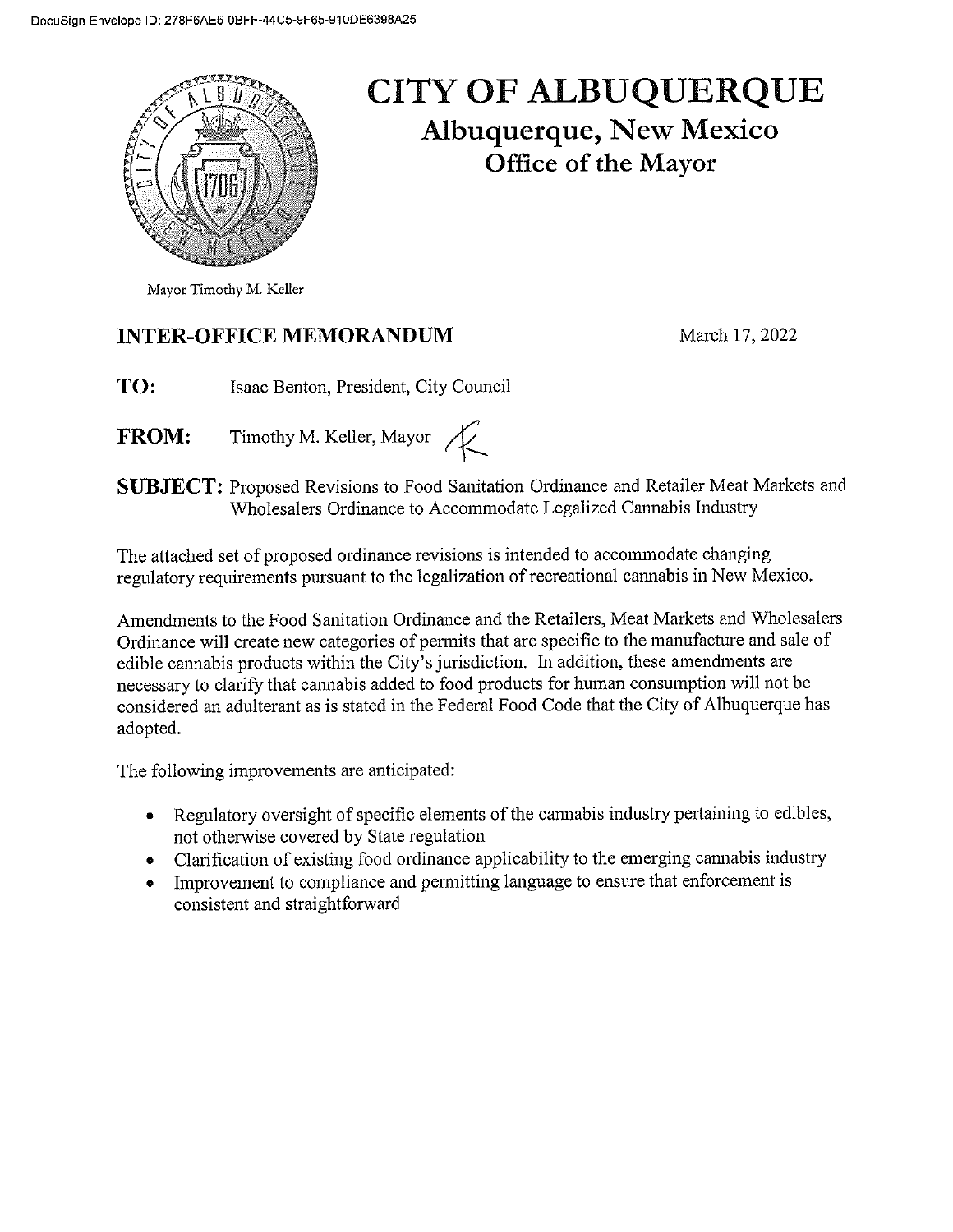Approved:

 $3|28|22$ 

Date Sarita Nair Chief Administrative Officer

Approved as to Legal Form:

DocuSigned by:

3/21/2022 | 5:33 PM MDT Lewin Morrow

Kevin A. Morrow Acting City Attorney

Date

Recommended:

-DocuSigned by: angel Martinez 3/21/2022 | 8:03 AM MDT 0419E54D40D Date

Angel Martinez Jr. Director, EHD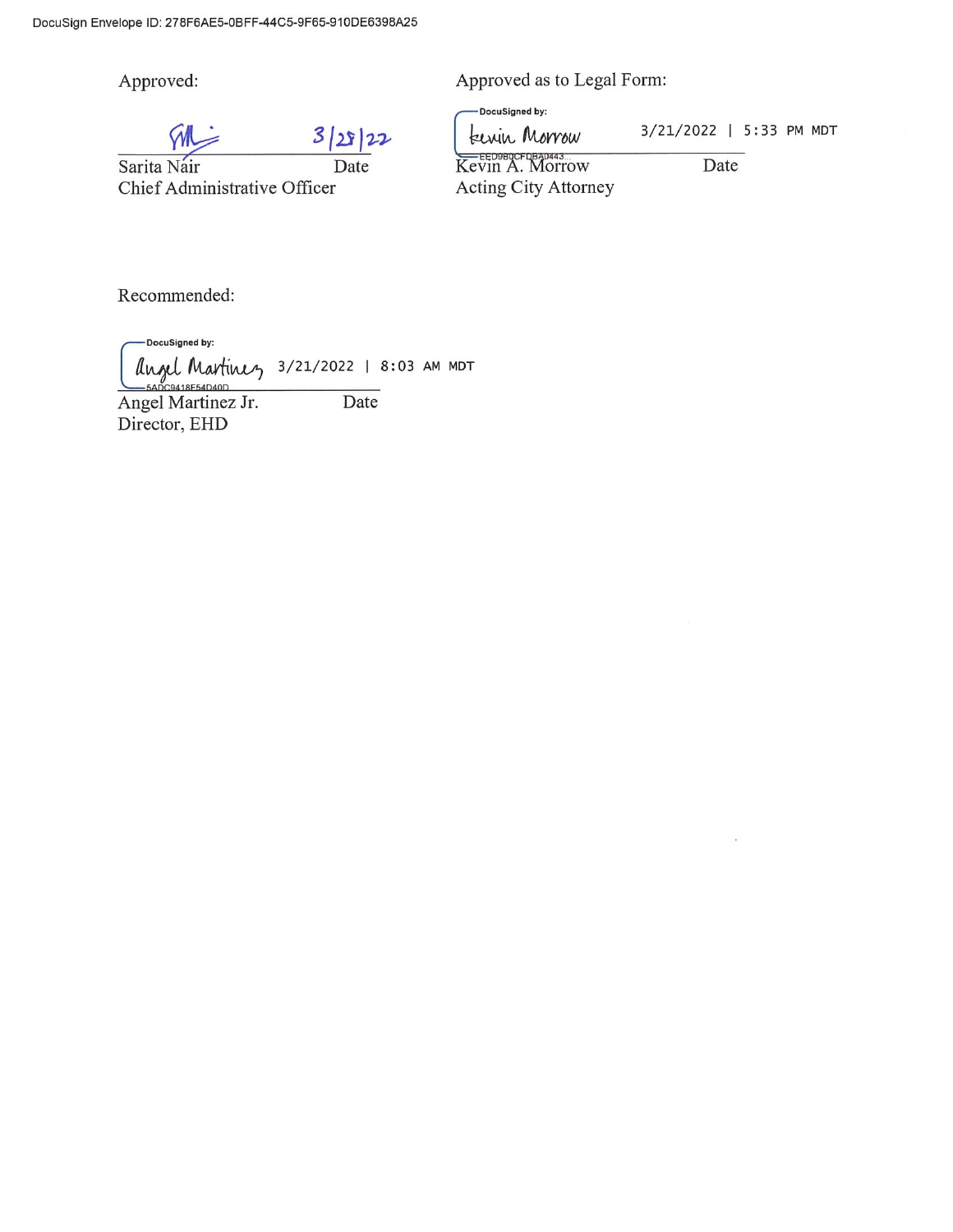#### **Cover Analysis**

#### 1. What is it?

Amendments to the Food Sanitation Ordinance and the Retailers, Meat Markets and Wholesalers Ordinance to accommodate legalized cannabis edibles in New Mexico

### 2. What will this piece of legislation do?

This legislation amends the existing ordinances to ensure that regulatory requirements are clear and consistent and will accommodate changes in regulation pursuant to legalized cannabis. New categories of food permits are also created that are specific to the emerging cannabis edibles industry.

#### 3. Why is this project needed?

The City needs this legislation to ensure that existing food ordinance requirements do not interfere with the implementation of legalized recreational cannabis, especially in the edibles market, and to provide for safety considerations related to the manufacture and sale of cannabis products not otherwise covered under State regulation.

#### 4. How much will it cost and what is the funding source?

No new costs are anticipated as a direct result of this legislation; however, new enforcement resources will be required for the enforcement of all time, place and manner local regulations. These costs will be reflected in the proposed FY23 budget.

#### 5. Is there a revenue source associated with this contract? If so, what level of income is projected?

The implementation of new local food permits that are specific to manufacture and sale of cannabis edibles is expected to generate some revenue; however, it is not yet possible to estimate the amount of this revenue as the interest in this type of industry is not yet established.